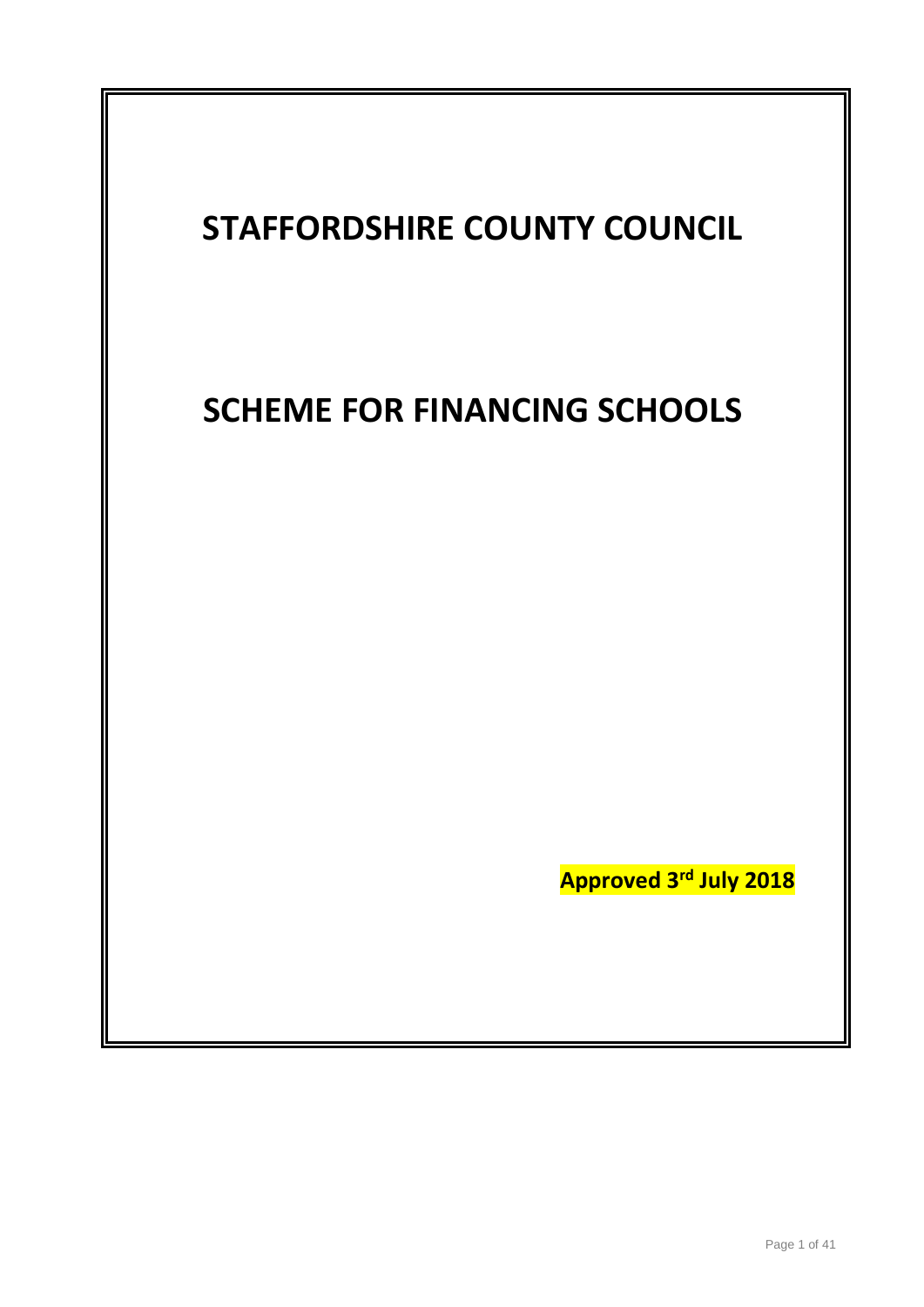## **LIST OF CONTENTS**

## **SECTION 1: INTRODUCTION**

- 1.1 The Funding Framework
- 1.2 The role of the scheme
- 1.2.1 Application of the scheme to the authority & maintained schools
- 1.3 Publication of the scheme
- 1.4 Revision of the scheme
- 1.5 Delegation of powers to the headteacher
- 1.6 Maintenance of schools

## **SECTION 2: FINANCIAL CONTROLS**

- 2.1 General Procedures
- 2.1 1 Application of financial controls to schools
- 2.1.2 Provision of financial information and reports
- 2.1.3 Payment of bills
- 2.1.4 Control of assets
- 2.1.5 Accounting Policies (including year-end procedures)
- 2.1.6 Writing off of debts
- 2.2 Basis of accounting
- 2.3 Submission of budget plans
- 2.4 Efficiency and value for money
- 2.5 Virement
- 2.6 Audit: General
- 2.7 Separate external audits
- 2.8 Audit of voluntary and private funds
- 2.9 Register of business and pecuniary interests
- 2.10 Purchasing, tendering, sales and contracting requirements
- 2.11 Application of contracts to schools
- 2.12 Central funds and earmarking
- 2.13 Spending for the purposes of the school
- 2.14 Capital spending from budget shares
- 2.15 Notice of concern
- 2.16 Schools Financial Value Standard (SFVS)
- 2.17 Fraud

### **SECTION 3: INSTALMENTS OF THE BUDGET SHARE; BANKING ARRANGEMENTS**

- 3.1 Frequency of Instalments
- 3.2 Proportion of budget share payable at each instalment
- 3.3 Interest clawback
- 3.3.1 Interest on late budget share payments
- 3.4 Budget shares for closing schools
- 3.5 Bank and building society accounts
- 3.5.1 Restrictions on accounts
- 3.6 Borrowing by schools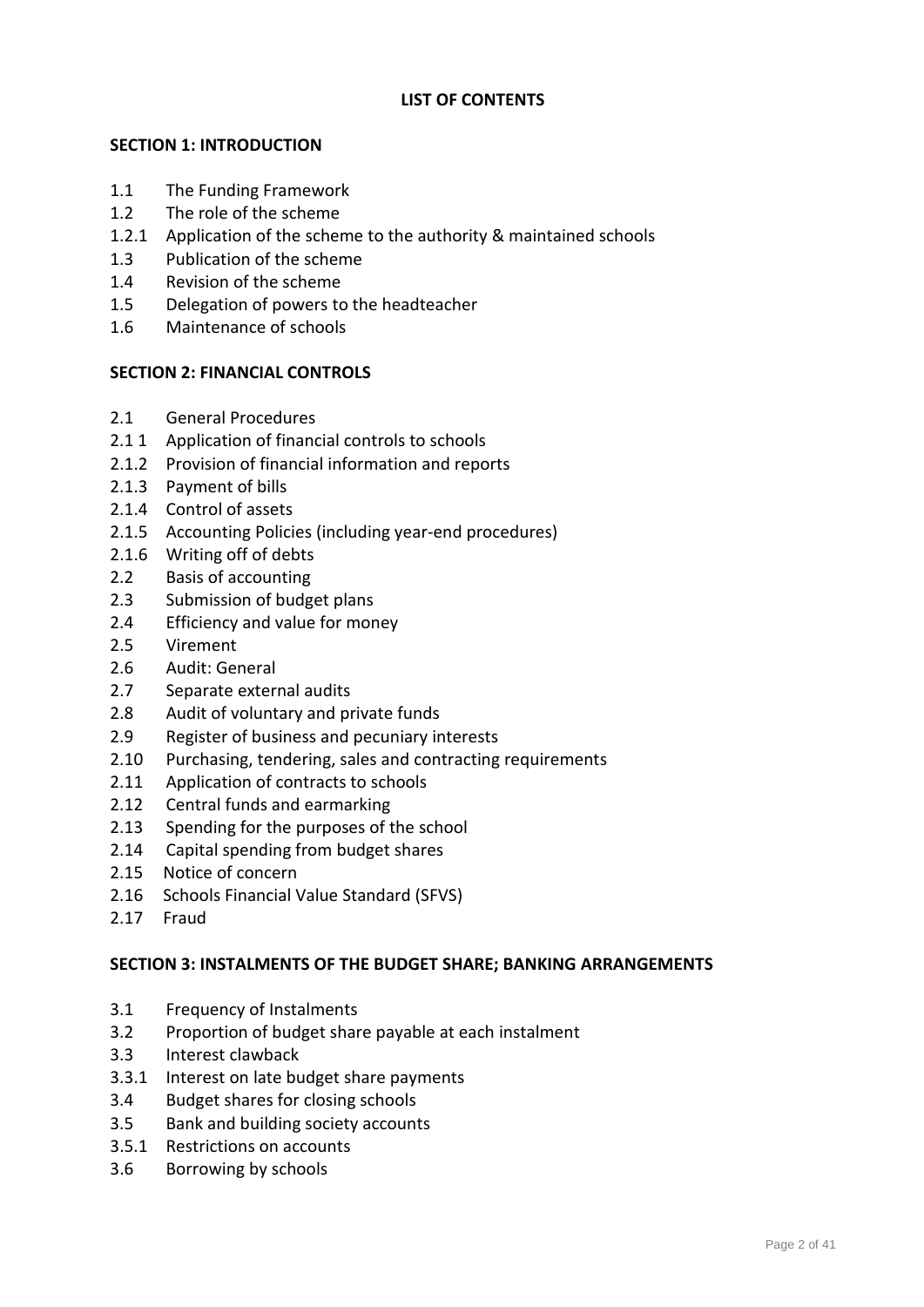## **SECTION 4: THE TREATMENT OF SURPLUS AND DEFICIT BALANCES ARISING IN RELATION TO BUDGET SHARES**

- 4.1 The right to carry forward surplus balances
- 4.2 Controls on surplus balances
- 4.3 Interest on surplus balances
- 4.4 Obligation to carry forward deficit balances
- 4.5 Planning for deficit budgets
- 4.6 Charging of interest on deficit balances
- 4.7 Writing off deficits
- 4.8 Balances of closing and replacement schools
- 4.9 Licensed deficit scheme
- 4.10 Deferred capital payment scheme
- 4.10.1 Independent credit unions
- 4.10.2 Borrowing for the purpose of funding premature retirement and redundancy costs

### **SECTION 5: INCOME**

- 5.1 Income from lettings
- 5.2 Income from fees and charges
- 5.3 Income from fund-raising activities
- 5.4 Income from the sale of assets
- 5.5 Administrative procedures for the collection of income
- 5.6 Purposes for which income may be used

### **SECTION 6: THE CHARGING OF SCHOOL BUDGET SHARES**

- 6.1 General provision
- 6.1.2 Charging of salaries at actual cost
- 6.2 Circumstances in which charges may be made (without prior consent of the governing body)

### **SECTION 7: TAXATION**

- 7.1 VAT (Value Added Tax)
- 7.2 CIS (Construction Industry Scheme)

### **SECTION 8: THE PROVISION OF SERVICES AND FACILITIES BY THE AUTHORITY**

- 8.1 Provision of services from centrally retained budgets
- 8.2 Timescales for the provision of services bought back from the authority using delegated budgets
- 8.3 Packaging of authority services
- 8.4 Service level agreements
- 8.5 Teachers' Pensions

#### **SECTION 9: PRIVATE FINANCE INITIATIVE / PUBLIC PRIVATE PARTNERSHIPS**

9.1 General provision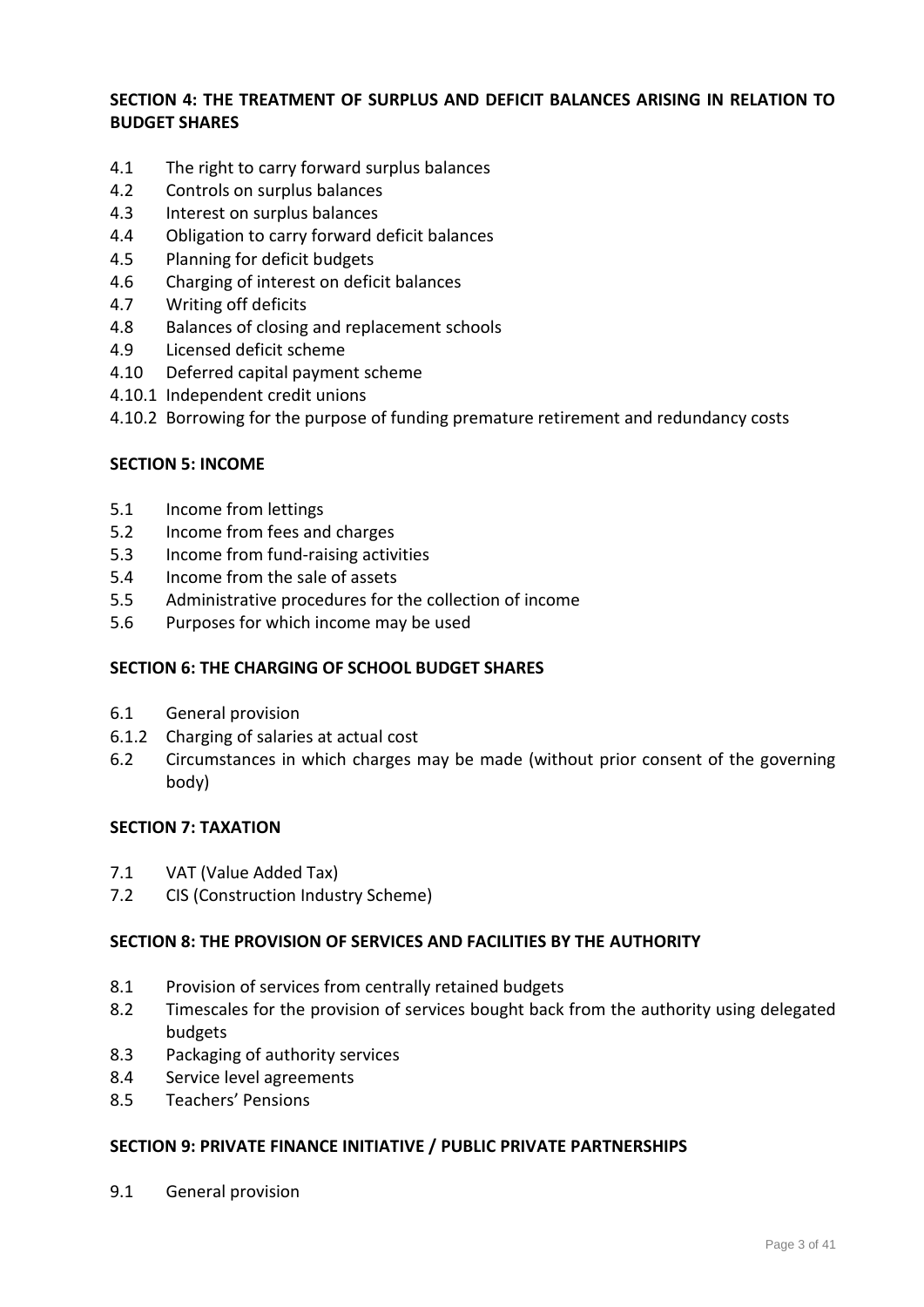### **SECTION 10: INSURANCE**

10.1 Insurance cover

#### **SECTION 11: MISCELLANEOUS**

- 11.1 Right of access to information
- 11.2 Liability of governors
- 11.3 Governors' expenses
- 11.4 Responsibility for legal costs
- 11.5 Health and Safety
- 11.6 Right of attendance for Director of Finance and Resources
- 11.7 Special Educational Needs
- 11.8 Whistleblowing
- 11.9 Child protection
- 11.10 Redundancy/ Early Retirement costs

#### **SECTION 12: RESPONSIBILITY FOR REPAIRS AND MAINTENANCE**

- 12.1 Responsibility for repairs and maintenance
- 12.2 Community and Voluntary Controlled Schools
- 12.3 Voluntary Aided Schools

#### **SECTION 13: COMMUNITY FACILITIES**

- 13.1 Introduction
- 13.2 Mismanagement of community facilities funds
- 13.3 Consultation with the authority
- 13.4 Requirement for the school to seek advice
- 13.5 Provision of advice by the authority
- 13.6 Funding agreements with third parties
- 13.7 Review of funding agreements by the authority
- 13.8 Use of a limited company or imposition of indemnity insurance
- 13.9 Other prohibitions, restrictions and limitations
- 13.10 Supply of financial information
- 13.11 Cause for concern
- 13.12 Audit
- 13.13 Access to records
- 13.14 Treatment of income
- 13.15 Treatment of surpluses and deficits
- 13.16 Health and Safety matters
- 13.17 Criminal Records Bureau clearance
- 13.18 Insurance
- 13.19 Authority assessment of insurance arrangements
- 13.20 Taxation VAT
- 13.21 Taxation payroll taxes
- 13.22 Taxations CIS
- 13.23 Banking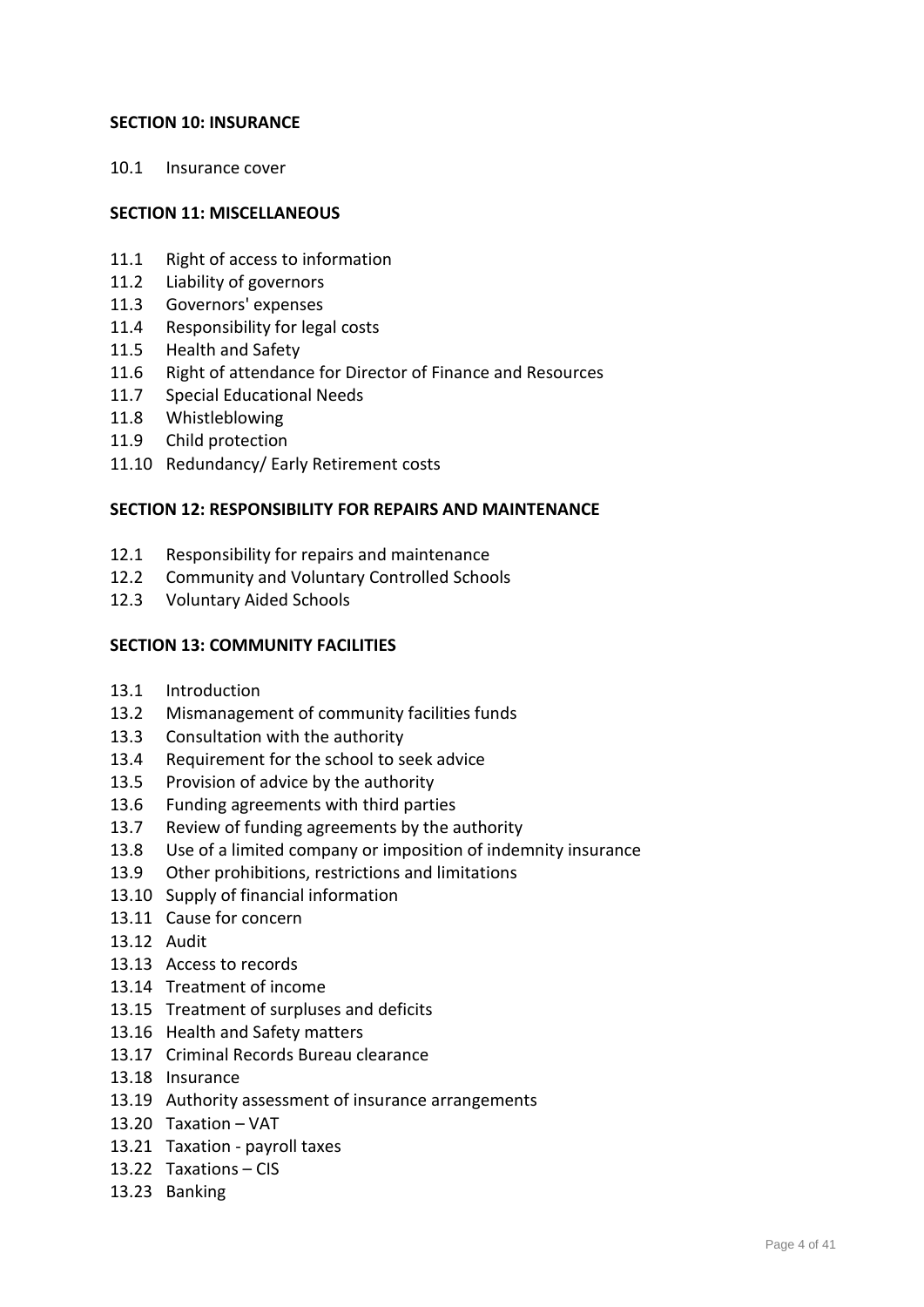# 13.24 Operation of bank accounts

13.25 Borrowing

## **Annexes**

Annex A Applicable Schools

# **References throughout this scheme to:**

"the Act" are to the School Standards and Framework Act 1998

"the authority" means the local authority

"the Regulations" are to the School and Early Years Finance (England) Regulations 2018.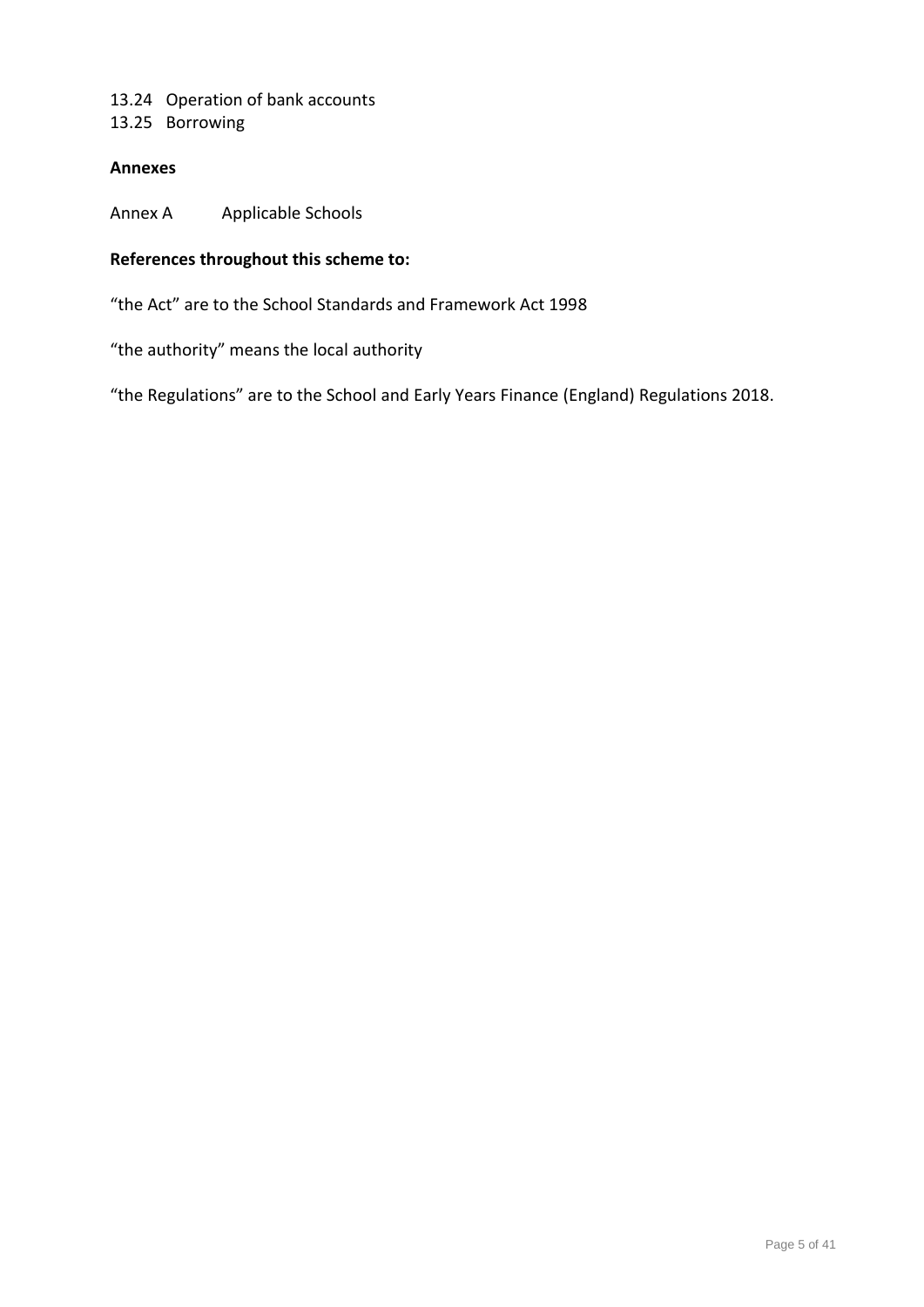#### **SECTION 1: INTRODUCTION**

#### **1.1 The Funding Framework**

The funding framework which replaces Local Management of Schools is based on the legislative provisions in sections 45-53 of the Act.

Under this legislation, local authorities determine for themselves the size of their schools budget and their non-schools education budget – although at a minimum an authority must appropriate its entire Dedicated Schools Grant to their schools budgets. The categories of expenditure which fall within the two budgets are prescribed under regulations made by the Secretary of State, but included within the two, taken together, is all expenditure, direct and indirect, on an authority's maintained schools except for capital and certain miscellaneous items. Authorities may deduct funds from their schools budget for purposes defined in regulations made by the Secretary of State under s.45A of the Act (the centrally retained expenditure). The amounts to be deducted for these purposes are decided by the authority concerned, subject to any limits or conditions prescribed (including gaining the approval of their schools forum or the Secretary of State in certain instances) as prescribed by the Secretary of State. The balance of the schools budget left after deduction of centrally retained funds is termed the Individual Schools Budget (ISB). Expenditure items in the non-schools education budget must be retained centrally (although earmarked allocations may be made to schools).

Local authorities must distribute the ISB amongst their maintained schools using a formula which accords with regulations made by the Secretary of State, and enables the calculation of a budget share for each maintained school. This budget share is then delegated to the governing body of the school concerned, unless the school is a new school that has not yet received a delegated budget, or the right to a delegated budget has been suspended in accordance with s.51 of the Act. The financial controls within which delegation works are set out in a scheme made by the authority in accordance with s.48 of the Act and regulations made under that section. All proposals to revise the scheme must be approved by the schools forum, though the authority may apply to the Secretary of State for approval in the event of the forum rejecting a proposal or approving it subject to modifications that are not acceptable to the authority.

Subject to provisions made by or under the scheme, governing bodies of schools may spend such amounts of their budget shares as they see fit for any purposes of their school and for any additional purposes prescribed by the Secretary of State in regulations made under s.50 of the Act.

An authority may suspend a school's right to a delegated budget if the provisions of the authority's financial scheme (or rules applied by the scheme) have been substantially or persistently breached, or if the budget share has not been managed satisfactorily. A school's right to a delegated budget share may also be suspended for other reasons (schedule 17 to the Act).

Each authority is obliged to publish a statement each year setting out details of its planned schools budget and other expenditure on children's services, showing the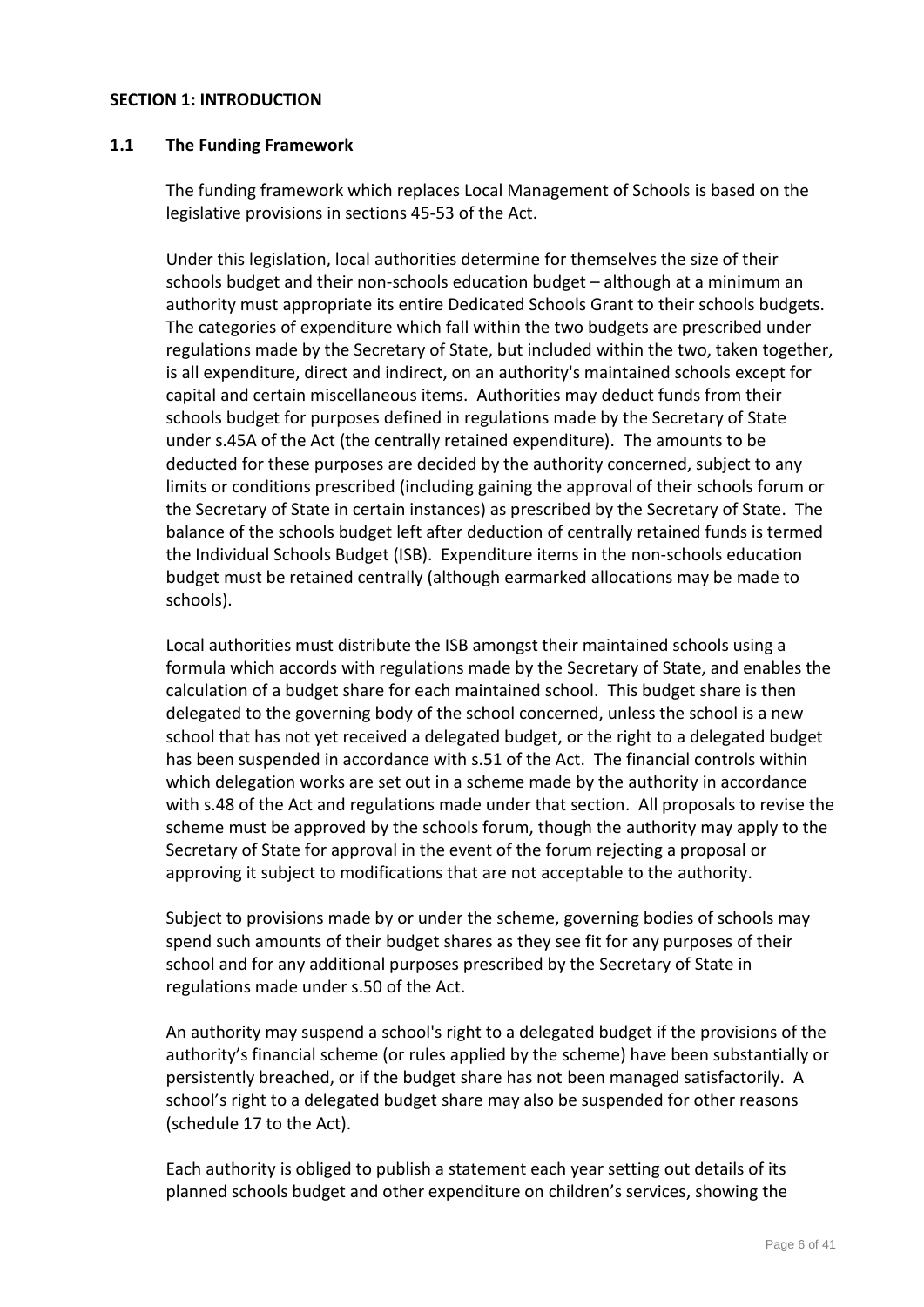amounts to be centrally retained, the budget share for each school and the formula used to calculate those budget shares. Detailed calculations for each school are no longer required to be published in S251 collection. After each financial year the authority must publish a statement showing out-turn expenditure at both central level and for each school, and the balances held in respect of each school.

The detailed publication requirements for financial statements are set out in directions issued by the Secretary of State, but each school must receive a copy of each year's budget and out-turn statements so far as they relate to that school or central expenditure.

## **1.2 The role of the scheme**

This scheme sets out the financial relationship between the authority and the maintained schools that it funds. It contains requirements relating to financial management and associated issues, which are binding on both the authority and on the schools.

#### **1.2.1 Application of the scheme to the authority and maintained schools**

This scheme applies to all community, nursery, voluntary, foundation, community special, foundation special schools or pupil referral units (PRU's) maintained by the authority. The names of the schools to which this scheme applies are contained in Annex A.

#### **1.3 Publication of the scheme**

Regulations require an authority to publish their scheme and any revisions to it on a website accessible to the general public, by the date that any revisions come into force, together with a statement that the revised scheme comes into force on that date.

#### **1.4 Revision of the scheme**

Any proposed revisions to the scheme will be the subject of consultation with the governing body and the headteacher of every school maintained by the authority before they are submitted to schools forum for their approval. All proposed revisions must be submitted to the schools forum for their approval by members of the forum representing maintained schools. Where the schools forum does not approve them or approves them subject to modifications which are not acceptable to the authority, the authority may apply to the Secretary of State for approval.

#### **1.5 Delegation of powers to the headteacher**

Each governing body must consider the extent to which it wishes to delegate its financial powers to the headteacher, other members of staff, governing body committees or individual governors and to record such decisions (and any revisions) in the minutes of the governing body in accordance with Financial Regulations for Schools.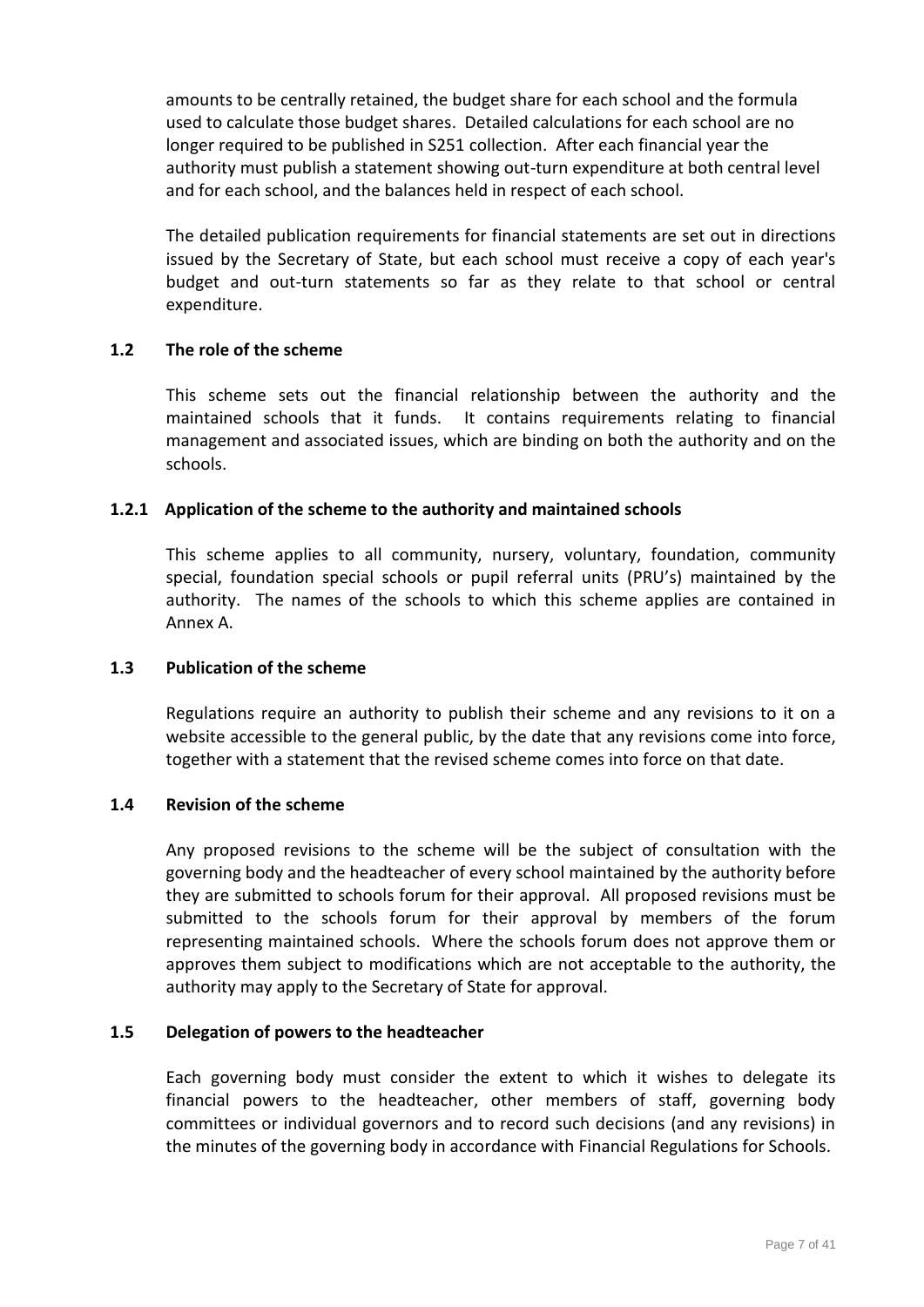Under normal circumstances the headteacher would act as the focal point for ensuring proper administration and control of financial procedures. The first formal budget plan of each financial year must be approved by the governing body or by a committee of the governing body.

## **1.6 Maintenance of schools**

The authority is responsible for maintaining the schools covered by the scheme, and this includes the duty of defraying all the expenses of maintaining them (except in the case of a voluntary aided school where some of the expenses are, by statute, payable by the governing body). Part of the way an authority maintains schools is through the funding system put in place under sections 45 to 53 of the Act.

## **SECTION 2: FINANCIAL CONTROLS**

## **2.1 General Procedures**

## **2.1 1. Application of financial controls to schools**

In managing their delegated budgets schools must abide by the authority's requirements on financial controls, systems and monitoring. Some of these are directly referred to in this scheme while others are included in the following documents:-

Financial Regulations for Schools Procurement Regulations for Schools The Disclosure of Pecuniary Interests VAT for Schools Deferred Capital Payments Scheme Integrity in Staffordshire Public Interest Disclosures – Policy Guidance and Procedures Computer Security Policy Guidance on the Administration of Imprest Accounts Insurance Delegation Scheme Licensed Deficit Scheme

### **2.1.2 Provision of financial information and reports**

The Director of Finance and Resources is required to produce the authority's accounts in accordance with statutory requirements and statements of standard accounting practice. Schools must keep sets of accounts in the format prescribed by the authority and maintain internal budgetary control systems and controls, in order to produce accounts that will integrate with those for the authority as a whole. Accounts, financial records and prime documents must be kept in a suitable place and condition for the statutory period of six years after the end of the financial year to which the records relate.

The authority also has a monitoring role to ensure that schools are effectively managing the resources delegated to them. All schools will be required to provide the authority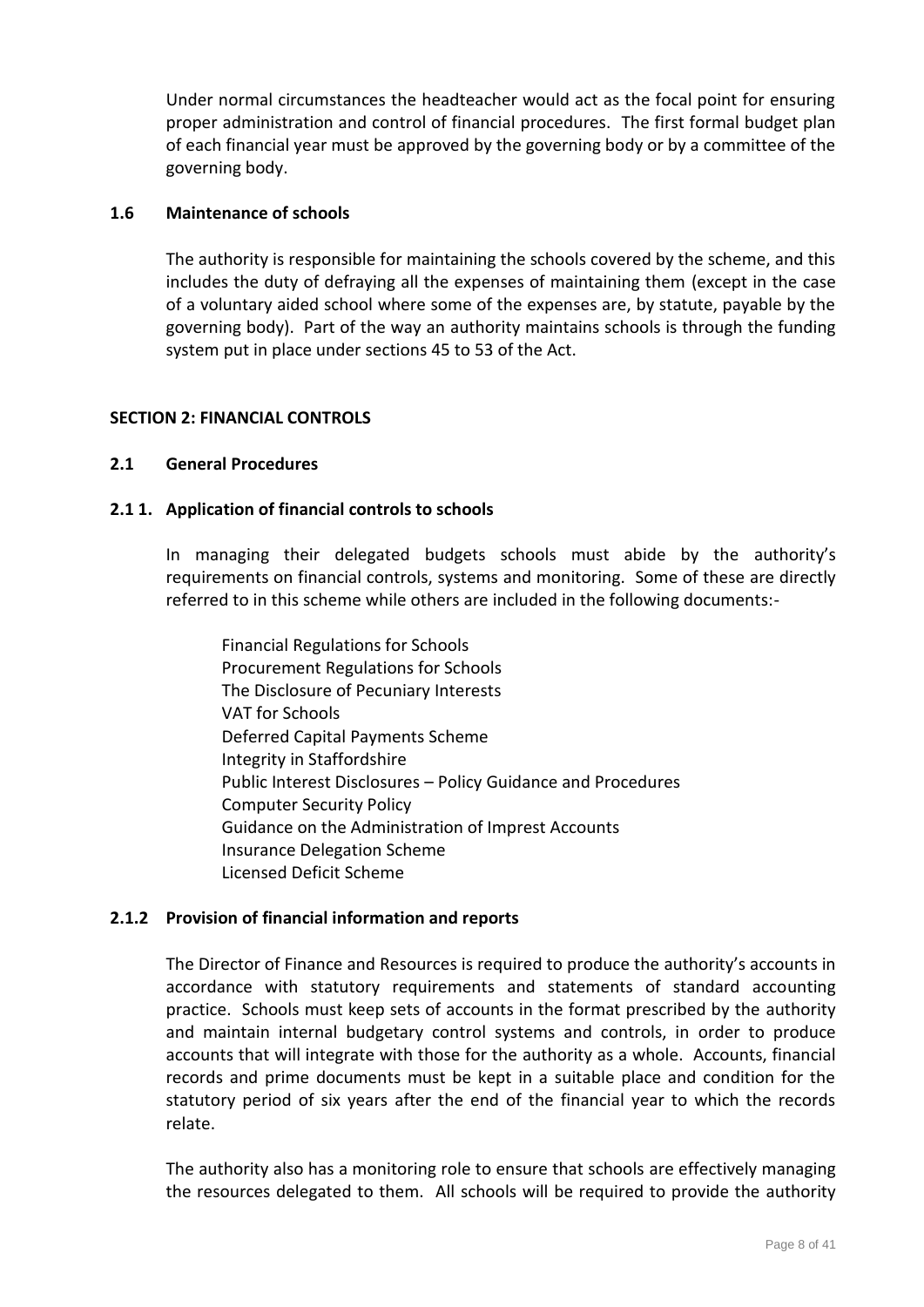with details of expected and actual expenditure and income in a form determined by the authority, but which as far as possible will take account of the Consistent Financial Reporting framework. This information will be required on a quarterly basis, unless the authority notifies the school in writing that in its view the school's financial position requires more frequent submission, the school is in its first year of operation or the school is part of an on-line financial accounting system operated by the authority.

These provisions apply equally to earmarked funds devolved to schools from time to time. The Director of Finance and Resources' accounts will be the prime accounting records of the authority.

### **2.1.3 Payment of bills**

The procedures for these will vary according to the choices schools make about the holding of bank accounts and the buying back of the authority's creditor payment facilities. The procedures that apply to the different choices made by schools are set out in the Financial Regulations for Schools.

The authority places a heavy reliance upon the headteacher, or nominated officer, to ensure that relevant information is passed on in a timely, accurate manner for creditor payments. In the case of creditor payments, greater emphasis is now placed upon schools as a result of the Late Payment of Commercial Debts (Interest) Act 1998, which introduced a statutory right for businesses to claim interest on the late payment of commercial debts.

### **2.1.4 Control of assets**

Each school must maintain an inventory of its moveable assets and set out the basic authorisation procedures for the disposal of assets. The format of the inventory for items over £1,000 and the basic authorisation procedures for the disposal of assets is as set out in the Financial Regulations for Schools. Schools are free to determine the format of their inventory for items below £1,000, but the format set out in Financial Regulations for Schools should be viewed as recommended guidance.

### **2.1.5 Accounting Policies (including year-end procedures)**

Schools must abide by procedures issued by the authority from time to time in relation to accounting policies and year-end procedures.

The financial year for schools will operate from the  $1<sup>st</sup>$  April to the  $31<sup>st</sup>$  March.

Schools will be notified of the year-end accounting procedures as part of the closure of accounts programme in accordance with Financial Regulations for Schools.

### **2.1.6 Writing off of debts**

Governing bodies are authorised to write off debts in respect of individual debtors provided such decisions are minuted in the meeting of the full governing body. Governing bodies will be required to follow the debt recovery procedures as outlined in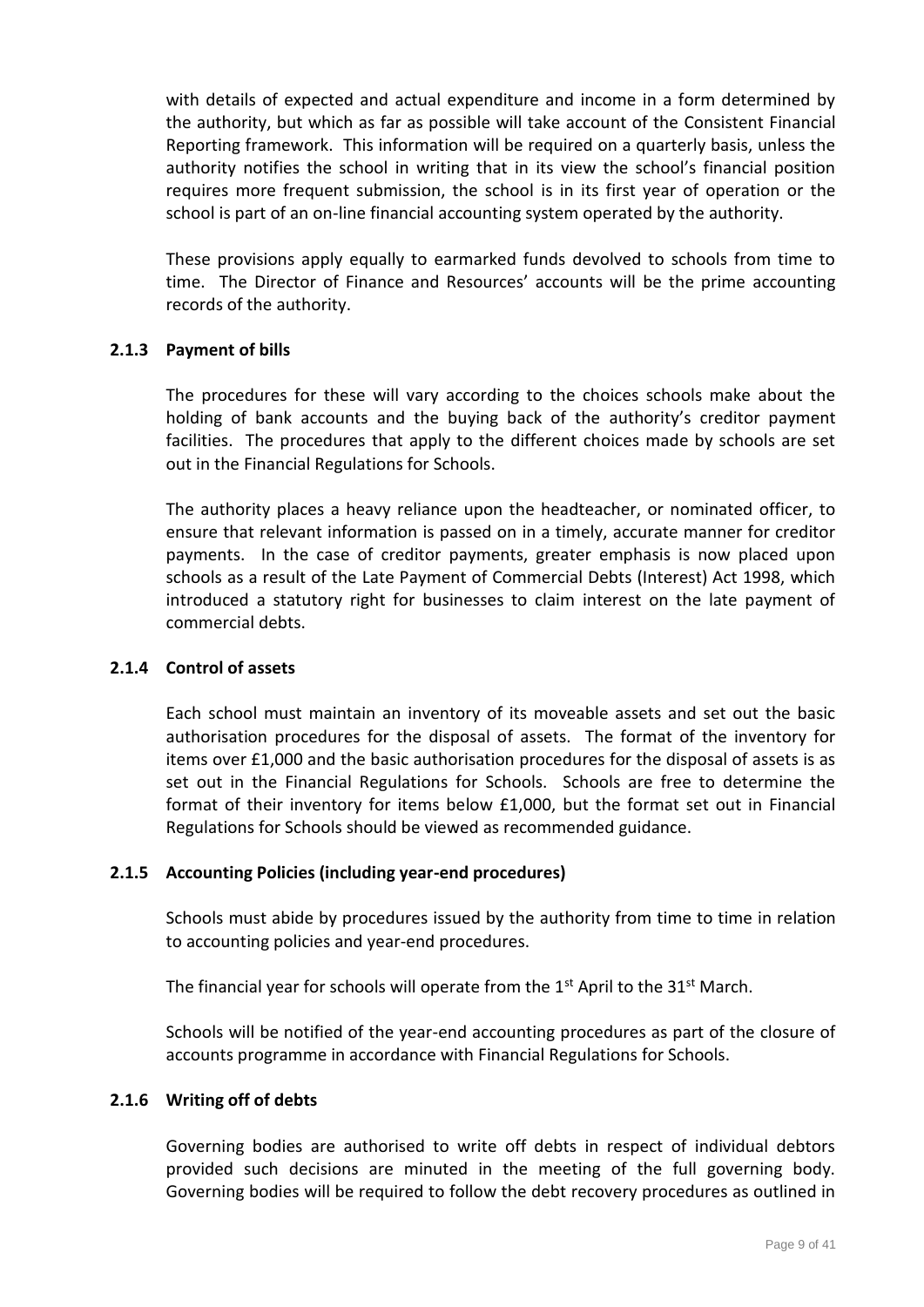the Financial Regulations. Where an individual debt exceeds £1,500 then the school must consult the Director of Finance and Resources before taking action to write off such a debt.

#### **2.2 Basis of accounting**

Reports and accounts furnished to the authority must be in accordance with the accounting rules adopted by the authority.

#### **2.3 Submission of budget plans**

The authority will provide each school with notification of its budget share for the forthcoming year as determined in accordance with the agreed formula by no later than  $31<sup>st</sup>$  March. In-year adjustments to the budget share may be effected where: -

- (a) incorrect data has been used by, or submitted to, the authority; or
- (b) where unforeseen events result in significant additional costs being incurred by the school,

Each school is required to submit a budget plan to the authority as soon as possible, but by no later than the 31<sup>st</sup> May each year. The format of the budget plan will be set out in the budget notification form and will be determined by the authority, but will as far as possible take account of the Consistent Financial Reporting Framework. The budget plan must show the school's intentions for expenditure in the current financial year and the key assumptions underpinning the budget plan, including the use of estimated balances. The budget plan must be approved by the governing body or a committee of the governing body before submission.

The authority may also require the submission of revised plans where the authority deems it necessary. Such revised plans shall not be required at intervals of less than three months.

The authority will supply those schools using the authority's financial systems with all income and expenditure data that it holds and which is necessary to support efficient planning by schools. Schools will be provided with an annual statement advising when this data will be available through the year.

### **2.4 Efficiency and value for money**

Schools must seek to achieve efficiencies and value for money, to optimise the use of their resources and to invest in teaching and learning, taking into account the authority's purchasing, tendering and contracting requirements.

It is for the headteacher and governors to determine at school level how to secure better value for money.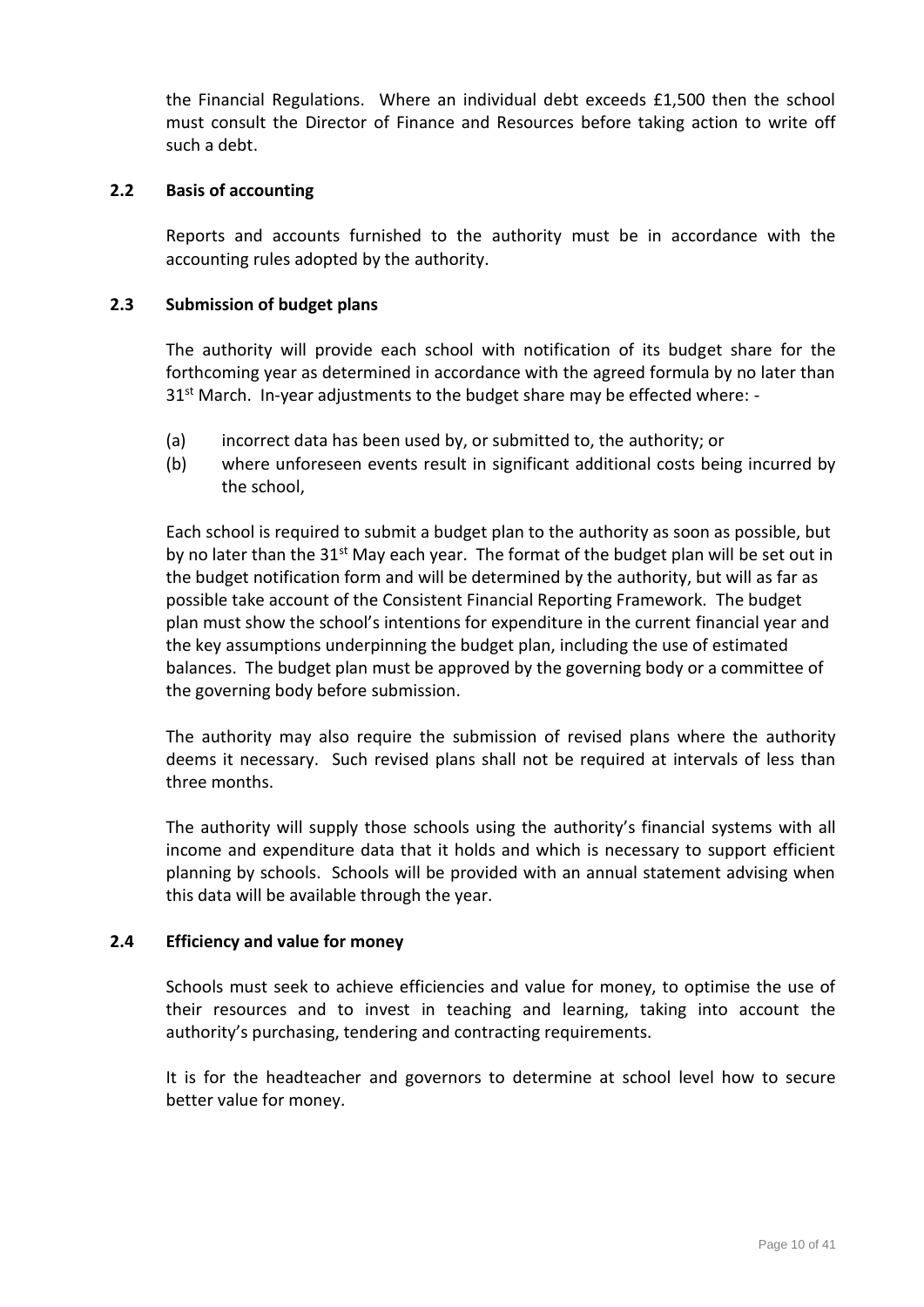### **2.5 Virement**

Schools are free to vire between non-earmarked budget heads for expenditure and income within their budget shares. Schools will be required to notify the authority of all virement within one month of the decision being made in a format that will be determined by the authority in accordance with Financial Regulations for Schools. Governors will be required to establish criteria for virement and the authorisation procedures should be formally set out in accordance with section 1.5 of this scheme.

#### **2.6 Audit: General**

Schools are required to co-operate with auditors appointed by the authority **(internal audit)** and to co-operate with the authority itself **(external audit**) and to provide access to the school's financial records.

With regards to **internal audit,** all schools come within the audit regime determined by the Director of Finance and Resources.

### **2.7 Separate external audits**

In instances where a school wishes to seek an additional source of assurance at its own expense, a governing body is permitted to spend funds from its budget share to obtain external audit certification of its accounts, separate from any internal or external audit process. Notwithstanding this provision, the Director of Finance and Resources' financial records and accounts will be deemed to represent the prime accounting record. Where a school chooses to seek such an additional audit it does not remove the requirement that the school must also co-operate with the authority's internal and external auditors.

### **2.8 Audit of voluntary and private funds**

In addition to the normal internal and external audits, schools must provide on request evidence of independent examination or audited certificate in respect of any voluntary and private funds they hold and of the accounts of any trading organisations controlled by the school. In addition, schools will be required to demonstrate that they have submitted copies of the annual accounts of such funds to the governing body in accordance with Financial Regulations for Schools. Any other requirement as to the audit of such funds is a matter for those making the funds available, and any Charity Commission requirements.

#### **2.9 Register of business and pecuniary Interests**

The governing body of each school is required to establish a register that lists for each member of the governing body, the headteacher, and other school staff any business interests they or any member of their immediate family have; to keep the register up to date with notification of changes and through annual review of entries, and to make the register available for inspection by governors, staff and parents, the authority and internal and external auditors.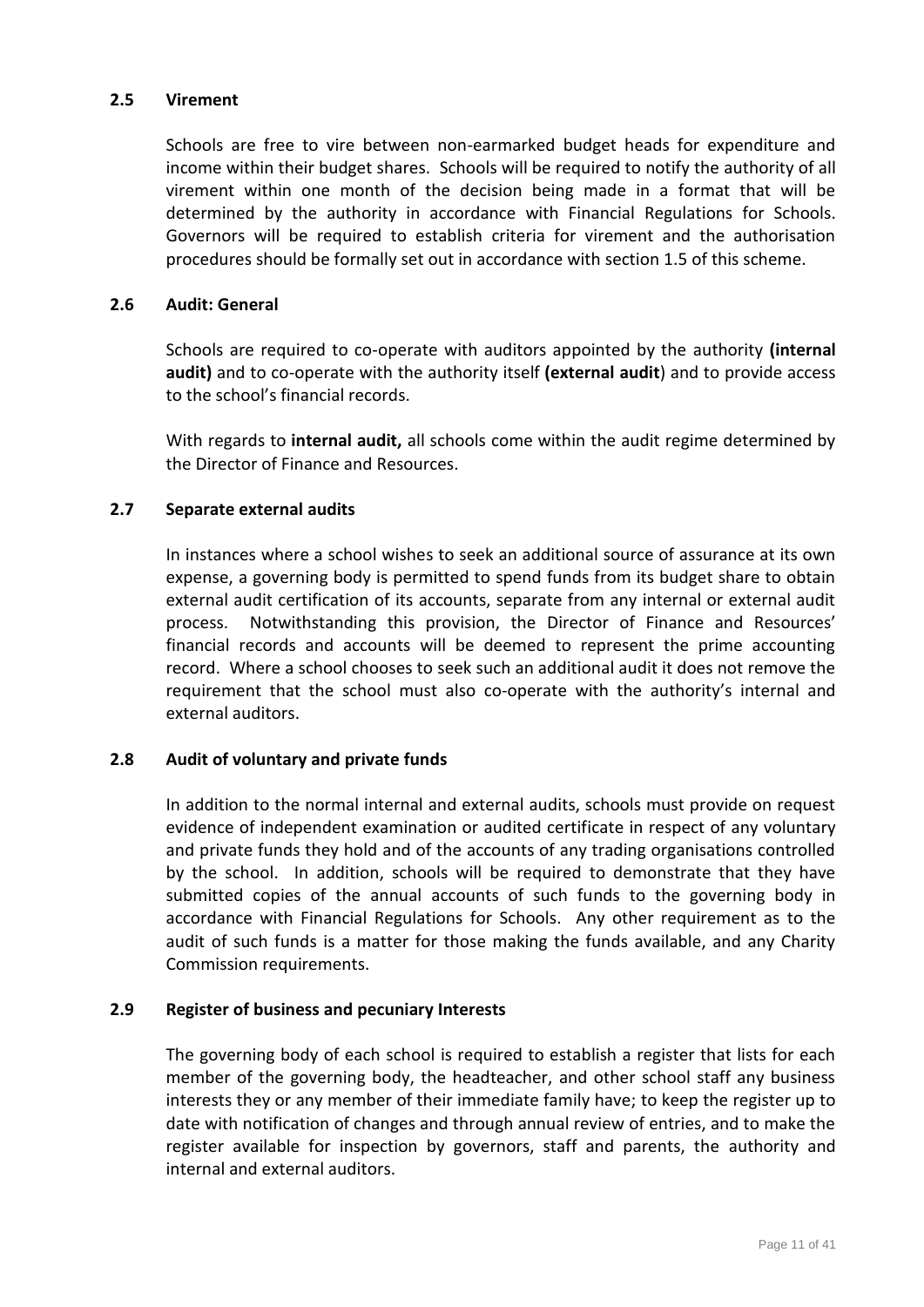More detailed guidance on the declaration of pecuniary interests is found in the authority's Disclosure of Pecuniary Interest booklet*.*

### **2.10 Purchasing, tendering, sales and contracting requirements**

Schools are required to abide by the authority's Financial Regulations and Procurement Regulations for Schools in respect of purchasing, tendering, sales and contracting matters. However, any section of the authority's Financial Regulations and Procurement Regulations for Schools shall not apply if it requires schools:

- (a) to do anything incompatible with any of the provisions of the scheme, or any statutory provision, or any EU Procurement Directive;
- (b) to seek Local Authority officer countersignature for any contracts for good or services for a value below £60,000 in any one year;
- (c) to select suppliers only from an approved list; or
- (d) to seek fewer than three tenders or quotations in respect of any contract with a value exceeding £10,000 in any one year.

In addition to the above, schools are required to: -

- a) have due regard to duties placed on the authority in relation to health and safety; and
- b) assess in advance, where relevant, the health and safety competence of contractors, taking account of the authority's policies and procedures.

### **2.11 Application of contracts to schools**

Schools have the right to opt out of authority-arranged contracts

Although governing bodies are empowered under paragraph 3 of schedule 1 to the Education Act 2002 to enter into contracts, in most cases they do so on behalf of the authority as maintainer of the school and the owner of funds in the budget share. But other contracts may be made solely on behalf of the governing body, when the governing body has clear statutory obligations, e.g. contracts made by aided or foundation schools for the employment of staff.

#### **2.12 Central funds and earmarking**

The authority is authorised to make sums available to schools from central funds, in the form of allocations that are additional to and separate from the schools' budget shares. Such earmarked funding from centrally retained funds is to be spent only on the purposes for which it is given, or on other budget heads for which earmarked funding is given, and is not to be vired into the school's budget share.

The authority will provide guidance on the financial administration and accounting procedures in respect of earmarked funding from time to time*.* Schools are required to maintain accounting procedures that demonstrate that these requirements have been complied with. The authority may require that earmarked funds must be returned to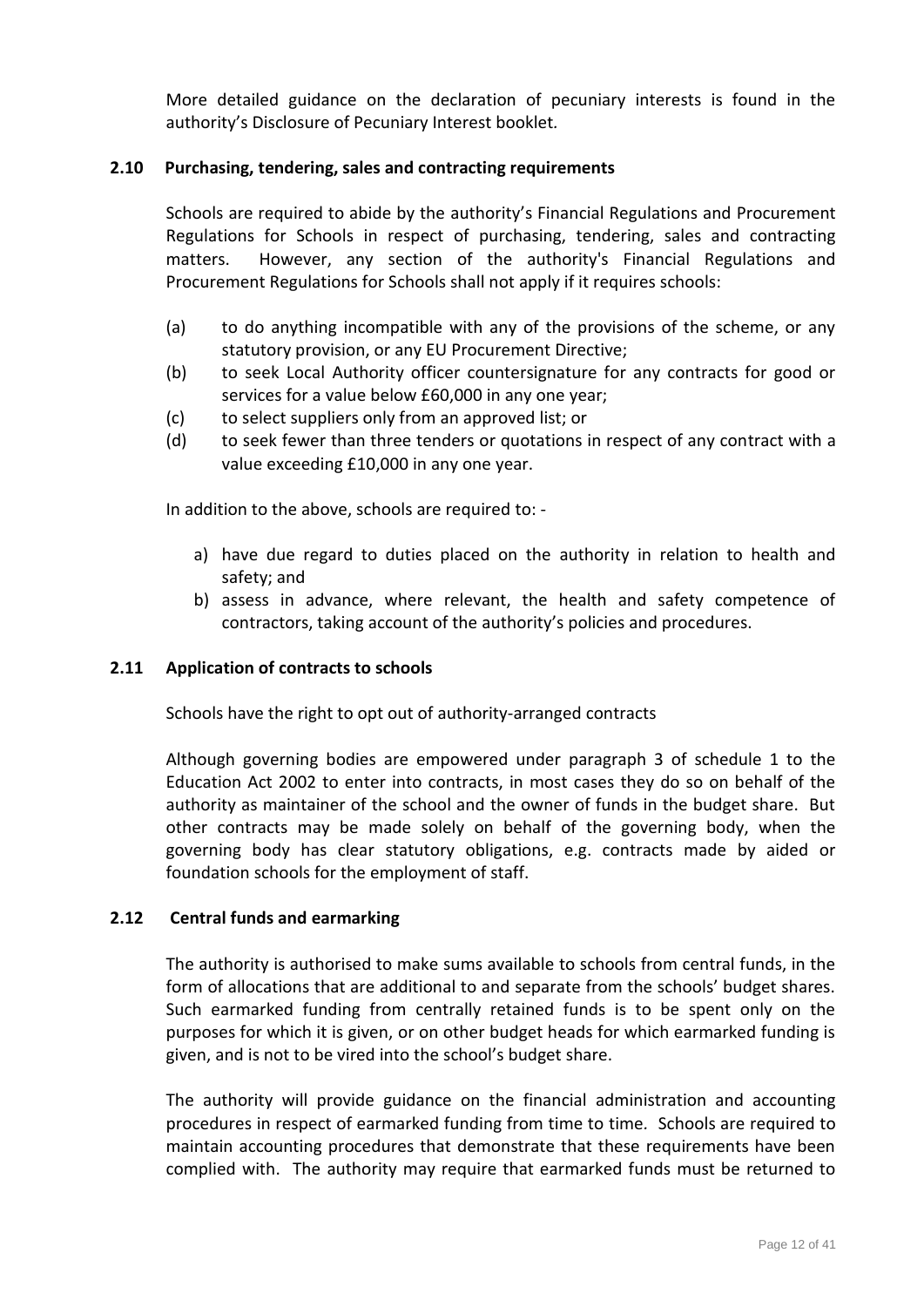the authority if they are not spent in-year or in accordance with any other agreed timetable.

The authority will not make any deduction in respect of interest costs to the authority, from payments to schools in respect of devolved specific or special grants forwarded to the authority on behalf of schools.

### **2.13 Spending for the purposes of the school**

The governing body is free to spend budget shares "for the purposes of the school", subject to regulations made by the Secretary of State and any provisions of this scheme. In addition, the following restriction shall apply:

(a) The governing body may not enter into any hire purchase or other credit arrangement that falls within the definition of Capital Related Expenditure as determined by the Department of the Environment, Transport and Regions.

Amounts spent by the governing body on community facilities or services under s.27 of the Education Act 2002 will be treated as if spent for any purposes of the school. This allows the school to spend its budget on pupils who are on the roll or another maintained school or where the service provided does not have an educational benefit.

#### **2.14 Capital spending from budget shares**

The governing body is permitted to use their budget shares to meet the cost of expenditure of a capital nature on the school premises or equipment. This includes expenditure by the governing body of a voluntary aided school on work that is their responsibility under paragraph 3 of schedule 3 of the Act. However, the governing body must notify the authority in its Budget Notification Form submission of any capital expenditure exceeding £15,000 to be met from its budget share and it must take into account any advice given by the authority as to the merits of the proposed expenditure, which will reflect school based AMP priorities and other guidance contained in the "Property Handbook for Schools".

Where the authority owns the premises or the school has voluntary controlled status then the governing body must seek the consent of the authority to the proposed works to ensure compliance with current School Premises Regulations and DfE Construction Standards and health and safety legislation, but such consent will only be withheld if the proposals do not comply with current health and safety requirements.

In voluntary aided schools, grant aid returned to governors for projects financed from delegated budgets, must be transferred back to the budget share.

#### **2.15 Notice of concern**

The authority may issue a notice of concern to the governing body of any school it maintains where, in the opinion of the Director of Finance and Resources and the Deputy Chief Executive and Director for Families and Communities, the school has failed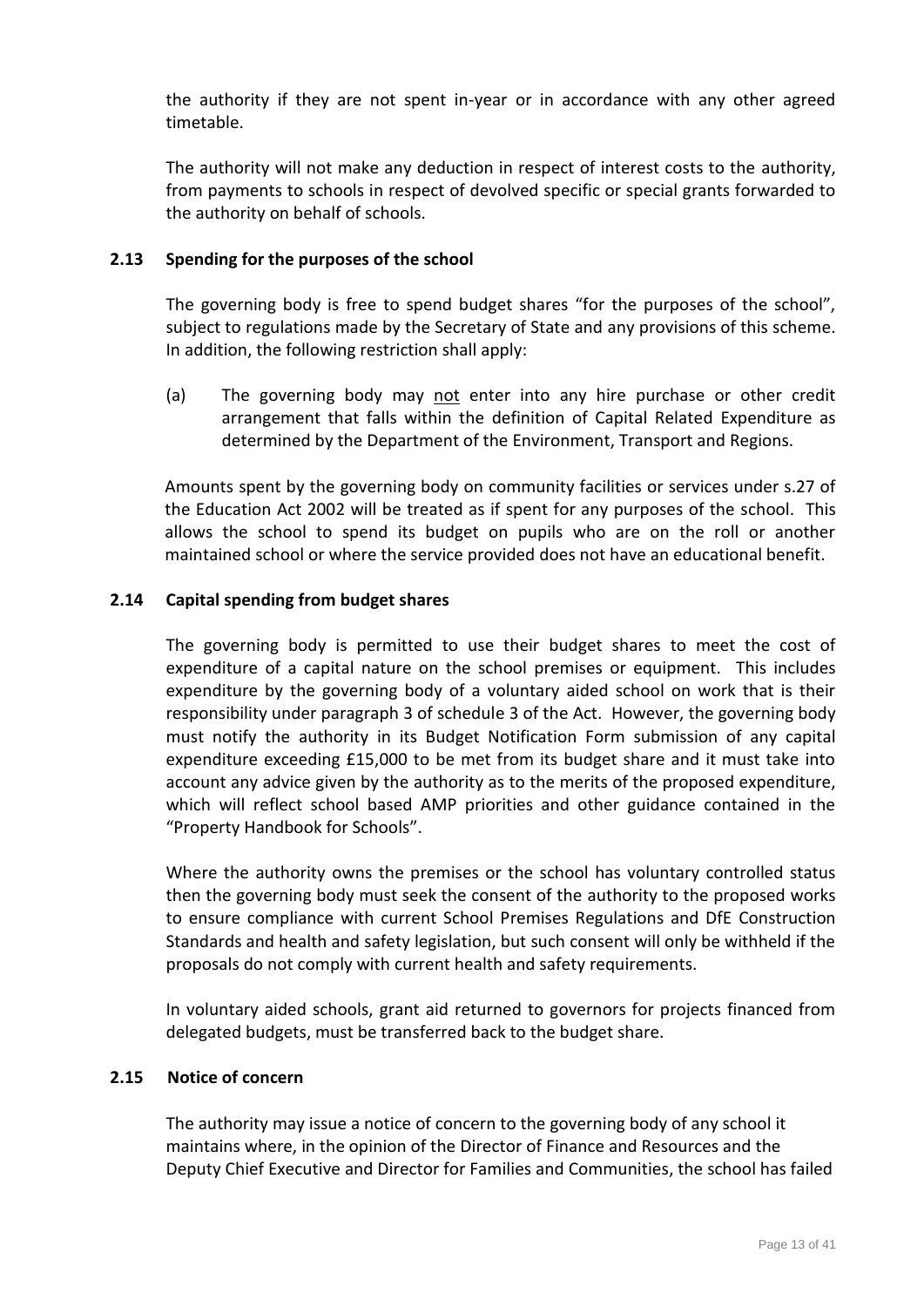to comply with any provisions of the scheme, or where actions need to be taken to safeguard the financial position of the authority or the school.

Such a notice will set out the reasons and evidence for it being made and may place on the governing body restrictions, limitations or prohibitions in relation to the management of funds delegated to it. These may include: -

- Revenue deficits where there is no recovery plan
- An internal audit report which assesses the school financial procedures as giving only limited assurance
- When a school is scheduled for closure, amalgamation or to become a sponsored academy
- Breach of Procurement Regulation for Schools
- When a school is judged to be Special Measures by Ofsted
- When a school is judged to be Requires Improvement (RI) by Ofsted and there is a genuine financial concern
- Failure to comply with provisions of the scheme
- Licensed deficit in excess of £200k

The notice will clearly state what these requirements are and the way in which and the time by when such requirements must be complied with in order for the notice to be withdrawn. It will also state the actions that the authority may take where the governing body fails to comply with the notice.

The schools forum (or committee thereof) will act as arbitrator in relation to any dispute relating to an issued notice.

### **2.16 Schools Financial Value Standard (SFVS)**

All authority maintained schools (including nursery schools and Pupil Referral Units (PRUs) that have a delegated budget) must demonstrate compliance with the Schools Financial Value Standard (SFVS) and complete the assessment form on an annual basis. It is for the school to determine at what time in the year they wish to complete the form.

Governors must demonstrate compliance through the submission of the SFVS assessment form signed by the Chair of Governors. This form must include a summary of remedial actions with a clear timetable, ensuring that each action has a specified deadline and an agreed owner. Governors must monitor the progress of these actions to ensure that all actions are cleared within specified deadlines.

All other maintained schools with a delegated budget must submit the form to the local authority before 31st March each year.

The only exception being those maintained schools that are in receipt of an Academy Order who are not required to submit the form.

### **2.17 Fraud**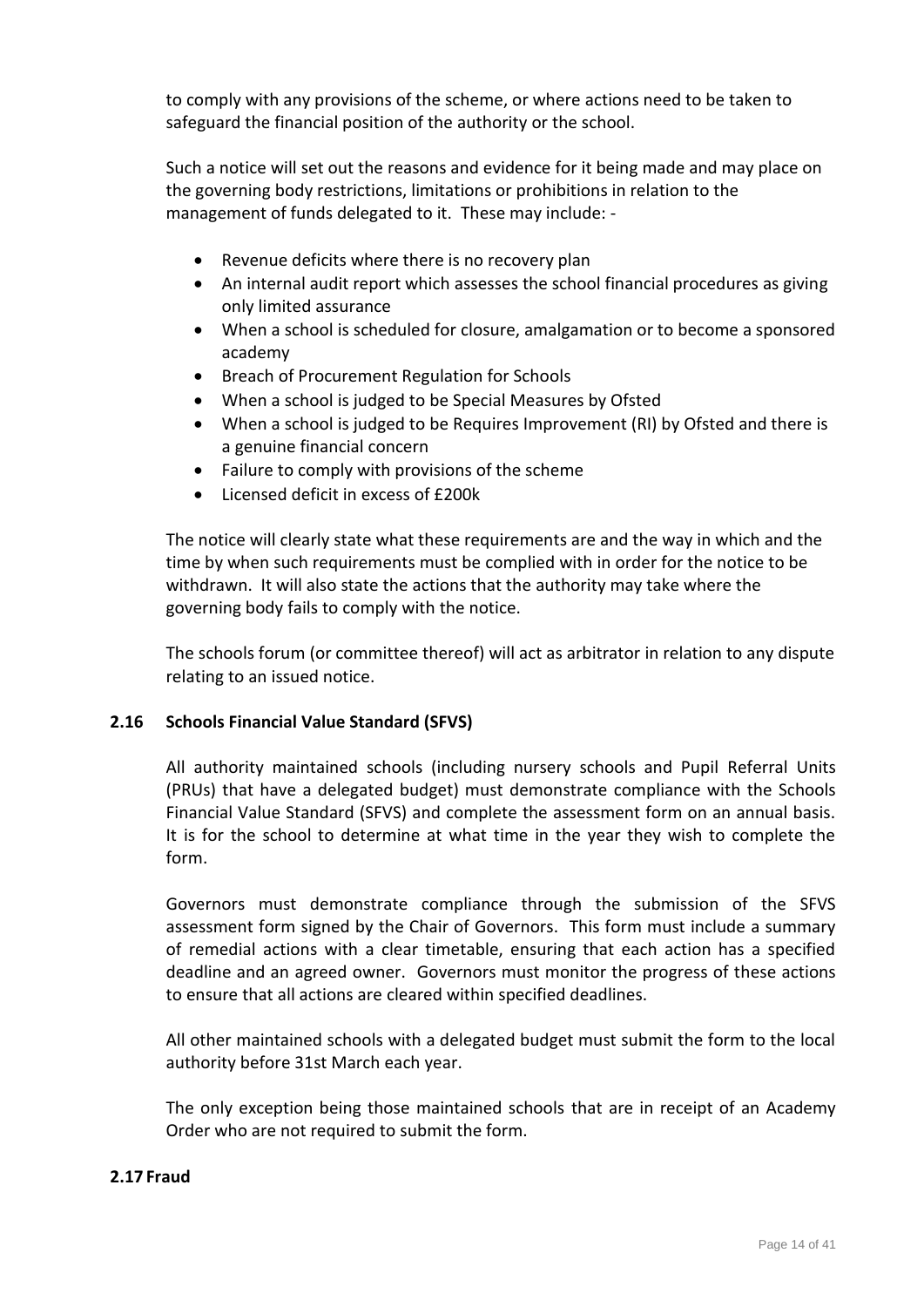All schools must have a robust system of controls to safeguard themselves against fraudulent or improper use of public money and assets.

The governing body and headteacher must inform all staff of school policies and procedures related to fraud and theft, the controls in place to prevent them; and the consequences of breaching these controls. This information must also be included in induction for new school staff and governors.

#### **SECTION 3: INSTALMENTS OF THE BUDGET SHARE; BANKING ARRANGEMNTS**

#### **3.1 Frequency of instalments**

Schools entire budget is issued at the start of the financial year subject to the provision that there is no significant change in the traditional spending profile of the school.

#### **3.2 Proportion of budget share payable at each instalment**

There will be a single payment to schools of 1/12 of the non-employee proportion of the budget share on the first banking day in April. Unless there is mutual agreement to the contrary, further advances will be made on the 15<sup>th</sup> day of each month (or next earliest banking day) based on  $1/12<sup>th</sup>$  of the remainder of the budget (excluding employee costs for the reduced scheme). Where schools choose the full scheme option, a further advance equal to 1/12 of the employee related budget will be made on the  $15<sup>th</sup>$  day of April (or next earliest banking day). The remainder of the budget share will be made available in equal monthly instalments on the  $15<sup>th</sup>$  day of each month (or earliest banking day

#### **3.3 Interest clawback**

The authority shall charge school budgets an amount equal to the estimated interest it has lost in making the budget share available in advance of the date it would otherwise have incurred expenditure. The charge, which will only be made in respect of employee related costs, will be calculated on a daily basis using the prevailing Bank of England base rate from the date of the advance to the date the authority would have otherwise incurred expenditure.

For non-employee costs, expenditure will be deemed to have been incurred evenly throughout the financial year. In recognition of this, save for the first instalment, advances are made mid-month, thus negating the need for interest claw back.

Schools opting for the full scheme may agree with the authority an alternative pattern of advances, which negates the need for an interest surcharge calculation.

#### **3.3.1 Interest on late budget share payments**

Where instalments of budget share are delayed through an error of the authority, then a calculation will be made in respect of loss of interest taking into account the full extent of the delay and applying the prevailing Bank of England base rate.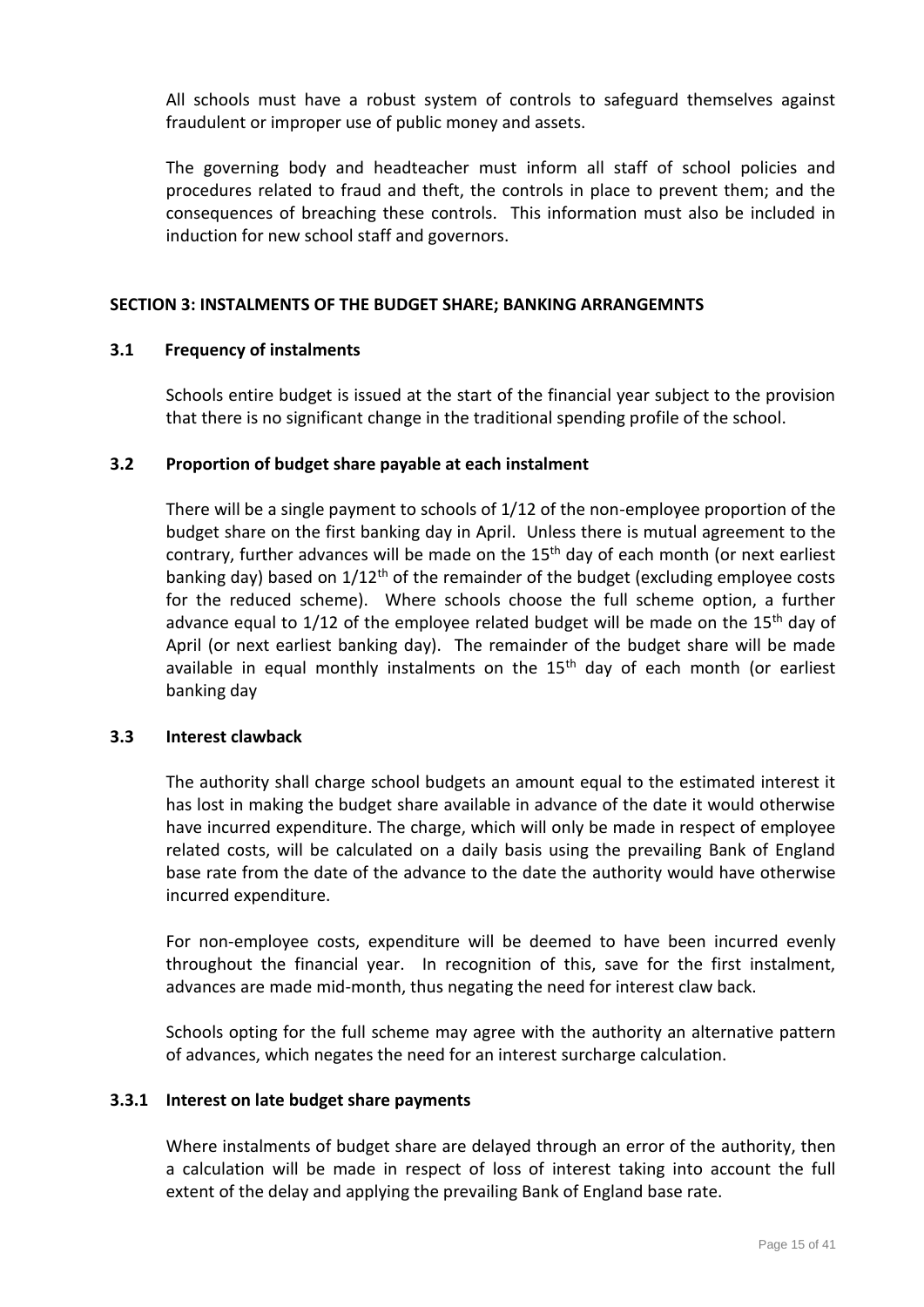### **3.4 Budget shares for closing schools**

Where approval to the discontinuation of a school has been secured, the budget share will be made available until closure, on a monthly basis net of estimated pay costs, even where some different basis was previously used.

#### **3.5 Bank and building society accounts**

Schools can choose to operate a full scheme covering all expenditure delegated or devolved to them through the budget share or other means. Alternatively, they may opt for a reduced scheme covering non-employee costs only.

If a school opens an external bank account, the authority will at the request of the school, transfer immediately to the account an amount agreed by both the school and the authority as the estimated surplus balance held by the authority in respect of the school's budget share, on the basis that there will be a subsequent correction when accounts for the relevant period are closed.

New bank account arrangements may only become operative from the  $1^{st}$  April or  $1^{st}$ September in any financial year, owing to the need to establish appropriate systems and procedures that satisfy the authority's internal auditors.

Schools without bank accounts at the start of the scheme cannot have one until any deficit balance is cleared; and any school requesting a bank account at a later date shall not be able to have one until any deficit is cleared.

# **3.5.1 Restrictions on accounts**

Accounts may only be held for the purpose of receiving budget share payments at those banks and building societies which are consistent with the authority's Treasury Management policy. Schools must not place any monies in any account that involves any element of speculation, which could result in an actual loss of funds, however small.

All bank and building society accounts must be opened in the name of the school. Money held in accounts remains authority property until spent (S 49 (5) of the Act). The account mandate must provide that the authority is the owner of the funds in the account; the authority is entitled to receive statements; the authority may take control of the account if the school's right to a delegated budget is suspended by the authority.

Any school closing an account used to receive its budget share and opening another is free to choose the new bank or building society subject to prior confirmation from the Director of Finance and Resources.

#### **3.6 Borrowing by schools**

Governing bodies may only borrow money only (including finance leases) with the written permission of the Secretary of State, however the scheme allows schools to use any scheme that the Secretary of State has said is available to schools without specific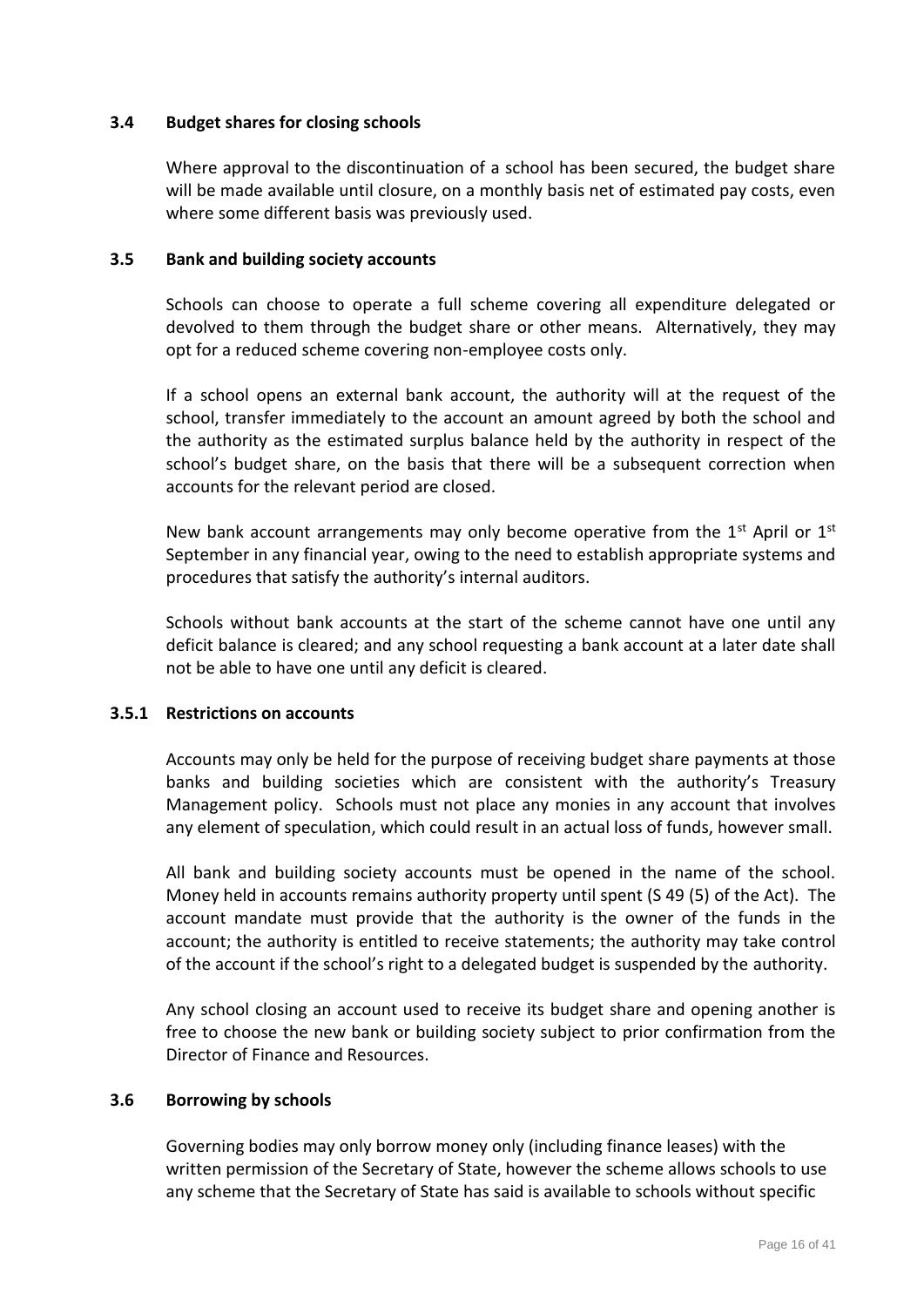approval, currently including the Salix scheme, which is designed to support energy saving. This provision does not apply to loan schemes run by the authority (see section 4.10).

Schools cannot use credit cards as they are regarded as a form of borrowing. However, schools are encouraged to use procurement cards as these are a useful means of facilitating electronic purchases.

## **SECTION 4: THE TREATMENT OF SURPLUS AND DEFICIT BALANCES ARISING IN RELATION TO BUDGET SHARES**

### **4.1 The right to carry forward surplus balances**

Schools may carry forward from one financial year to the next any surplus or deficit in net expenditure relative to the school's budget share for the year plus or minus any balance brought forward from the previous year. For new accounts opened from 1st April, any carry forward balance will be paid or re-paid on 1st July or closest banking day.

### **4.2 Controls on surplus balances**

Surplus balances held by schools as permitted under this scheme are subject to the following restrictions:-

- a. the authority shall calculate by 31 May each year the surplus balance, if any, held by each school as at the preceding 31 March. For this purpose the balance will be the recurrent balance as defined in the Consistent Financial Reporting Framework;
- b. the authority shall then deduct from the resulting sum any amounts which the governing body of the school has declared to be assigned for specific purposes permitted by the authority as listed below and which the authority is satisfied are properly assigned. To count as properly assigned, amounts must not be retained beyond the period stipulated for the purpose in question, without the consent of the authority. In considering whether any sums are properly assigned the authority may also take into account any previously declared assignment of such sums, but may not make any change in planned assignments to be the sole reason for considering that a sum is not properly assigned.
- c. if the result of steps a and b is a sum greater than 8% of the previous year's budget share (primary and special schools) or 6.5% (middle schools) or 5% (high schools), or £25,000 (where that is greater than any percentage threshold), then the authority shall deduct from the current year's budget share an amount equal to the excess. The previous year's budget share is defined as the Total Revenue Resources Allocation as initially allocated less any earmarked amounts.

Funds deriving from sources other than the authority will be taken into account in this calculation if paid into the budget share of the school, whether under provisions of this scheme or otherwise.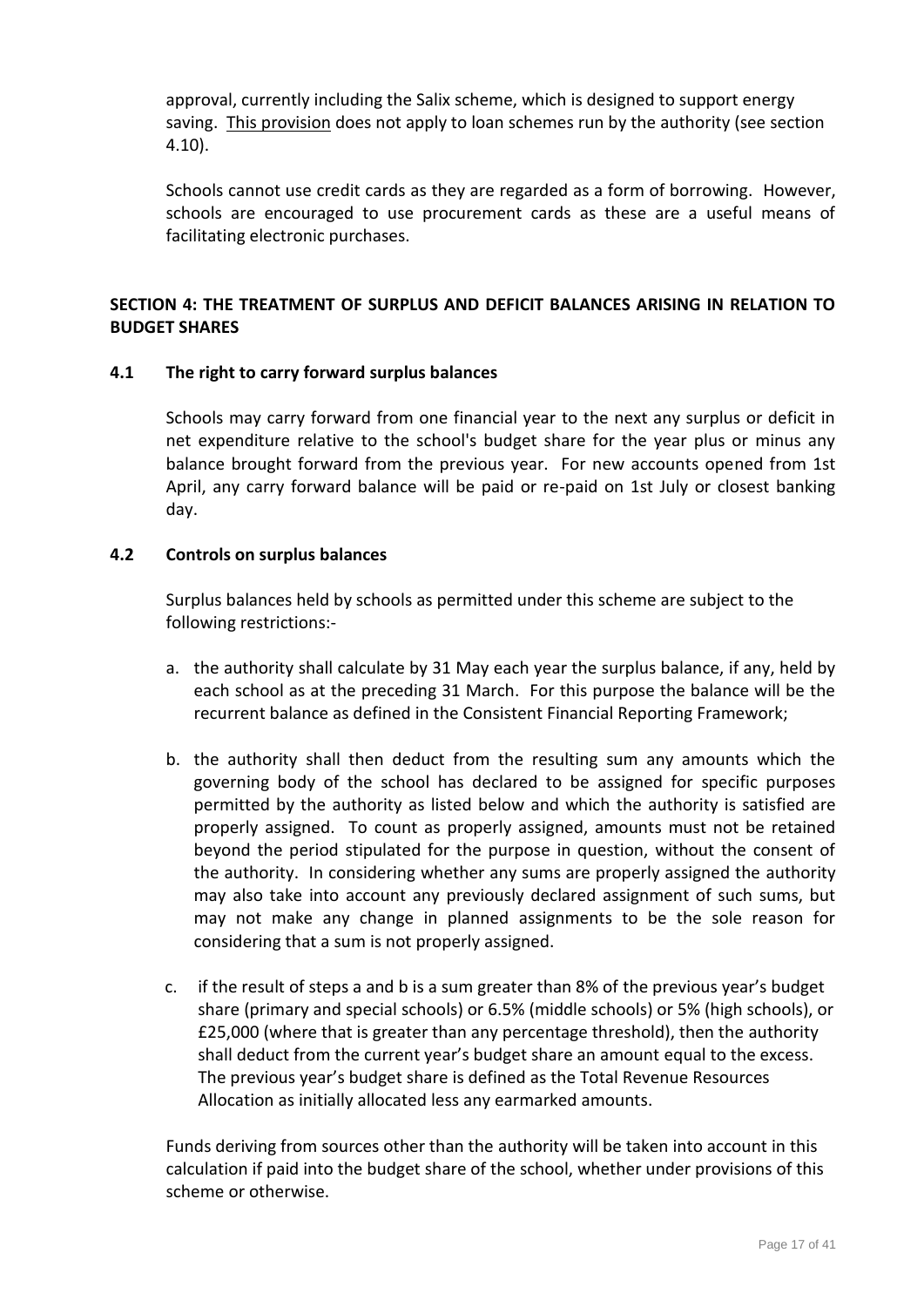Funds held in relation to a school's powers under section 27 of the Education Act 2002 (community facilities) will not be taken into account, unless added to the budget share surplus by the school as permitted by the authority.

The total of any amounts deducted from schools' budget shares by the authority under this provision are to be applied to the schools' budget of the authority.

Appeals to any amount clawed back under this scheme will be heard by a subcommittee of the schools forum. Appeals will only be heard on the grounds that schools hold balances in accordance with one of the approved reasons under the scheme.

Approved List of Reasons for holding large balances:

- Where there is expenditure that has been committed by the end of the previous financial year by placing orders or employing staff prior to that date, but has not been charged to the previous financial year.
- Where a balance relates to earmarked external funding that has been received, but not yet spent, including parental contributions for a trip.
- Where a balance refers to monies held by a school on behalf of a cluster or group of schools.
- Where a balance refers to an allocation made late in the financial year and it has not been possible to spend the monies on the project identified by 31 March. A late allocation will generally be defined as after 1 January, but earlier allocations can be accepted in exceptional circumstances and with appropriate evidence as to the reason that the money has not been spent.

All such balances are held with the expectation that the amounts will be spent within 1 year.

### **4.3 Interest on surplus balances**

Balances held in the authority's bank accounts on behalf of schools will attract interest in accordance with the authority's scheme for interest on balances*.* The arrangements made for the payment of interest will seek to ensure that the funds allocated to schools attract the most beneficial rate.

### **4.4 Obligation to carry forward deficit balances**

Deficit balances will be carried forward by the deduction of the relevant amounts from the following year's budget share (see also 4.9) except where a licensed deficit agreement exists.

The authority has the power to schedule repayments of deficits under the terms of the licensed deficit scheme.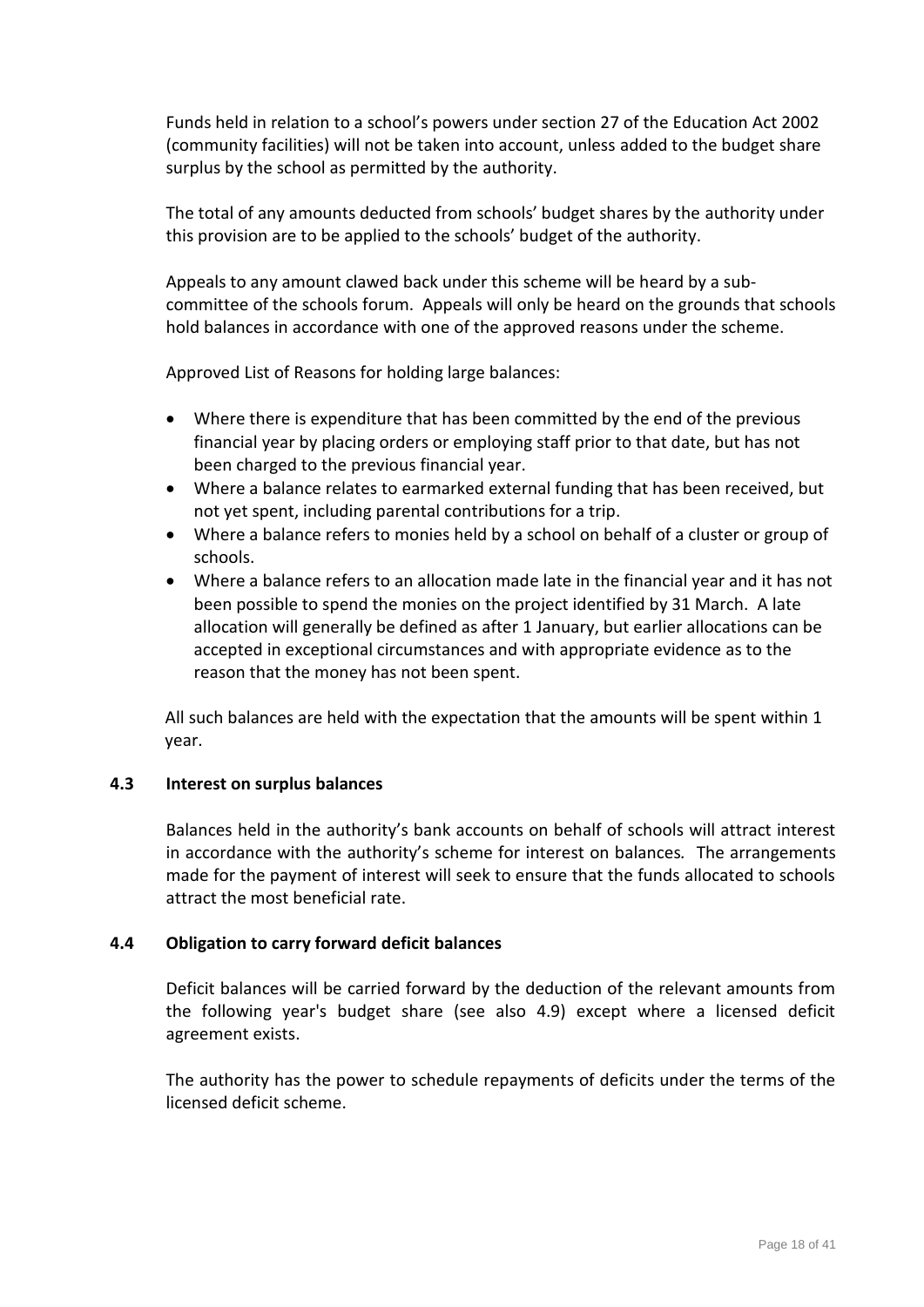## **4.5 Planning for deficit budgets**

Schools may only plan for a deficit budget in accordance with the terms of paragraph 4.9 below.

## **4.6 Charging of interest on deficit balances**

The authority may charge interest on any deficit balances. Where a deficit arises during the course of a year it will be deemed to have accrued evenly throughout the year and, therefore,  $\frac{1}{2}$  years' interest will be applied to the final deficit balance using the bank base interest rate. A full year's charge will be made in respect of deficit balances brought forward that are not cleared during the course of the year. Further details of the calculation of interest on deficit balances are set out in the authority's scheme for Interest on Balances.

## **4.7 Writing off deficits**

The authority has no power to write off the deficit balance of any school.

If an authority wishes to give assistance towards elimination of a deficit balance this should be through the allocation of a cash sum, from the authority's schools budget (from a centrally held budget specified for the purpose of expenditure on special schools and pupil referral units in financial difficulty or, in respect of mainstream schools, from a de-delegated contingency budget where this has been agreed by Schools Forum).

### **4.8 Balances of closing and replacement schools**

Where in the funding period, a school has been established or is subject to a prescribed alteration as a result of the closure of a school, a local authority may add an amount to the budget share of the new or enlarged school to reflect all or part of the unspent budget share (including any surplus carried over from previous funding periods) of the closing school for the funding period in which it closes.

### **4.9 Licensed deficit scheme**

The authority will require schools to enter into a licensed deficit agreement in particular circumstances in accordance with the Licensed Deficit Scheme. The main features of the scheme are set out below: -

- (a) The maximum period over which schools will be expected to make good any deficit is three financial years, with the option to increase to 5 years with the agreement of the LA
- (b) A licensed deficit arrangement may be only be agreed in consultation with the Deputy Chief Executive and Director for Families and Communities where variations in pupil numbers have adversely affected the resources available to the school, or a significant (unexpected) charge has been made against the budget share of the school.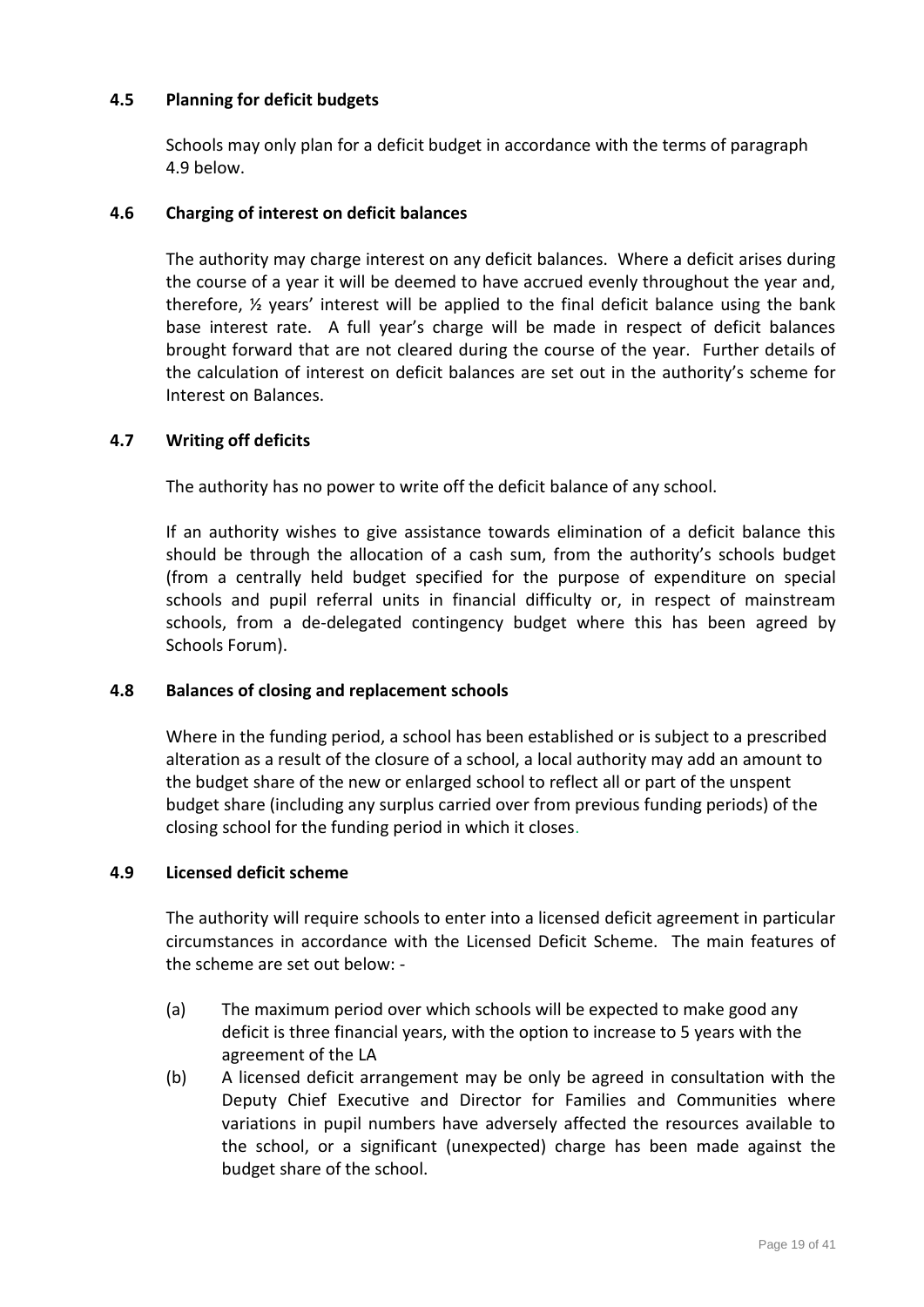- (c) The maximum budget deficit that can be covered by the scheme is £200,000 or 10% of the budget share; whichever is the lesser sum.
- (d) The maximum proportion of the collective balances that can be used to back the Licensed Deficit Scheme is 20%.
- (e) The role of the Deputy Chief Executive and Director for Families and Communities and the Director of Finance and Resources is set out in the Licensed Deficit Scheme.

Full details of the procedures for arranging a licensed deficit are set out in the Licensed Deficit Scheme.

### **4.10 Deferred capital payments scheme**

It is open to an authority to include in its scheme a form of loan arrangement for schools that does not operate by way of a licensed deficit, but rather by way of actual payments to schools or expenditure by the authority in respect of a particular school on condition that a corresponding sum is repaid from the budget share. If so, the same parameters for the arrangement should appear in the scheme as listed at 4.9 above for licensed deficits.

Again, an authority may wish to invite schools with balances in external accounts to use some or all of those balances to back a loan scheme, and the scheme should make clear on what basis this would occur.

If there is a loan scheme on this basis the authority must show in its budget statements the amount centrally retained for what would be a devolved payment to schools, and the payment should appear in the out-turn statements.

Loans must only be used to assist schools in spreading the cost over more than one year of large one-off individual items of a capital nature that have a benefit to the school lasting more than one financial or academic year. Loans must not be used as a means of funding a deficit that has arisen because a school's recurrent costs exceed its current income. If loans are made to fund a deficit, the Secretary of State will consider using the power under paragraph 13(4) (d) of Schedule 1 to the Academies Act 2010 to make a direction to the effect that such a loan does not transfer, either in full or part, to the new Academy school in individual cases.

### **4.10.1 Independent credit unions**

Schools that hold external balances may group together to form a credit union approach to loans. These arrangements may be multi- or bi-lateral agreements between schools and may be administered independently of the authority.

Where the authority does not itself act as the administrator of the arrangement it will require audit certification.

Schools entering into such agreements are required to inform the authority prior to entering such agreements and give regard to the advice given by the authority whether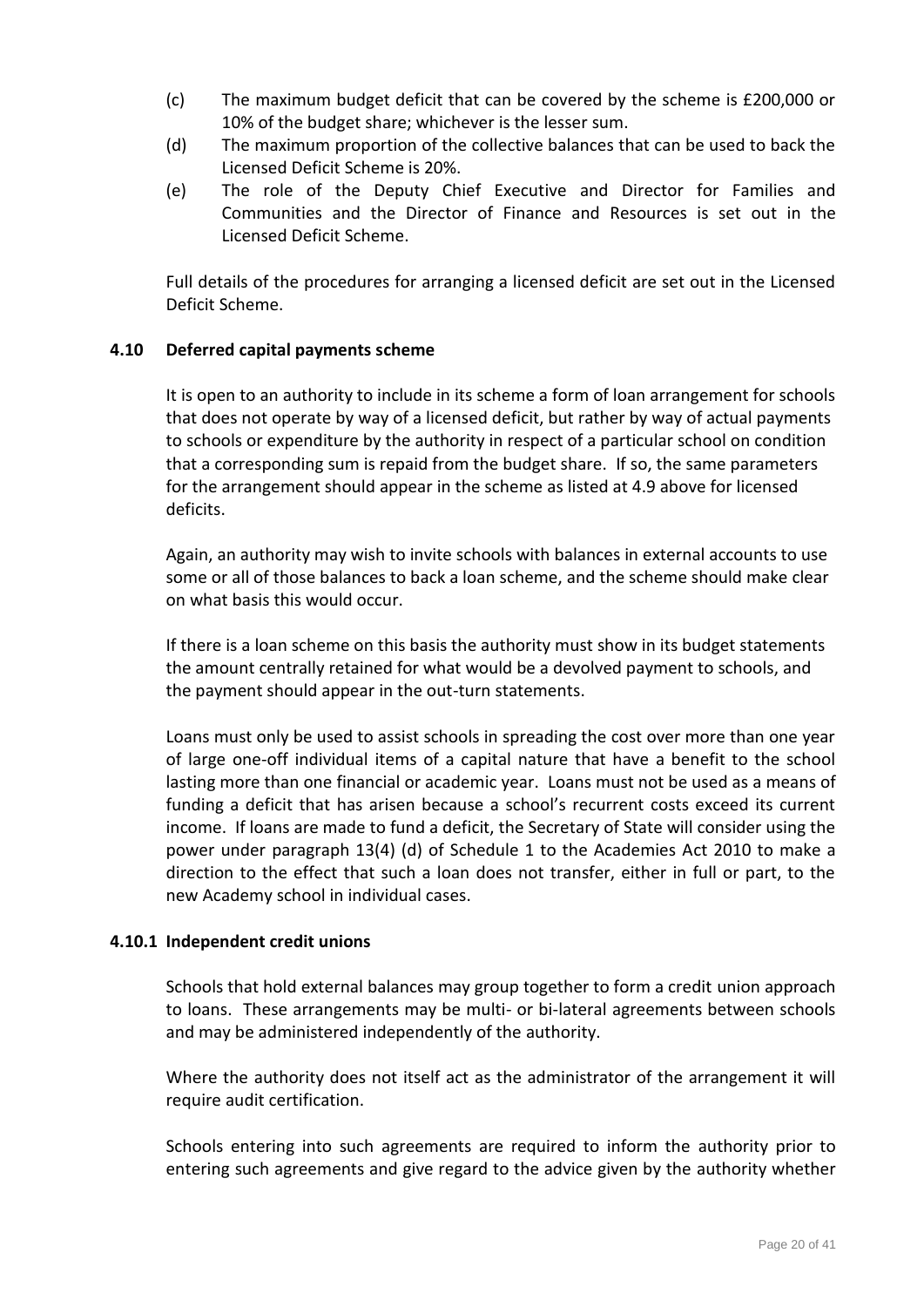or not it acts as the administrator of the arrangement. The authority will not underwrite any independent arrangements.

**4.10.2** Following changes to the statutory guidance loans must only be used to assist schools in spreading the cost over more than one year of large one-off individual items of a capital nature that have a benefit to the school lasting more than one financial or academic year. Loans must not be used as a means of funding a deficit that has arisen because a school's recurrent costs exceed its current income.

#### **SECTION 5: INCOME**

#### **5.1 Income from lettings**

Schools may retain income from lettings of the school premises, which would otherwise accrue to the authority, subject to alternative provisions arising from any joint use or PFI agreements. Schools are permitted to cross-subsidise lettings for community and voluntary use with income from other lettings, provided there is no net cost to the budget share. However, schools whose premises are owned by the authority shall be required to have regard to directions issued by the authority or, in the case of voluntary aided schools, the diocesan authorities or trustees, as to the use of school premises.

#### **5.2 Income from fees and charges**

Schools may retain income from fees and charges except where a service is provided by the authority from centrally retained funds. However, schools are required to have regard to any policy statements on charging produced by the authority. Any income from boarding charges is collected on behalf of the authority and shall not exceed that needed to provide board and lodging for the pupils concerned.

#### **5.3 Income from fund-raising activities**

Schools may retain income from fund-raising activities.

#### **5.4 Income from the sale of assets**

Schools wishing to sell school assets must comply with the requirements of the Procurement Regulations for Schools.

Schools may retain the proceeds from the sale of assets except in cases where the asset was purchased with non-delegated funds (in which case it will be for the authority to decide whether the school should retain all or part of the proceeds), or the asset concerned is land or buildings forming part of the school premises and is owned by the authority. Where the disposal of authority owned property generates a capital receipt, a proportion of the receipt may be made available to the school in accordance with the authority's capital receipts policy.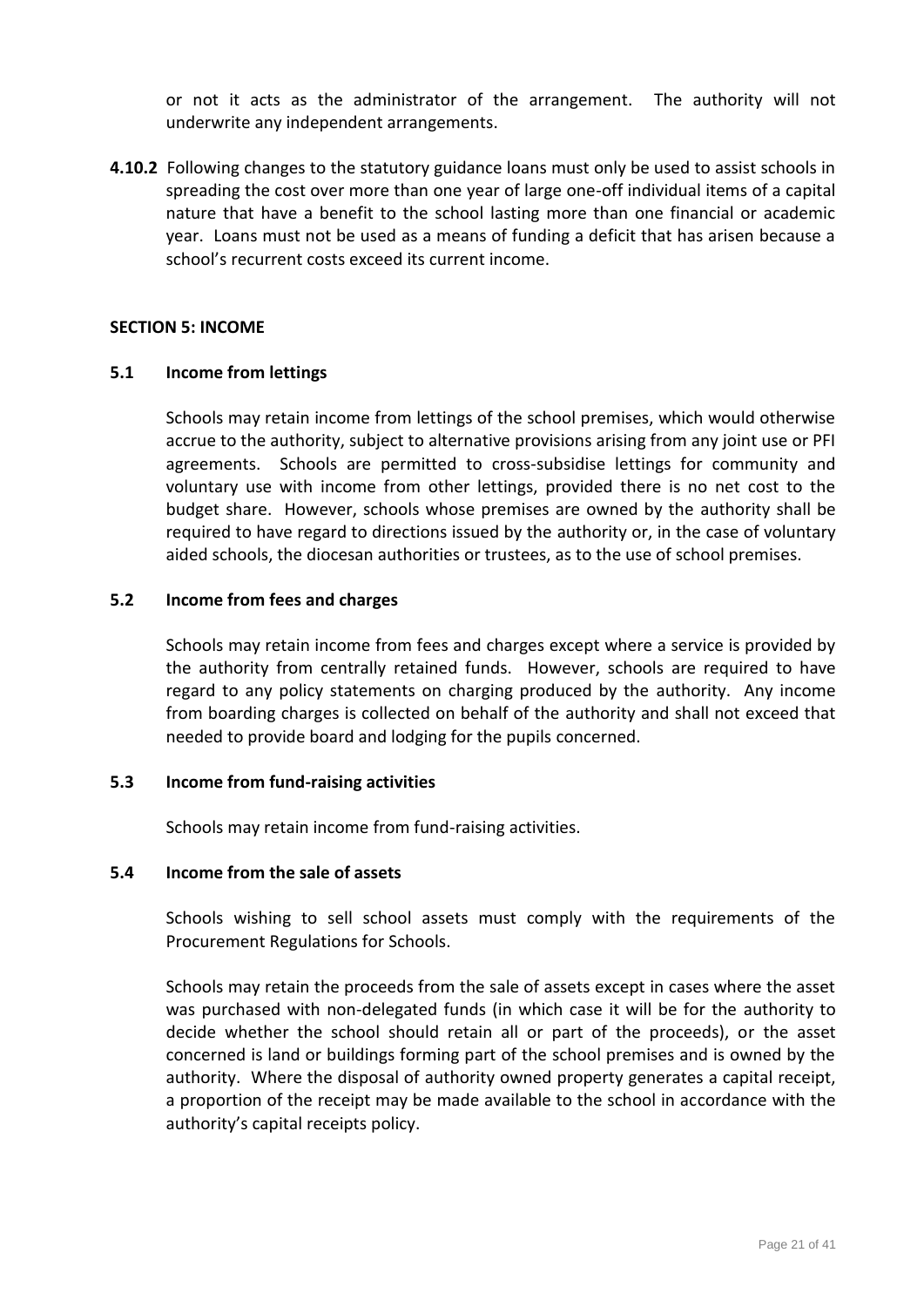### **5.5 Administrative procedures for the collection of income**

The Authority has established administrative procedures for the collection and banking of income, which are set out in the authority's Financial Regulations for Schools. In addition, schools will be required to account for VAT where applicable.

#### **5.6 Purposes for which income may be used**

Income from the sale of assets purchased with delegated funds may only be spent for the purposes of the school*.*

### **SECTION 6: THE CHARGING OF SCHOOL BUDGET SHARES**

#### **6.1 General provision**

The budget share of a school may be charged by the authority without the consent of the governing body only in circumstances set out in 6.2 below.

The authority shall consult a school as to the intention to so charge, and shall notify a school when it has been done.

Schools are reminded that the authority cannot act unreasonably in the exercise of any power given by this scheme, or it may be the subject of a direction under s.496 of the Education Act 1996.

The authority shall make arrangements for a disputes procedure for such charges.

### **6.1.2 Charging of salaries at actual cost**

The authority will charge salaries of school-based staff to school budget shares at actual cost.

## **6.2 Circumstances in which charges may be made (without prior consent of the governing body)**

Where premature retirement costs or other expenditure incurred to secure resignation is incurred without the prior written agreement of the authority that it will bear such costs (the amount chargeable being only the excess over any amount agreed by the authority).

Other expenditure incurred to secure resignations where the school had not followed authority advice.

Awards by courts and industrial tribunals against the authority, or out of court settlements, arising from action or inaction by the governing body contrary to the authority's advice or by the governing body's failure to seek advice.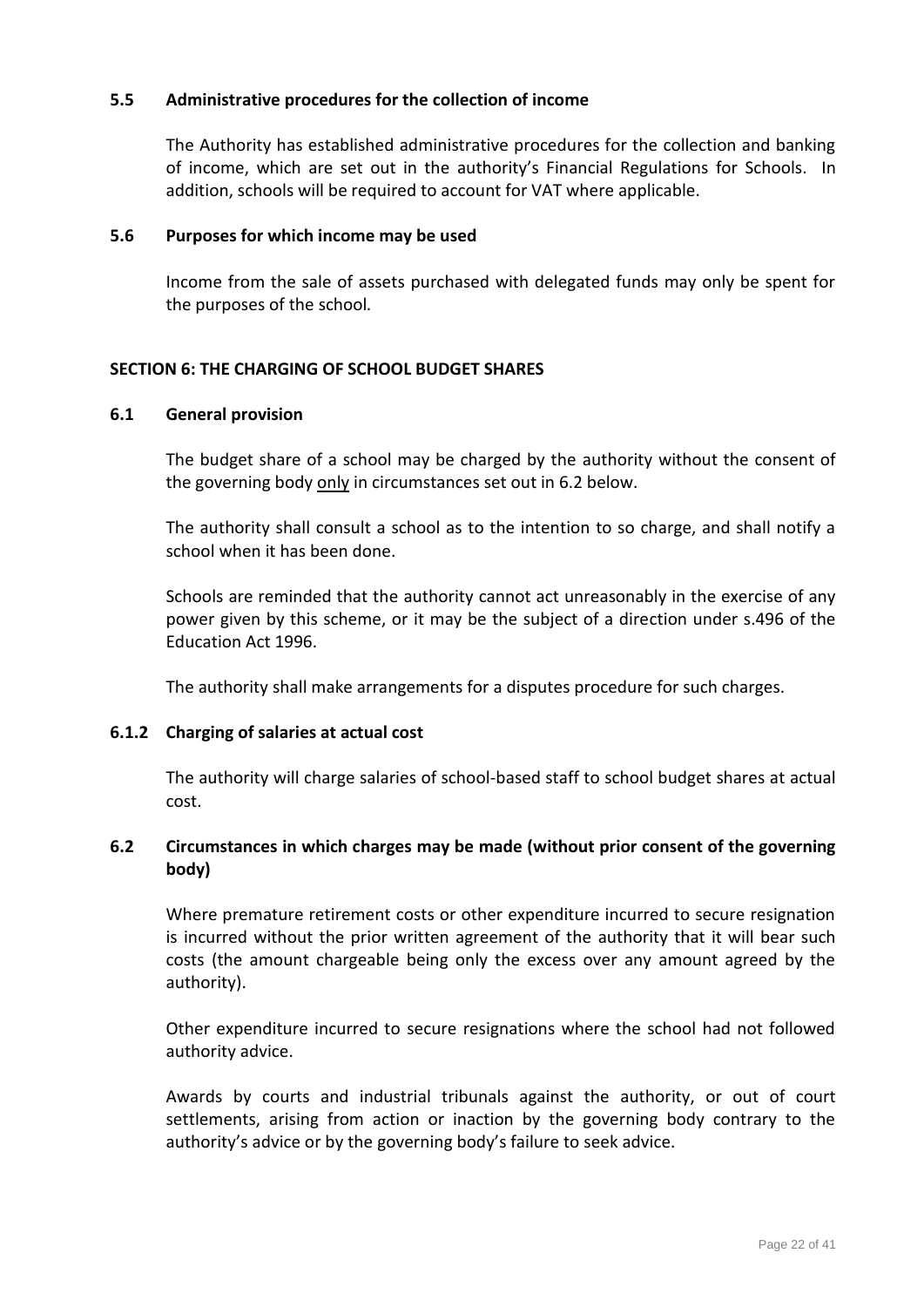Expenditure by the authority in carrying out health and safety work or capital expenditure for which the authority is liable where funds have been delegated to the governing body for such work, but the governing body has failed to carry out the required work.

Expenditure by the authority incurred in making good defects in building work funded by capital spending from budget shares, where the authority owns the premises or the school has voluntary controlled status.

Expenditure incurred by the authority in insuring its own interests in a school where funding has been delegated, but the school has failed to demonstrate that it has arranged cover at a level as good as that which would be arranged by the authority

Recovery of monies due from a school for services provided to the school, where a dispute over the monies due has been referred to a disputes procedure set out in a service level agreement and the result is that monies are owed by the school to the authority.

Recovery of penalties imposed on the authority by the Board of Inland Revenue, the Contributions Agency, HM Revenue and Customs, Teachers' Pensions, the Environment Agency or other regulatory authorities as a result of school negligence.

Correction of authority errors in calculating charges to a budget share (e.g. pension deductions).

Additional transport costs incurred by the authority arising from decisions by the governing body on the length of the school day, and failure to notify the authority of non-pupil days resulting in unnecessary transport costs.

Legal costs that are incurred by the authority because the governing body did not accept the advice of the authority (see also section 11).

Costs of necessary health and safety training for staff employed by the authority, where funding for training has been delegated, but the necessary training not carried out.

Compensation paid to a lender where a school enters into a contract for borrowing beyond its legal powers, and the contract is of no effect.

The cost of work done in respect of teacher pension remittance and records for schools using non-authority payroll contractors, the charge to be the minimum needed to meet the cost of the authority's compliance with its statutory obligations.

Costs incurred by the authority in securing provision specified in an Education Health and care Plan (EHCP) where the governing body of a school fails to secure such provision.

Costs incurred by the authority due to submission by the school of incorrect data.

Recovery of amounts spent from specific grants on ineligible purposes.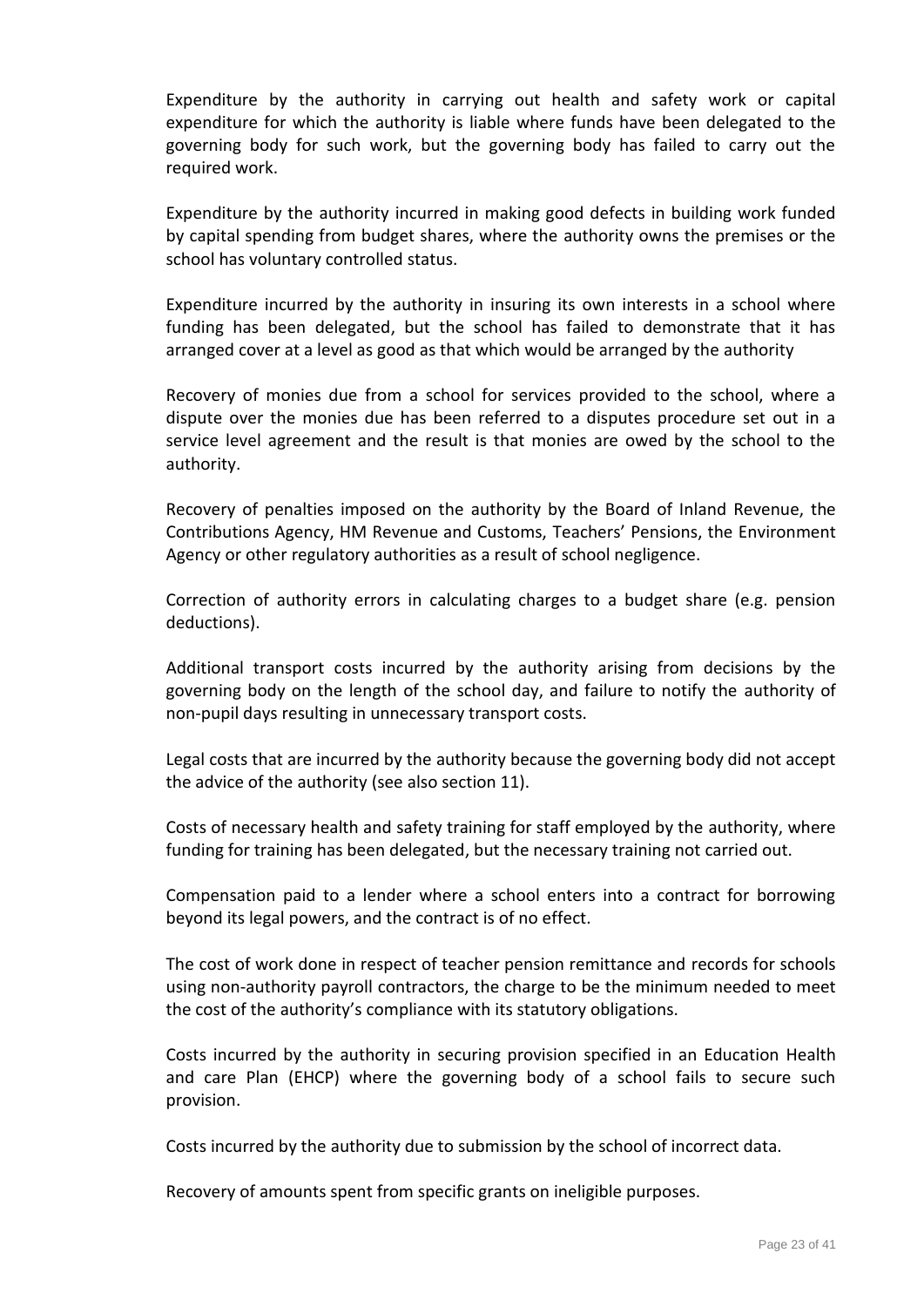Costs incurred by the authority as a result of the governing body being in breach of the terms of a contract.

Additional administrative or other expenditure incurred by the authority in connection with a governing body's failure to exercise their delegated responsibilities satisfactorily, e.g. costs associated with advising on or correcting schools financial procedures which are deemed necessary in order to safeguard their delegated budget.

Amounts agreed under a PFI/PPP agreement entered into by the governing body of a school.

For any schools created through amalgamation, the one off compensation back pay costs relating to the implementation of job evaluation at the predecessor schools.

For any schools created through amalgamation, any outstanding contractual liabilities relating to any of the predecessor schools.

Where costs are incurred by the authority as a result of the governing body failing to comply with the provisions of "Contract Standing Orders for Schools", including timely compliance with TUPE legislation or any requirement for a contract to be advertised in the Official Journal of the European Union (OJEU).

Costs incurred by the authority or another school as a result of a school withdrawing from a cluster arrangement, for example where this has funded staff providing services across a cluster.

Costs incurred by the authority in administering admissions appeals, where the local authority is the admissions authority and the funding for admission appeals has been delegated to all schools as part of their formula allocation.

### **SECTION 7: TAXATION**

#### **7.1 VAT (Value Added Tax)**

Except for grant-aided capital projects, the authority has established procedures to enable schools to utilise the authority's ability to reclaim VAT on expenditure relating to non-business activity where appropriate.

Amounts reclaimed through these procedures will be passed back to the school subject to any amendments as may be imposed or requested by HM Revenue and Customs.

These procedures are set out in the VAT Guide for Schools.

#### **7.2 CIS (Construction Industry Scheme)**

Schools are required to abide by procedures issued by the authority in connection with CIS.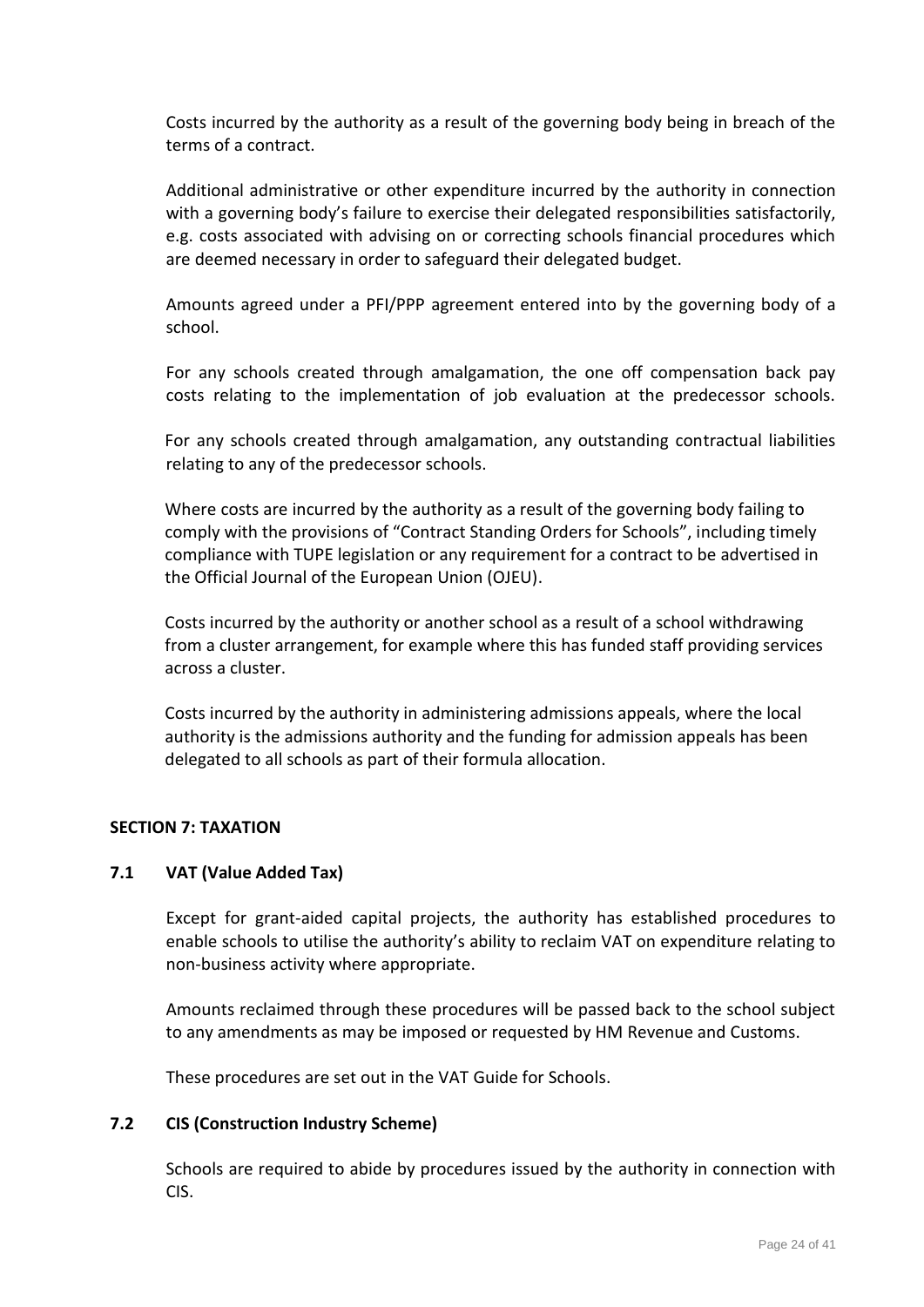### **SECTION 8: THE PROVISION OF SERVICES AND FACILITIES BY THE AUTHORITY**

#### **8.1 Provision of services from centrally retained budgets**

The authority shall determine on what basis services (including premature retirement costs and redundancy payments, but excluding centrally funded premises and liability insurance) from centrally retained funds will be provided to schools, but the authority is debarred from discriminating in its provision of services on the basis of categories of schools except where (a) funding has been delegated to some schools only or (b) such discrimination is justified by differences in statutory duties.

## **8.2 Timescales for the provision of services bought back from the authority using delegated budgets**

The term of any arrangement with a school to buy services or facilities from the authority shall be limited to a maximum of three years from the date of the agreement and periods not exceeding five years for any subsequent agreement relating to the same services. However, where the contract relates to the supply of catering services the relevant periods will be five years and seven years respectively. This provision excludes centrally funded premises and liability insurance.

Authority services for which expenditure is not retainable centrally by the authority under the Regulations made under section 45A of the Act must be offered at prices that are intended to generate income that is no less than the cost of providing these services. The total cost of the service must be met by total income, although schools may be charged differently.

### **8.3 Packaging of authority services**

The authority may provide any services for which funding has been delegated. But where the authority is offering the service on a buyback basis, it must do so in a way that does not unreasonably restrict schools' freedom of choice among the services available, and where practicable, this will include provision on a service by service basis as well as in packages of services.

#### **8.4 Service level agreements**

Service level agreements must be in place by the time specified by the authority in the agreements. Details of the terms and conditions of each SLA will be available at least one month prior to the specified effective date.

If services or facilities are provided under a service level agreement - whether free or on a buyback basis - the terms of any such agreement starting on or after the inception of the scheme will be reviewed at least every three years if the agreement lasts longer than that.

Services, if offered at all by the authority, shall be available on a basis that is not related to an extended agreement, as well as on the basis of such agreements.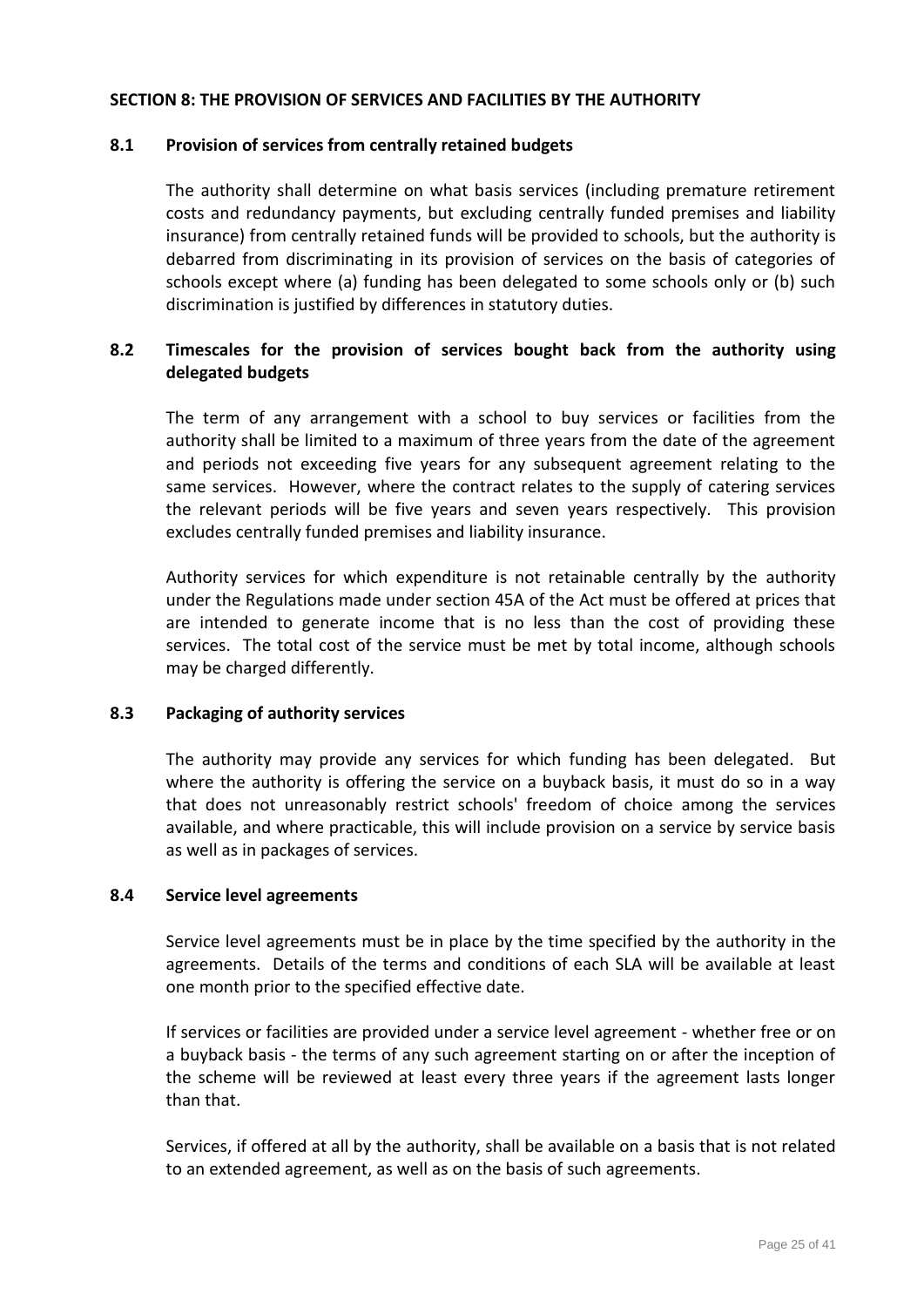This provision excludes centrally funded premises and liability insurance.

# **8.5 Teachers' Pensions**

In order to ensure that the performance of the duty on the authority to supply Teachers Pensions with information under the Teachers' Pensions Regulations 1997, the following conditions are imposed on the authority and governing bodies of all maintained schools covered by this Scheme in relation to their budget shares.

The conditions only apply to governing bodies of maintained schools that have not entered into an arrangement with the authority to provide payroll services.

A governing body of any maintained school, whether or not the employer of the teachers at such a school, which has entered into any arrangement or agreement with a person other than the authority to provide payroll services, shall ensure that any such arrangement or agreement is varied to require that person to supply salary, service and pensions data to the authority which the authority requires to submit its annual return of salary and service to Teachers' Pensions and to produce its audited contributions certificate. The authority will advise schools each year of the timing, format and specification of the information required. A governing body shall also ensure that any such arrangement or agreement is varied to require that Additional Voluntary Contributions (AVCs) are passed to the authority within the time limit specified in the AVC scheme. The governing body shall meet any consequential costs from the school's budget share.

A governing body of any maintained school which directly administers its payroll shall supply salary, service and pensions data to the authority which the authority requires to submit its annual return of salary and service to Teachers' Pensions and to produce its audited contributions certificate. The authority will advise schools each year of the timing, format and specification of the information required from each school. A governing body shall also ensure that Additional Voluntary Contributions (AVCs) are passed to the authority within the time limit specified in the AVC scheme. The governing body shall meet any consequential costs from the school's budget share.

### **SECTION 9: Private Finance Initiative / Public Private Partnerships**

### **9.1 General Provision**

The authority shall have the power (subject, where necessary to consultation and the approval of the DfE) to issue regulations from time to time relating to PFI/PPP projects. Amongst other issues these may deal with the reaching of agreements with the governing bodies of schools as to the basis of charges relating to such schemes; and the treatment of monies withheld from contractors due to poor performance.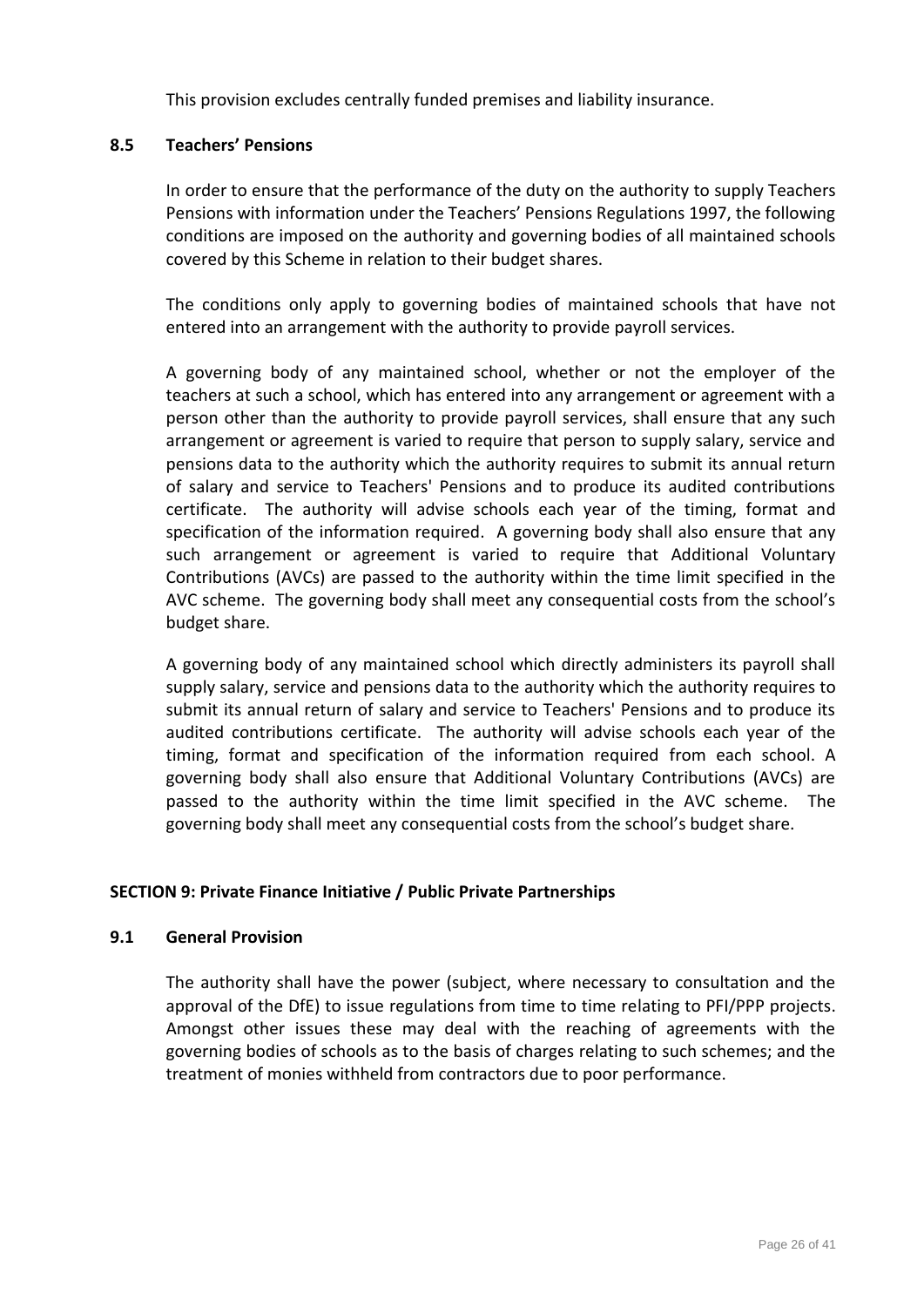#### **SECTION 10: INSURANCE**

#### **10.1 Insurance cover**

If funds for insurance are delegated to a school, the authority will require the school to demonstrate in advance of any contract(s) being entered into, that the level of cover satisfies the authority's minimum insurance requirements for schools, which can be obtained from the Insurance Manager. Due regard has been given to the actual risks which might reasonably be expected to arise at a school in determining the minimum cover required.

### **SECTION 11: MISCELLANEOUS**

#### **11.1 Right of access to information**

Governing bodies shall supply to the authority all financial and other information which might reasonably be required to enable the authority to satisfy itself as to the school's management of its delegated budget share, or the use made of any central expenditure by the authority (e.g. earmarked funds) on the school.

### **11.2 Liability of governors**

Because the governing body is a corporate body and because of the terms of section 50(7) of the Act, governors of maintained schools will not incur personal liability in the exercise of their power to spend the delegated budget share provided they act in good faith.

#### **11.3 Governors' expenses**

Under section 50(5) of the Act, only allowances in respect of purposes specified in the regulations made under section 19 of the Education Act 2002 may be paid to governors from a school's delegated budget share. Schools are expressly forbidden from paying any other allowances to governors.

Schools are also barred from payment of expenses duplicating those paid by the Secretary of State to additional governors appointed by him to schools under special measures.

The authority may delegate to the governing body of a school yet to receive a delegated budget, funds to meet governors' expenses.

### **11.4 Responsibility for legal costs**

The governing body may finance from the school's budget share expenditure on obtaining legal advice about matters falling within the scope of their functions or the conduct of legal proceedings relating to those functions. Legal proceedings (mainly relating to employment matters) may be brought against the governing body, rather than the authority. Though there is no obligation to seek advice from the authority's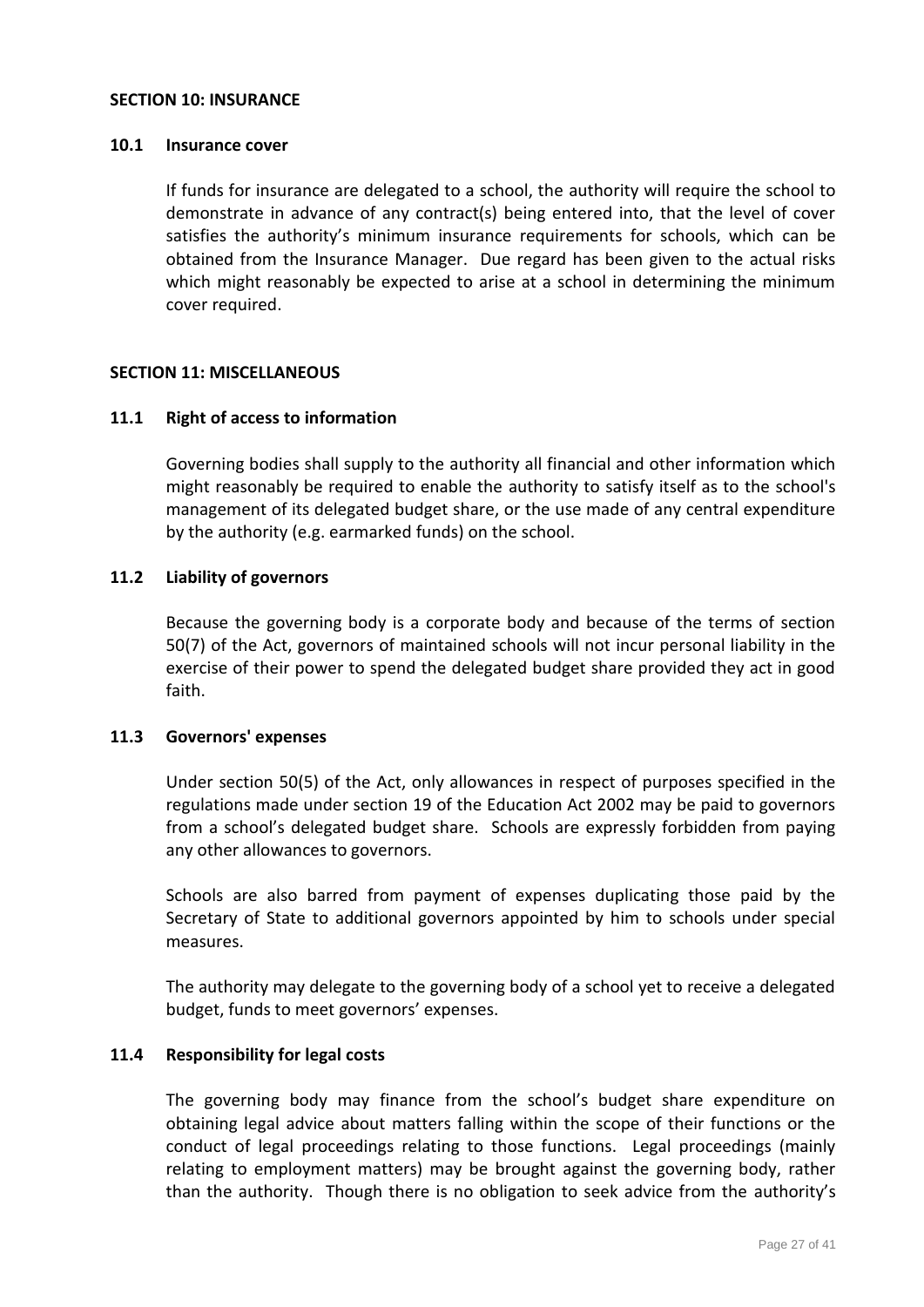solicitors, the governing body may find it prudent to do so, since costs on some legal issues may be financed centrally. If there is any conflict of interest (as where the governing body is in dispute with the authority), the authority solicitors will decline to act for the governing body.

The above paragraph does not cover the statutory responsibility of the governors of aided schools for their school buildings. These governors would be expected to meet any legal costs from funds not derived from the authority.

### **11.5 Health and Safety**

Governing bodies are required in expending the school's budget share to have due regard to duties placed on the authority in relation to health and safety, and the authority's policy on health and safety matters in the management of the budget share.

## **11.6 Right of attendance for Director of Finance and Resources**

Governing bodies are required to permit the Director of Finance and Resources of the authority or any officer of the authority nominated by the Director of Finance and Resources, to attend meetings of the governing body at which any agenda items are relevant to the exercise of his or her responsibilities. Attendance shall normally be limited to items that relate to issues of probity or overall financial management and shall not be regarded as routine*.*

### **11.7 Special Educational Needs**

Budget shares include resources to meet all the needs of all children with special educational needs. Schools are required to use their best endeavours, in allocating these resources, to ensure that the needs of these children are met

### **11.8Whistleblowing'**

The authority's procedures relating to "whistleblowing" are contained its publications "Public Interest Disclosures - Policy Guidance and Procedures" and "Integrity in Staffordshire".

### **11.9 Child protection**

Schools should release staff and provide reports as required for the purposes of child protection. These include the training of the designated teacher and other staff, and attendance at case conferences. Schools may also make payments to staff for any out of hours work. There is no earmarked or additional funding for child protection.

### **Redundancy / Early Retirement costs**

Section 37 of the Education Act 2002 states: In sub-section 4:

Costs incurred by the local education authority in respect of any premature retirement of a member of the staff of a maintained school shall be met from the school's budget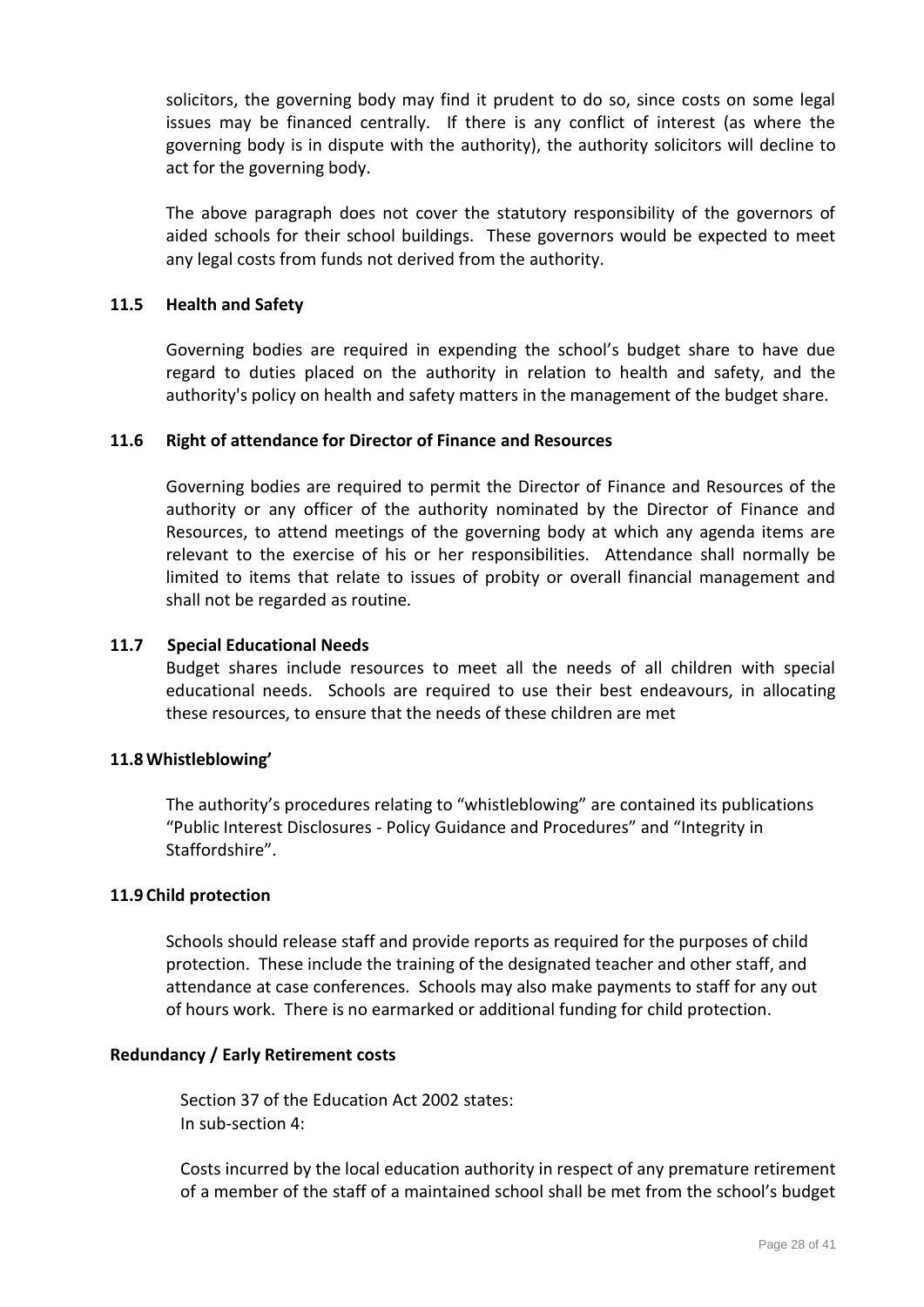share for one or more financial years except in so far as the authority agree with the governing body in writing (whether before or after the retirement occurs) that they shall not be so met.

In other words pension related costs should be paid by schools unless otherwise agreed.

For redundancy costs the local authority deems the following to be good reasons for charging costs to the school's budget share:

- Where there is sufficient funding in the individual school's budget for redundancy costs to be paid without the school experiencing financial difficulties
- Where there is uncommitted DSG carried forward (originating from previous years' unused contingency funds) available.
- Where a school has decided to offer more generous terms than the local authority's policy.
- Where a school is otherwise acting outside the local authority's policy
- Where a school is making a change to staffing which the local authority does not believe is necessary to either set a balanced budget or to meet the conditions of a licenced deficit.
- Where the school has excess surplus balances and no agreed plan to use these.

Fixed term contracts – where a school has direct control over the circumstances leading to the redundancy requirement. For example the decision to appoint an employee on a fixed term contract and the contract ends for reasons other than immediate financial deficit. Also the school budget shall meet the cost of termination where the school has allowed the fixed term contract to become permanent

As the revenue savings achieved by termination of employment are equal to or greater than the costs incurred, the following cost sharing arrangements are in place where redundancies are made in a school that remains open:

- a. Schools are charged with 70% of the one-off costs of severance
- b. 30% of the one-off costs of severance are charged to a central budget within the Schools Budget
- c. The authority will meet all of the ongoing pension costs

Where termination costs are incurred in respect of closing and merging schools then 30% of the one-off costs of severance are charged to a central budget within the Schools Budget with the authority meeting the remaining costs.

Termination of employment costs funded from central schools budget is restricted to existing commitments only up to the value within the current year's budget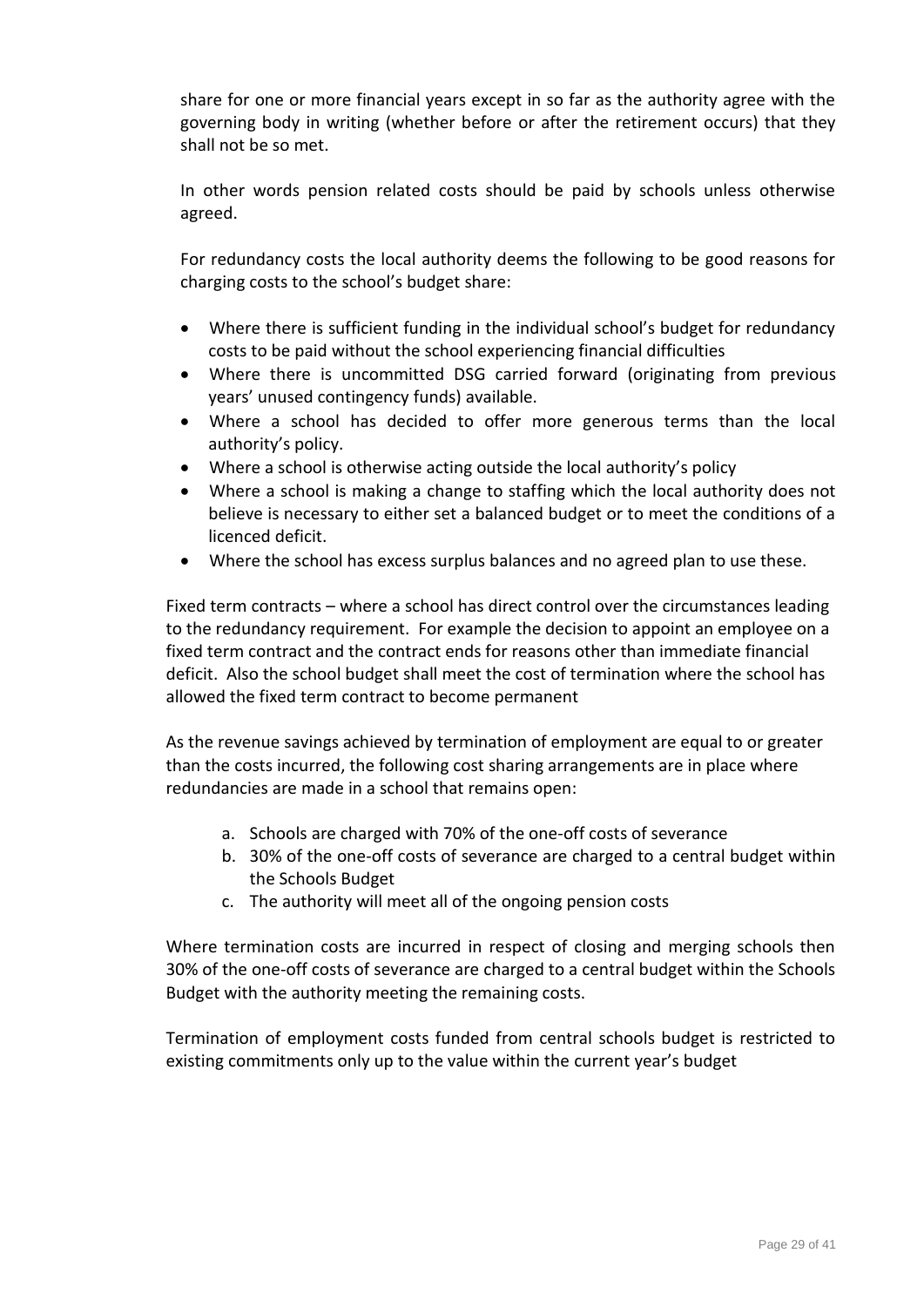### **SECTION 12: RESPONSIBILITY FOR REPAIRS AND MAINTENANCE**

## **12.1 Responsibility for repairs and maintenance**

The governing body is responsible for repairs and maintenance to the school and funding is delegated to schools by the authority for this purpose.

## **12.2 Community and Voluntary Controlled Schools**

For a purchase to be considered to potentially be capital in nature the authority has a de minimus limit of £500. Capital expenditure over £500 may be charged to the school's Devolved Formula Capital (DFC) grant. However, purchases of over £500 are not necessarily capital in nature and should be considered in conjunction with guidance issued by CIPFA and generally accepted accounting principles.

The authority's capital allocation is targeted to support the areas of most urgent need, in line with agreed prioritisation strategies. When such capital monies are allocated, the school may be asked to make a financial contribution to ensure the project can be completed.

## **12.3 Voluntary Aided Schools**

Guidance on responsibilities for repairs and maintenance at Voluntary Aided Schools is given in the DfE Publication *Capital Funding for Voluntary Aided Schools (VA) in England.* The DfE apply a minimum limit for capital works at voluntary aided schools of £2,000. Capital expenditure over £2,000 may be charged to the school's Devolved Formula Capital (DFC) grant. However, purchases of over £2,000 are not necessarily capital in nature and should be considered in conjunction with guidance issued by CIPFA and generally accepted accounting principles.

The authority's capital allocation is targeted to support the areas of most urgent need, in line with agreed prioritisation strategies. When such capital monies are allocated, the school may be asked to make a financial contribution to ensure the project can be completed.

### **SECTION 13: COMMUNITY FACILITIES**

### **13.1 Introduction**

Schools that choose to exercise the power conferred by s.27 (1) of the Education Act 2002 to provide community facilities will be subject to a range of controls. First, regulations made under s.28 (2), if made, can specify activities that may not be undertaken at all under the main enabling power. Secondly, the school is obliged to consult with the authority, and others, and have regard to its advice. Thirdly, the Secretary of State issues guidance to governing bodies about a range of issues connected with exercise of the power, and a school must have regard to that.

However, under s.28(1), the main limitations and restrictions on the power will be those contained in the authority's Scheme for Financing Schools made under s.48 of the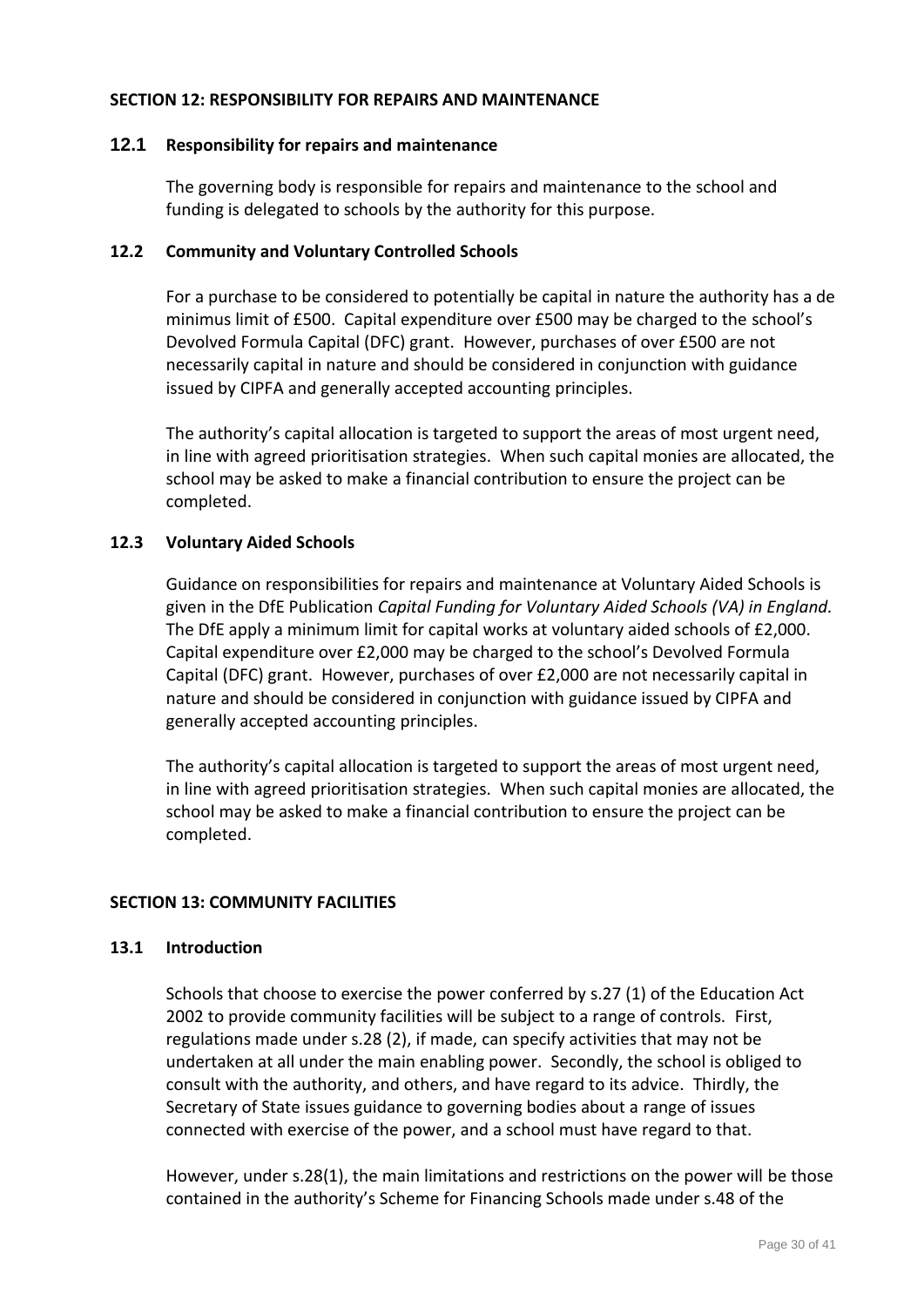School Standards and Framework Act 1998 as amended by paragraph 2 of Schedule 3 to the Education Act 2002. This amendment extended the coverage of schemes to include the exercise of the powers of governing bodies to provide community facilities.

Schools are therefore subject to prohibitions, restrictions and limitations in the Scheme for Financing Schools.

This section of the scheme does not extend to joint-use agreements; transfer of control agreements, or agreements between the authority and schools to secure the provision of adult and community learning.

## **13.2 Mismanagement of community facilities funds**

Any mismanagement of community facilities funds can be grounds for suspension of the right to a delegated budget.

## **13.3 Consultation with the authority**

Before introducing any community facilities, governing bodies must consult the authority and have regard to any advice given.

## **13.4 Requirement for the school to seek advice**

In order that both schools and the authority are alerted to any potential financial and operational liabilities, the authority has adopted a formal procedure for considering schools' proposals. This should ensure that both parties are aware of all relevant issues before any resources are committed. This procedure includes reasonable requirements as to timeliness and the amount of information that schools must supply in seeking authority advice. This procedure will be published to all schools and schools will be advised of any revisions that may be necessary.

### **13.5 Provision of advice by the authority**

The authority will provide its advice within six weeks of being consulted. Schools are required to inform the authority of any action taken in response to its advice.

### **13.6 Funding agreements with third parties**

The provision of community facilities in many schools may be dependent on the conclusion of a funding agreement with a third party which will either be supplying funding or supplying funding and taking part on the provision. A very wide range of bodies and organisations are potentially involved.

### **13.7 Review of funding agreements by the authority**

Any such proposed agreement with a third party (as opposed to funding agreements with the authority itself) should be submitted to the authority for its comments at least six weeks prior to the start date of the agreement in order that the authority has sufficient time to review and advise upon the proposal.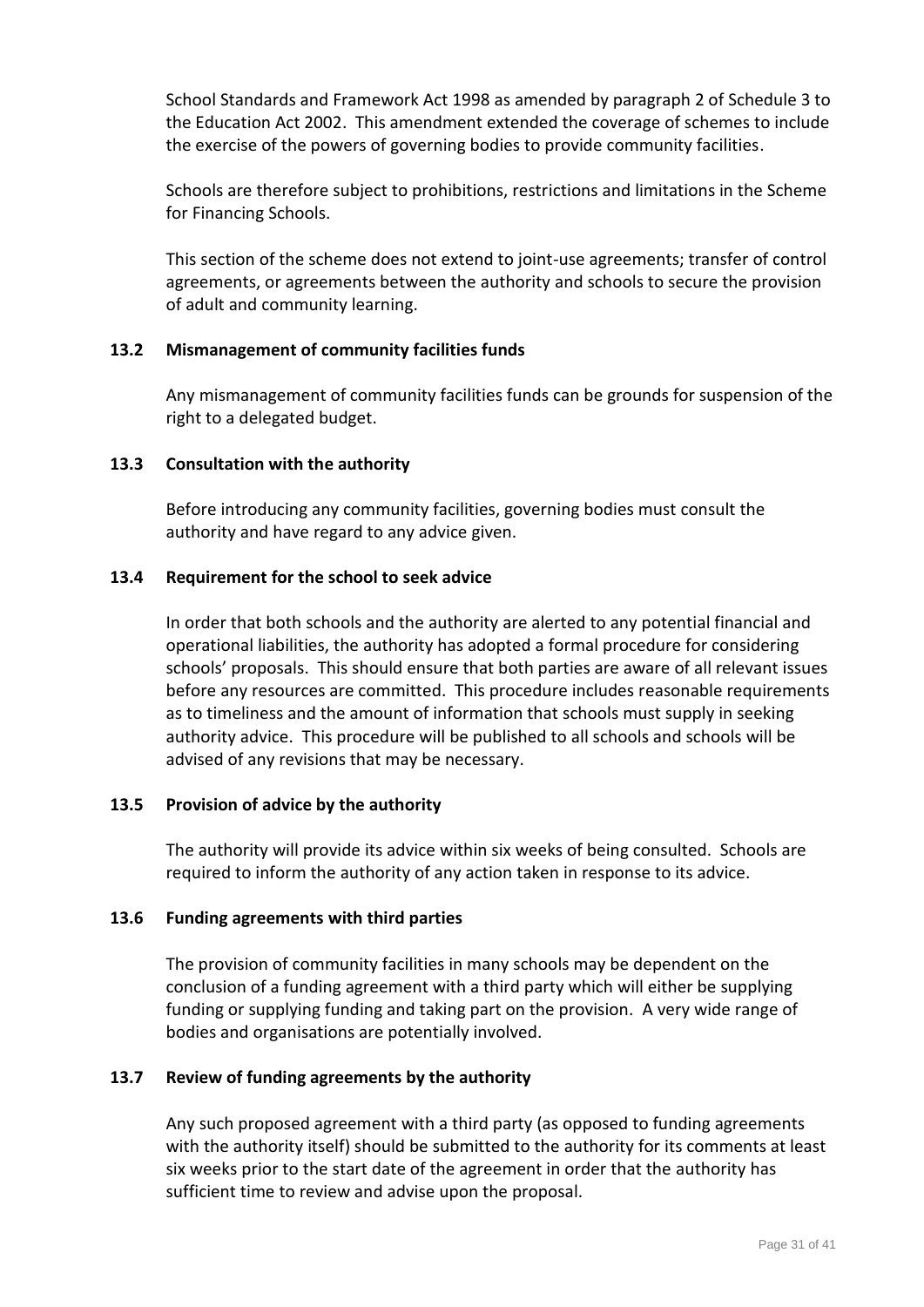However, the authority does not have a right of veto on such agreements, either directly or through requiring a right to countersign the agreement. If the third party requires authority consent to the agreement for it to proceed, such a requirement and the method by which the authority's consent is to be signified shall be a matter of consultation between the authority and the third party, not for the scheme.

Schools should be aware that if an agreement has been or is to be concluded against the wishes of the authority, or has been concluded without consulting the authority, which in the view of the authority is seriously prejudicial to the interests of the school or the authority, that may constitute grounds for suspension of the right to a delegated budget.

### **13.8 Use of a limited company or imposition of indemnity insurance**

Although the authority does not have a right of veto either to funding agreements with third parties, or for other proposed uses of the community facilities power, it may reasonably direct the governing body to make arrangements to protect the financial interests of the authority by either carrying out the activity concerned through the vehicle of a limited company formed for the purpose, or by obtaining indemnity insurance for risks associated with the project in question, as specified by the authority.

#### **13.9 Other prohibition, restrictions and limitations**

Section 28 provides that the exercise of the community facilities power is subject to prohibitions, restrictions and limitations in the Scheme for Financing Schools**.** The authority may, if it wishes, propose other scheme provisions that it believes are necessary. This option will be kept under review and where the authority considers additional provisions are required to safeguard the financial position of the authority or school, or to protect pupil welfare or education, it will apply to the schools forum for this scheme to be duly amended.

#### **13.10 Supply of financial information**

Schools shall provide the authority every six months with a summary statement, in a form determined by the authority, showing the income and expenditure for the school arising from the community facilities in question for the previous six months and on an estimated basis, for the next six months.

This provision does not preclude the insertion of other provisions in specific funding agreements between the school and the authority as to the financial reporting requirements arising from the funding in question.

## **13.11 Cause for concern**

The authority may, on giving notice to the school that it believes there to be cause for concern as to the school's financial management of the community facilities project, require such financial statements to be supplied every three months. If the authority sees fit, it may also require the submission of a recovery plan for the project in order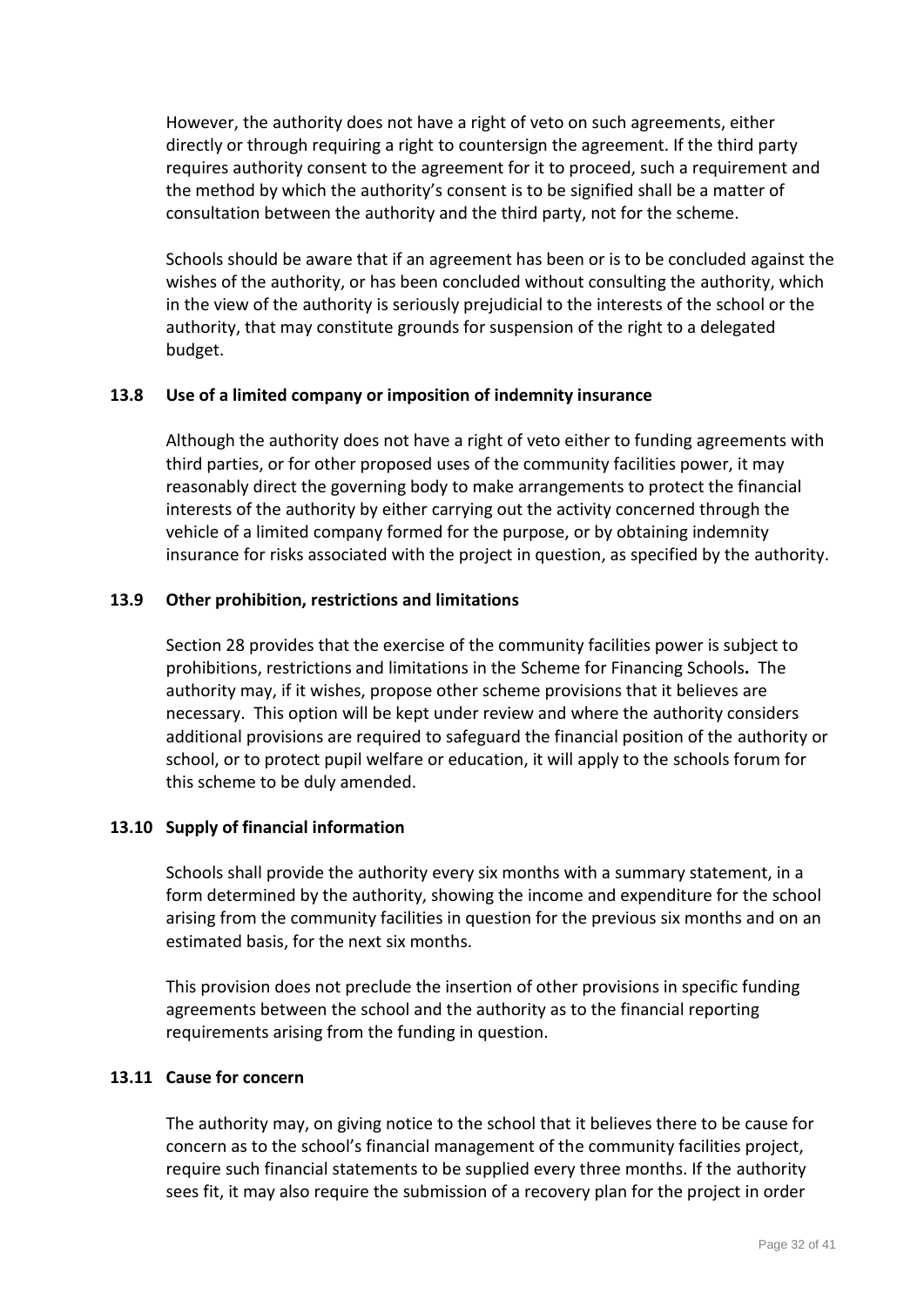that it may advise the school.

#### **13.12 Audit**

Schools must grant access to their records connected with community facility projects, in order to facilitate internal and external audit of relevant income and expenditure.

#### **13.13 Access to records**

Schools, in concluding funding agreements with third parties pursuant to community facility projects, must ensure that such agreements contain adequate provision for access by the authority to the records and other property of third parties held on the school premises or elsewhere insofar as they relate to the project, in order for the authority to satisfy itself as to the propriety of income and expenditure on the project.

#### **13.14 Treatment of income**

Schools may retain all net income derived from community facilities, except where otherwise agreed with a funding provider, whether that be the authority or a third party.

#### **13.15 Treatment of surpluses and deficits**

Schools may carry such retained net income over from one financial year to the next as a separate community facilities surplus, or, subject to the agreement of the authority at the end of each financial year, transfer all or part of it to the budget share balance.

If the school is a community or community special school, and the authority ceases to maintain the school, any accumulated retained income obtained from a community facilities project reverts to the authority, unless otherwise agreed with a funding provider.

If there is a deficit on community facilities and the authority needs to recover funds to meet third party liabilities it may do so from any budget surplus, including future budget allocations.

### **13.16 Health and Safety matters**

All health and safety provisions in the Scheme for Financing Schools apply to community facilities projects.

#### **13.17 Criminal Records Bureau clearance**

The governing body is responsible for the costs of securing Criminal Records Bureau clearance for all adults involved in community activities taking place during the school day, but are free to pass on such costs to a funding partner as part of an agreement with that partner.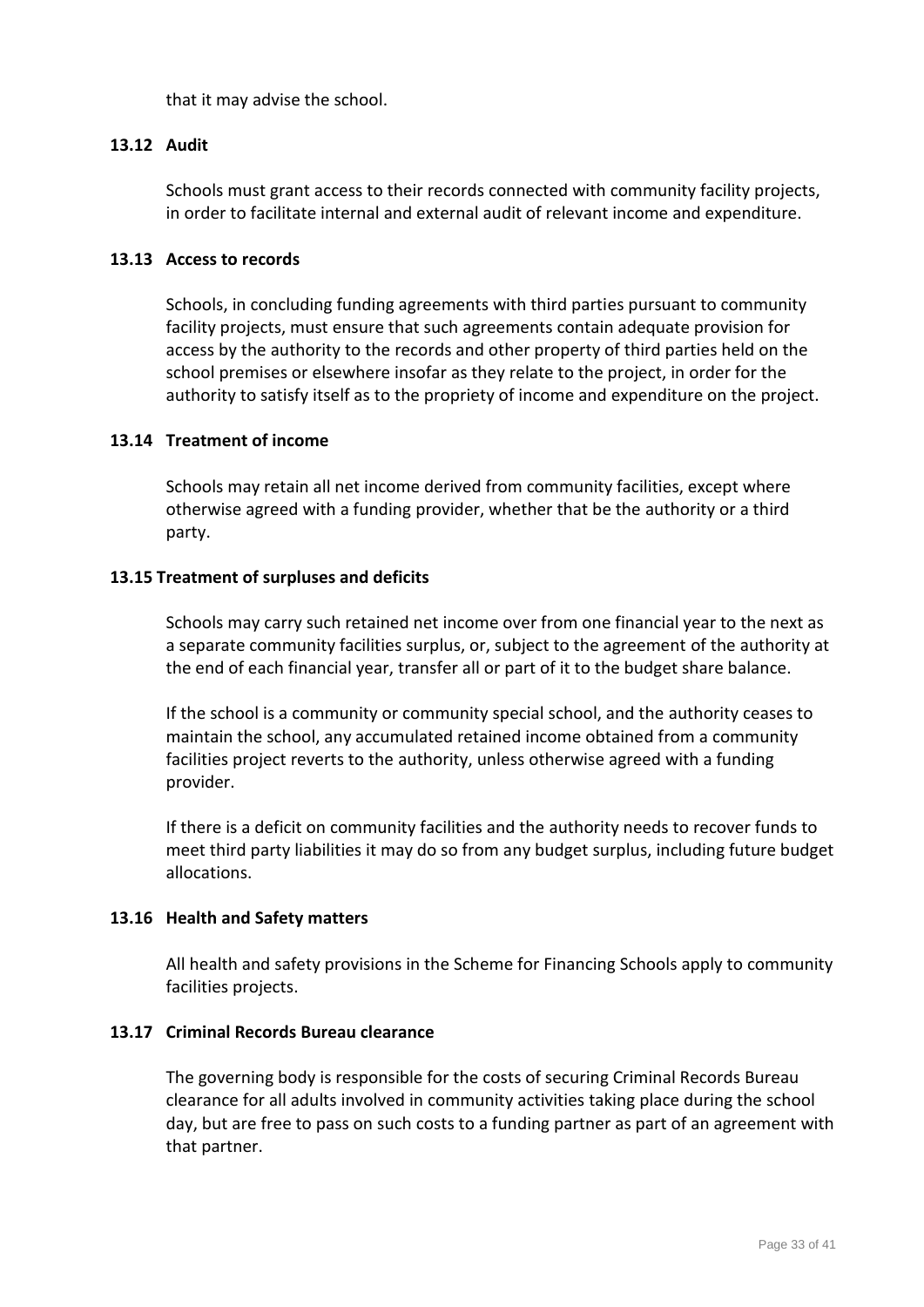#### **13.18 Insurance**

It is the responsibility of the governing body to ensure adequate arrangements are made for insurance against risks arising from a community facilities project. Such insurance should not be funded from the school budget share.

In principle, the insurance issues arising from use of the community facilities power are the same as those that already arise from non-school use of school premises. However, a school proposing to provide community facilities should undertake an assessment of the insurance implications and costs. All schools are required to seek the authority's advice before finalising and insurance arrangements for community facilities.

#### **13.19 Authority assessment of insurance arrangements**

The authority can undertake its own assessment of the insurance arrangements made by a school in respect of community facilities, and if it judges the arrangements to be inadequate, make arrangements itself and charge the resultant cost to the school.

#### **13.20 Taxation - VAT**

Schools should seek the advice of the authority and the local VAT office on any issues relating to the possible imposition of Value Added Tax on expenditure in connection with community facilities; including the use of the local authority VAT reclaim facility.

#### **13.21 Taxation – payroll taxes**

If any member of staff employed by the school or authority in connection with community facilities at the school is paid from funds held in a school's own bank account (whether a separate account is used for community facilities or not), the school is likely to be held liable for payment of Income Tax and National Insurance, in line with HM Revenue and Customs rules.

## **13.22 Taxation – CIS**

Schools should follow authority advice in relation to the Construction Industry Scheme where this is relevant to the community facilities project.

#### **13.23 Banking**

Schools can utilise the authority's banking arrangements, which will allow an adequate separation of community facilities funds from the school budget share and other authority funds. Alternatively, schools can maintain a separate bank account for community facilities.

Community facilities balances held in the authority's bank accounts will attract interest in accordance with the authority's scheme*.* The arrangements made for the payment of interest will seek to ensure that the funds allocated to schools attract the most beneficial rate.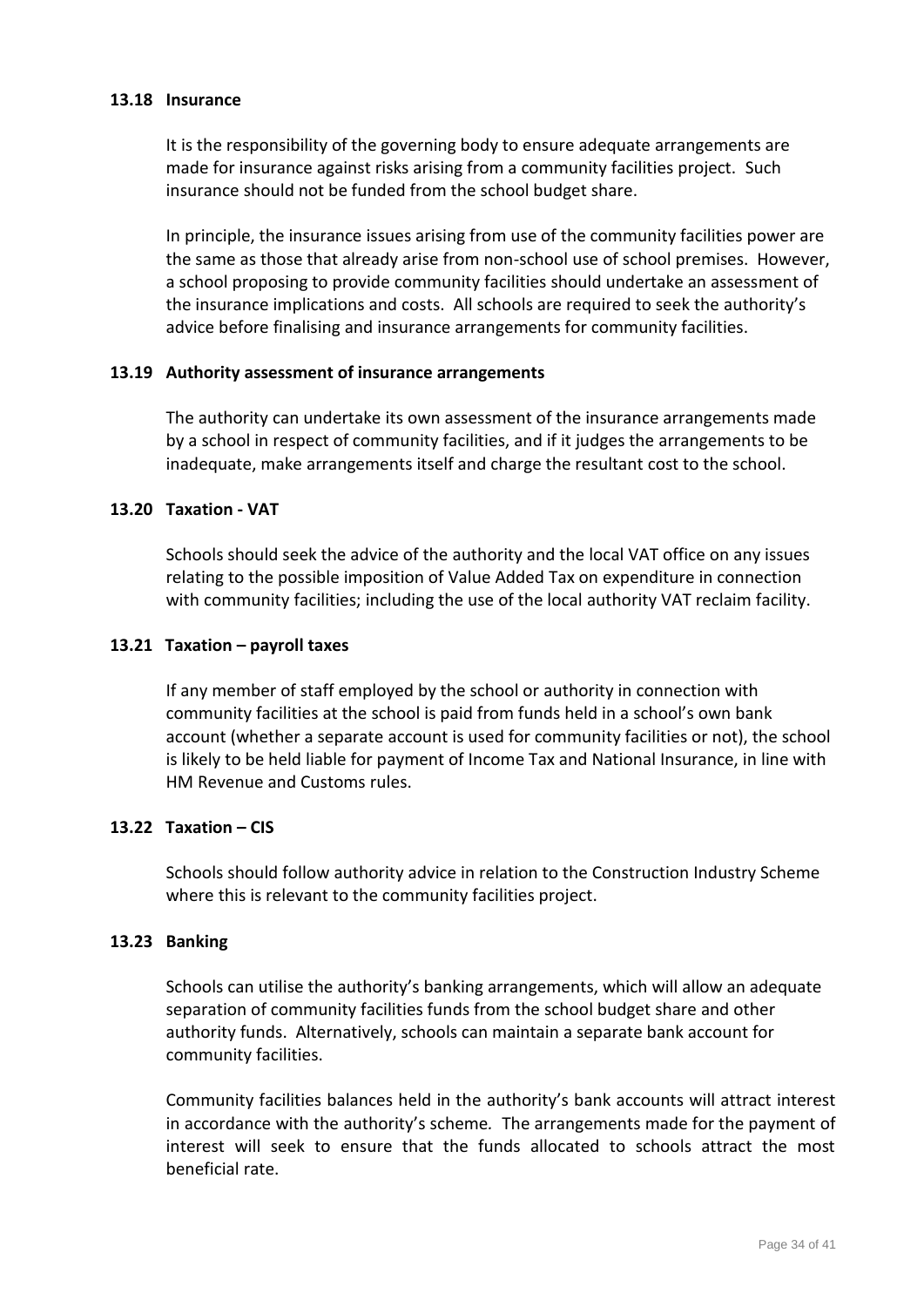## **13.24 Operation of bank accounts**

The arrangements in regards of the banks / building societies that may be used, the titles of bank accounts, the contents of bank mandates and similar matters are issues by the local authority.

## **13.25 Borrowing**

Schools may not borrow money without the written consent of the Secretary of State. This requirement does not extend to monies lent to schools by the authority.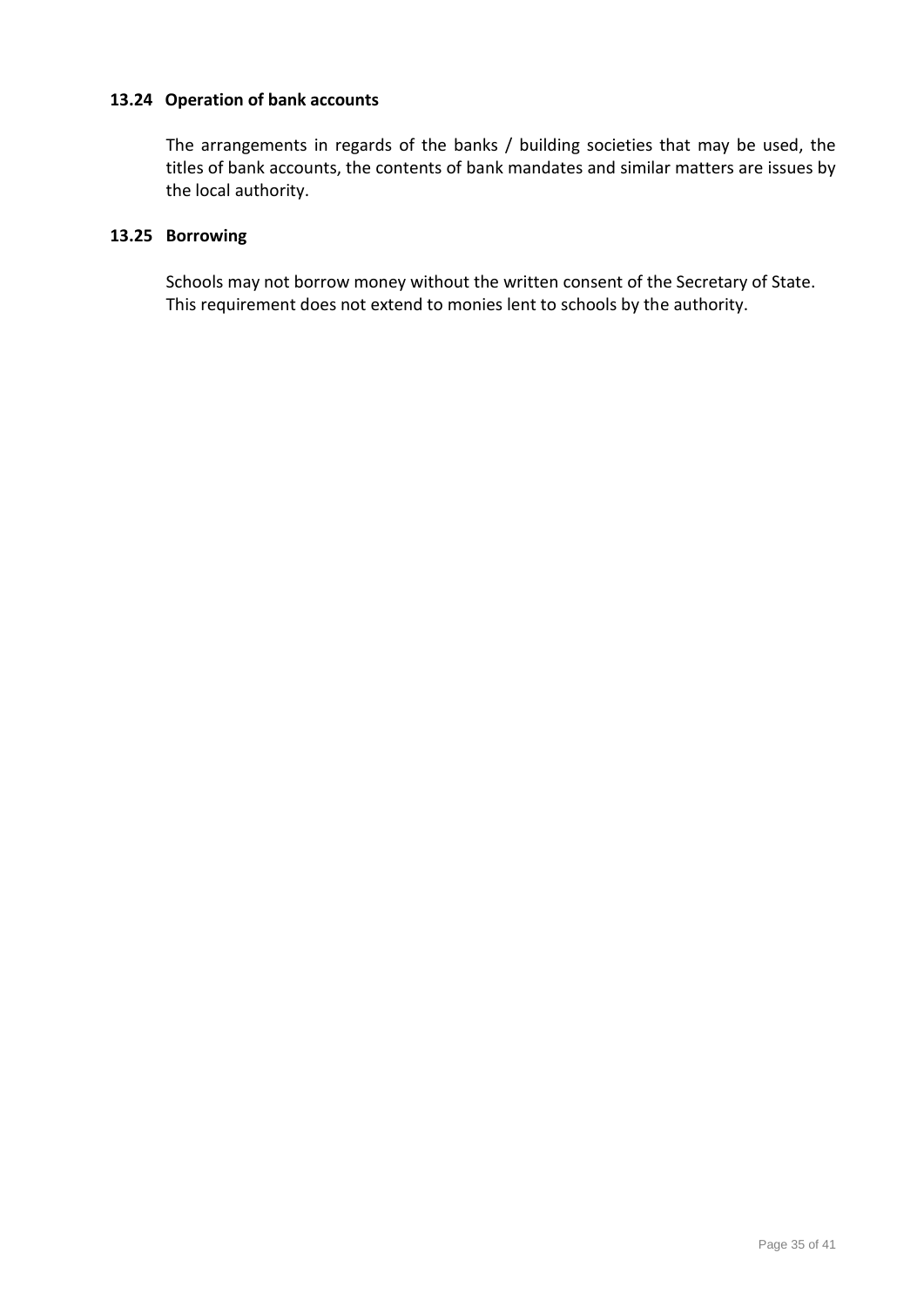# **ANNEX A**

# **APPLICABLE SCHOOLS**

| 4500 | Abbot Beyne School, Burton                          |
|------|-----------------------------------------------------|
| 3100 | All Saints CE(C) Primary School, Rangemore          |
| 3443 | All Saints' CE(VA) First School, Leek               |
| 3427 | All Saints CE(VA) Primary School, Bednall           |
| 3075 | All Saints CE(VC) First School, Church Leigh        |
| 3048 | All Saints CE(VC) First School, Denstone            |
| 3110 | All Saints CE(VC) First School, Standon             |
| 3152 | All Saints CE(VC) Infant School, Ranton             |
| 3025 | All Saints CE(VC) Primary School, Alrewas           |
| 3118 | All Saints CE(VC) Primary School, Trysull           |
| 2370 | Amington Heath Primary School and Nursery, Tamworth |
| 2337 | Ankermoor Primary School, Tamworth                  |
| 3488 | Anson CE(VA) Primary School, Great Haywood          |
| 2322 | Ashcroft Infant and Nursery School, Tamworth        |
| 3137 | Baldwin's Gate CE(VC) Primary School, Newcastle     |
| 3027 | Barlaston CE(VC) First School                       |
| 2352 | Barnfields Primary School, Stafford                 |
| 3442 | Beresford Memorial CE(VA) First School, Leek        |
| 3028 | Berkswich CE(VC) Primary School, Stafford           |
| 3029 | Betley CE(VC) Primary School, nr Newcastle          |
| 2306 | Bhylls Acre Primary School, nr Wolverhampton        |
| 4517 | Bilbrook CE(VC) Middle School, Codsall              |
| 2195 | Birches First School, Codsall                       |
| 2359 | Birds Bush Community Primary School, Tamworth       |
| 3146 | Bishop Lonsdale CE(VC) Primary School, Eccleshall   |
| 3431 | Bishop Rawle CE(VA) Primary School, Cheadle         |
| 3134 | Blackshaw Moor CE(VC) First School, Leek            |
| 2396 | Blakeley Heath Primary School, Wombourne            |
| 4710 | Blessed Robert Sutton Catholic Sports College, BoT  |
| 4067 | Blythe Bridge High School and Sixth Form            |
| 2410 | Boney Hay Community Primary School, Burntwood       |
| 4516 | Brewood CE(VC) Middle School                        |
| 1105 | Bridge Short Stay School, Lichfield                 |
| 2177 | Bridgtown Primary School, Cannock                   |
| 2223 | Brindley Heath Junior School, Kinver                |
| 2406 | Burton Manor Primary School, Stafford               |
| 1111 | <b>Burton Short Stay School</b>                     |
| 1106 | C.E.D.A.R.S.                                        |
| 5403 | Cardinal Griffin Catholic High School               |
| 2407 | Castlechurch Primary School, Stafford               |
| 3040 | Chadsmoor CE(VC) Junior School                      |
| 2178 | Chadsmoor Community Infant and Nursery School       |
| 2355 | <b>Chancel Primary School</b>                       |
| 2388 | Charnwood Primary School, Lichfield                 |
| 2411 | <b>Chase Terrace Primary School</b>                 |
| 4178 | Chase Terrace Technology College                    |
| 3494 | Chase View Community Primary School                 |
| 1110 | Chaselea Short Stay School                          |
| 7000 | Chasetown Community School                          |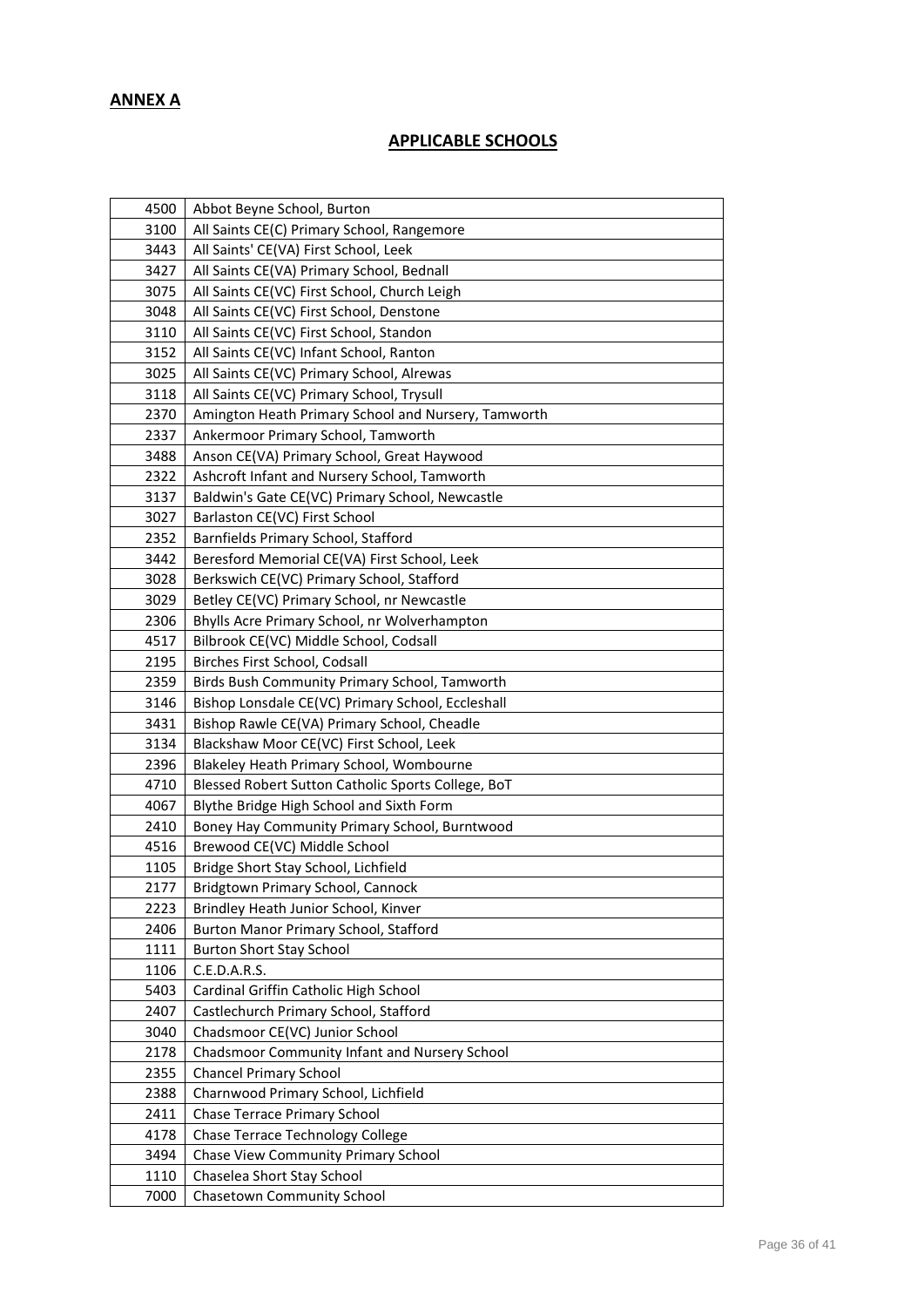| 2191 | <b>Cheadle Primary School</b>                                            |
|------|--------------------------------------------------------------------------|
| 7034 | <b>Cherry Trees School</b>                                               |
| 2393 | Cheslyn Hay Community Primary School                                     |
| 4140 | Cheslyn Hay Sport and Community High School                              |
| 2358 | <b>Chesterton Primary School</b>                                         |
| 4131 | Chetwynd Centre                                                          |
| 3142 | Christ Church CE(VC) First School, Stone                                 |
| 3076 | Christ Church CE(VC) Primary School, Lichfield                           |
| 2123 | <b>Christ Church Primary School</b>                                      |
| 3433 | Church Eaton Endowed (VA) Primary School                                 |
| 3102 | Churchfield CE(VC) Primary School, Rugeley                               |
| 4160 | Churnet View Middle School, Leek                                         |
| 4082 | Clough Hall Technology School                                            |
| 4075 | Codsall Community High School - A Specialist Maths and Computing College |
| 4133 | Codsall Middle School                                                    |
| 2399 | Cooper Perry Primary School                                              |
| 5202 | Corbett (VA) CE Primary School, Bobbington                               |
| 2297 | <b>Coton Green Primary School</b>                                        |
| 2247 | <b>Crackley Bank Primary School</b>                                      |
| 2331 | Dosthill Primary                                                         |
| 2218 | Dove Bank Primary School                                                 |
| 2266 | Dove First School                                                        |
| 2404 | Doxey Primary School                                                     |
| 2138 | Edge Hill Junior School                                                  |
| 2392 | <b>Ellison Primary School</b>                                            |
| 2321 | Endon Hall Primary School, Endon                                         |
| 4077 | Endon High School                                                        |
| 3141 | Etching Hill CE(VC) Primary School, Rugeley                              |
| 2145 | Eton Park Junior School                                                  |
| 2180 | Five Ways Primary School                                                 |
| 2409 | Flash Ley Primary School, Stafford                                       |
| 2332 | Florendine Primary School                                                |
| 2224 | Foley Infant School                                                      |
| 3000 | Forsbrook CE(VC) Primary School, Blythe Bridge                           |
| 2250 | Friarswood Primary School                                                |
| 2413 | Fulfen Primary School, Burntwood                                         |
| 2208 | <b>Fulford Primary School</b>                                            |
| 2414 | <b>Gentleshaw Primary School</b>                                         |
| 2342 | <b>Glenthorne Community Primary School</b>                               |
| 2386 | <b>Gorsemoor Primary School</b>                                          |
| 2124 | <b>Grange Community School</b>                                           |
| 2305 | Great Wood Primary School, Tean                                          |
| 4079 | Great Wyrley Performing Arts High School                                 |
| 2240 | Green Lea First School                                                   |
| 7750 | <b>Greenhall Nursery</b>                                                 |
| 2276 | Greysbrooke Primary School                                               |
| 2346 | Hanbury's Farm Primary School                                            |
| 2251 | <b>Hassell Community Primary School</b>                                  |
| 2327 | Hayes Meadow Primary School                                              |
| 2179 | Hazel Slade Community Primary School                                     |
| 2335 | Heathfields Infants School                                               |
| 1022 | <b>Hednesford Nursery School</b>                                         |
| 7023 | <b>Hednesford Valley High School</b>                                     |
| 2252 | <b>Hempstalls Primary School</b>                                         |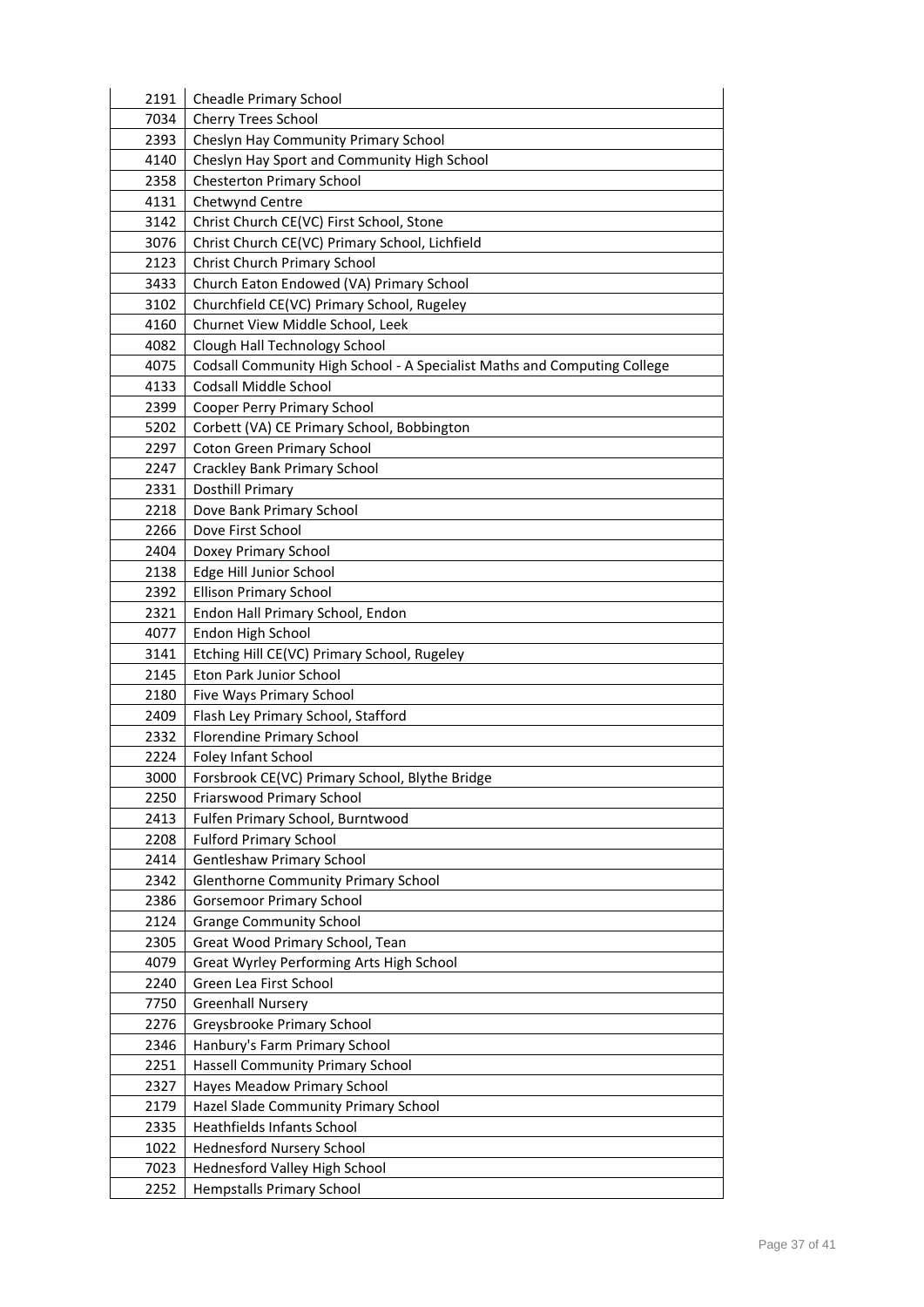| 2415 | <b>Highfields Primary School</b>                                    |
|------|---------------------------------------------------------------------|
| 3139 | Hob Hill CE/Meth(VC) Primary School                                 |
| 1107 | <b>Hollies School</b>                                               |
| 2416 | Holly Grove Primary School                                          |
| 3422 | Holy Rosary Catholic Primary School, Burton-on-Trent                |
| 3144 | Holy Trinity CE(C) Primary School                                   |
| 2125 | Horninglow Primary School                                           |
| 7003 | Horton Lodge Community Special School and Key Learning Centre       |
| 3067 | Horton, St. Michael's CE(VC) First School                           |
| 3026 | Hugo Meynell CE(VC) Primary School                                  |
| 3432 | Hutchinson Memorial CE(A) First School                              |
| 3438 | Ilam CE(VA) Primary School                                          |
| 4144 | James Bateman Junior High School                                    |
| 2369 | Jerome Community Primary School                                     |
| 2422 | John of Rolleston Primary School                                    |
| 1109 | Kettlebrook Short Stay School                                       |
| 4181 | King Edward VI High School - A Language College, Stafford           |
| 4087 | King Edward VI School, Lichfield                                    |
| 2161 | Kingsfield First School, Biddulph                                   |
| 3491 | Knutton, St. Mary's CE(VC) Primary School                           |
| 2163 | Knypersley First School, Biddulph                                   |
| 2361 | Lakeside Community Primary School                                   |
| 2394 | Landywood Primary School                                            |
| 2368 | Lane Green First School                                             |
| 3499 | Langdale Primary School                                             |
| 2128 | Lansdowne Infants School                                            |
| 3498 | Leasowes Primary School                                             |
| 2228 | Leek First School                                                   |
| 4085 | Leek High Specialist Technology School                              |
| 4904 | Lichfield and Burntwood Vocational Centre                           |
| 2277 | Little Aston Primary School                                         |
| 2217 | Littleton Green Community School                                    |
| 2189 | <b>Longford Primary School</b>                                      |
| 2239 | Longwood Primary School                                             |
| 2294 | Manor Hill First School, Stone                                      |
| 2198 | Manor Primary School                                                |
| 2323 | Marshbrook First School                                             |
| 7037 | Marshlands Special School                                           |
| 3051 | Mary Howard CE(VC) Primary School, Edingale                         |
| 2256 | May Bank Infants School                                             |
| 7028 | <b>Meadows Special School</b>                                       |
| 2320 | Meir Heath Primary School                                           |
| 7038 | Merryfields School, Newcastle                                       |
| 2203 | Millfield Primary School, Fazeley                                   |
| 2395 | Moat Hall Primary                                                   |
| 2164 | Moor First School, Biddulph Moor                                    |
| 2424 | <b>Moorhill Community Primary School</b>                            |
| 4901 | <b>Moorlands Sixth Form Centre</b>                                  |
| 4072 | Moorside High School                                                |
| 3486 | Needwood CE(VA) Primary School                                      |
| 4089 | Nether Stowe School, A Specialist Mathematics and Computing College |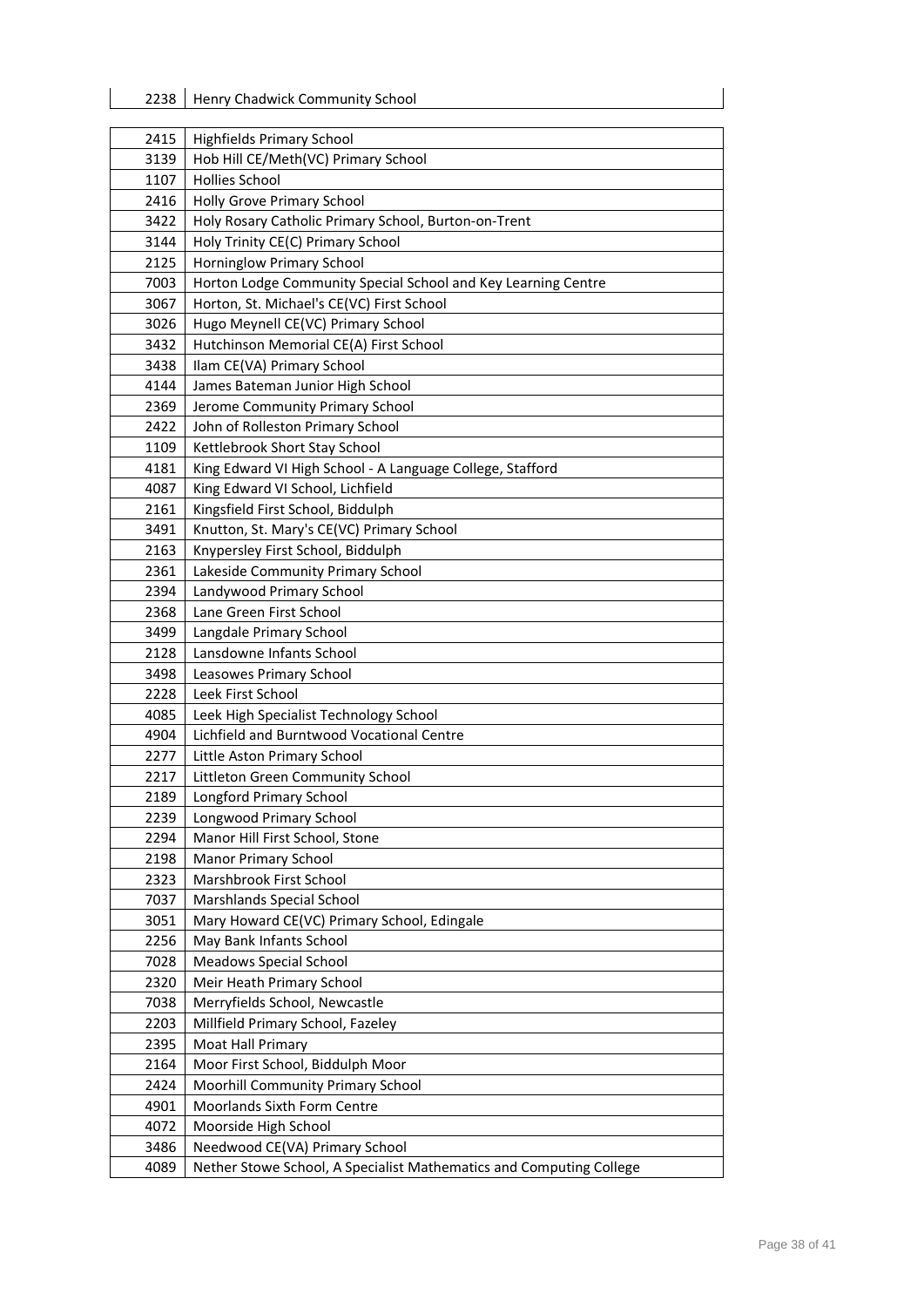| 4066 | Norton Canes High School                            |
|------|-----------------------------------------------------|
| 2348 | <b>Oakhill Primary School</b>                       |
| 1028 | Oaklands Nursery & Children's Centre                |
| 2293 | Oakridge Primary School, Stafford                   |
| 4145 | Oldfields Hall Middle School                        |
| 3113 | Oulton CE(VC) First School                          |
| 3476 | Our Lady & St. Werburgh's Catholic Primary School   |
| 3501 | <b>Outwoods Primary School</b>                      |
| 2325 | Oxhey First School, Biddulph                        |
| 4055 | Paget High School                                   |
| 2401 | Parkside Primary School, Stafford                   |
| 4051 | Paulet High School                                  |
| 4128 | Penkridge Middle School                             |
| 2372 | Perton First School                                 |
| 4170 | Perton Middle School                                |
| 2387 | Perton, Sandown First                               |
| 2316 | Picknalls First School                              |
| 2345 | <b>Pirehill First School</b>                        |
| 2362 | Princefield First School                            |
| 7041 | Queen's Croft High School                           |
| 2157 | Ravensmead Primary School                           |
| 3493 | Redbrook Hayes Community Primary School             |
| 2185 | <b>Redhill Community Primary</b>                    |
| 2219 | Reginald Mitchell Primary School, Butt Lane         |
| 3119 | Richard Wakefield CE(VC) Primary School             |
| 2418 | Ridgeway Primary School                             |
| 3500 | River View Primary and Nursery School               |
| 7036 | Rocklands School                                    |
| 3103 | Rushton CE(VC) Primary School, Rushton Spencer      |
| 4511 | Ryecroft CE(C) Middle School                        |
| 2167 | <b>Rykneld Primary School</b>                       |
| 2234 | Scotch Orchard Primary School, Lichfield            |
| 3496 | Seabridge Primary School                            |
| 7032 | <b>Sherbrook Primary School</b>                     |
| 2126 | Shobnall Primary School                             |
| 4180 | Sir Graham Balfour High School                      |
| 3136 | Sir John Offley CE(VC) Primary School, Madeley      |
| 4060 | Sir Thomas Boughey High School                      |
| 2344 | Springcroft Primary School, Blythe Bridge           |
| 7033 | Springfield Community Special School                |
| 2315 | Springfields First School, Yarnfield                |
| 2226 | Springhead Community Primary School                 |
| 2166 | Squirrel Hayes First School, Biddulph               |
| 3484 | SS Peter & Paul Catholic Primary School             |
| 3035 | St. Anne's CE(VC) Primary School, Brown Edge        |
| 3049 | St. Augustine's CE(C) First School                  |
| 3082 | St. Bartholomew's CE(VC) Primary School, Longnor    |
| 5203 | St. Benedict Biscop CE Primary School, Wombourne    |
| 3481 | St. Bernadette's Catholic Primary School, Wombourne |
| 3098 | St. Chad's CE(VC) First School, Pattingham          |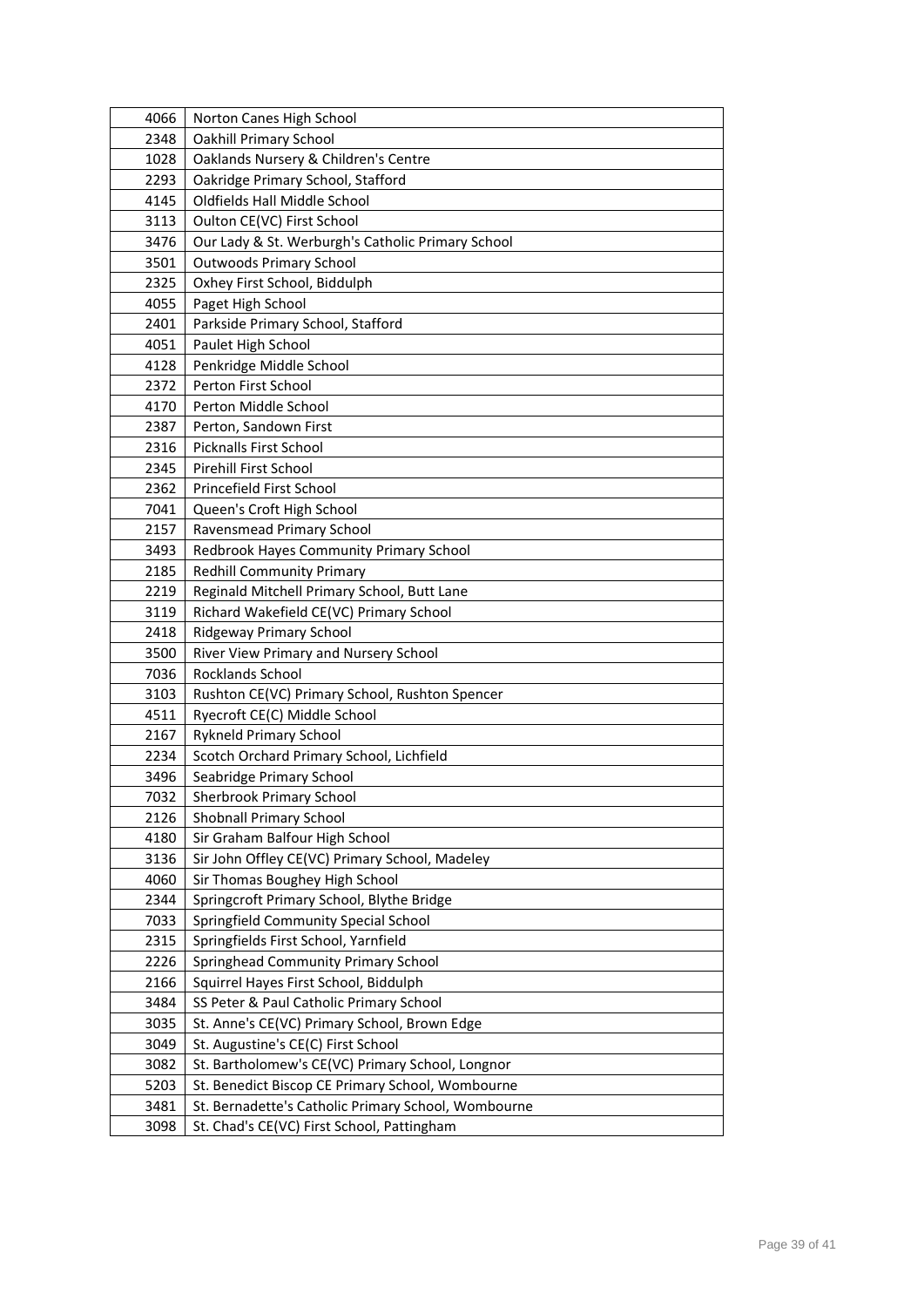| 3080 | St. Chad's CE(VC) Primary School, Lichfield          |
|------|------------------------------------------------------|
| 3091 | St. Chad's CE(VC) Primary School, Newcastle          |
| 3483 | St. Christopher's Catholic Primary School            |
| 3042 | St. Edward's CE(VC) First School, Cheddleton         |
| 3478 | St. Elizabeth's Catholic Primary School              |
| 3482 | St. Gabriel's Catholic Primary School                |
| 3081 | St. James' CE(C) Primary School, Longdon             |
| 3147 | St. John's CE(C) Primary School, Stafford            |
| 3030 | St. John's CE(VC) First School, Bishops Wood         |
| 3128 | St. John's CE(VC) Primary School                     |
| 3069 | St. John's CE(VC) Primary School, Keele              |
| 3116 | St. John's CE(VC) Primary School, Swindon            |
| 3458 | St. Joseph & St. Theresa Catholic Primary School     |
| 3461 | St. Joseph's Catholic Primary School, Hednesford     |
| 3464 | St. Joseph's Catholic Primary School, Lichfield      |
| 3467 | St. Joseph's Catholic Primary School, Rugeley        |
| 3490 | St. Leonard's CE(VA) First School, Ipstones          |
| 3450 | St. Leonard's CE(VA) Primary School, Wigginton       |
| 3050 | St. Leonard's CE(VC) First School, Dunston           |
| 2403 | St. Leonard's Primary School, Stafford               |
| 3492 | St. Luke's CE(C) Primary School, Cannock             |
| 3093 | St. Luke's CE(VC) Primary School                     |
| 3053 | St. Luke's CE(VC) Primary School, Endon              |
| 3094 | St. Margaret's CE(VC) Junior School                  |
| 3034 | St. Mary and St. Chad's CE(VC) First School, Brewood |
| 3456 | St. Mary's Catholic Primary School, Cannock          |
| 3449 | St. Mary's CE(VA) First School, Uttoxeter            |
| 3446 | St. Mary's CE(VA) Primary School, Mucklestone        |
| 3130 | St. Mary's CE(VC) First School, Wheaton Aston        |
| 3447 | St. Michael's CE(VA) First School, Penkridge         |
| 3112 | St. Michael's CE(VC) First School, Stone             |
| 3079 | St. Michael's CE(VC) Primary School, Lichfield       |
| 3420 | St. Modwen's Catholic Primary School                 |
| 3044 | St. Nicholas CE(VC) First School, Codsall            |
| 3046 | St. Paul's CE(VC) First School, Coven                |
| 3149 | St. Paul's CE(VC) Primary School, Stafford           |
| 3426 | St. Peter's CE(A) First School, Alton                |
| 3063 | St. Peter's CE(C) Primary School                     |
| 3430 | St. Peter's CE(VA) Primary School, Caverswall        |
| 3084 | St. Peter's CE(VC) First School, Marchington         |
| 3114 | St. Peter's CE(VC) Primary School, Stonnall          |
| 3072 | St. Saviour's CE(VC) Primary School                  |
| 2207 | St. Stephen's Primary School, Fradley                |
| 3489 | St. Thomas' CE(VA) Primary School, Kidsgrove         |
| 3485 | St. Thomas More Catholic Primary School              |
| 3466 | St. Wulstan's Catholic Primary School                |
| 5402 | <b>Stafford Sports College</b>                       |
| 4902 | <b>Stapenhill Sixth Form Centre</b>                  |
| 2374 | Stoneydelph Primary School, Tamworth                 |
| 2222 | Talbot First School Kingstone                        |